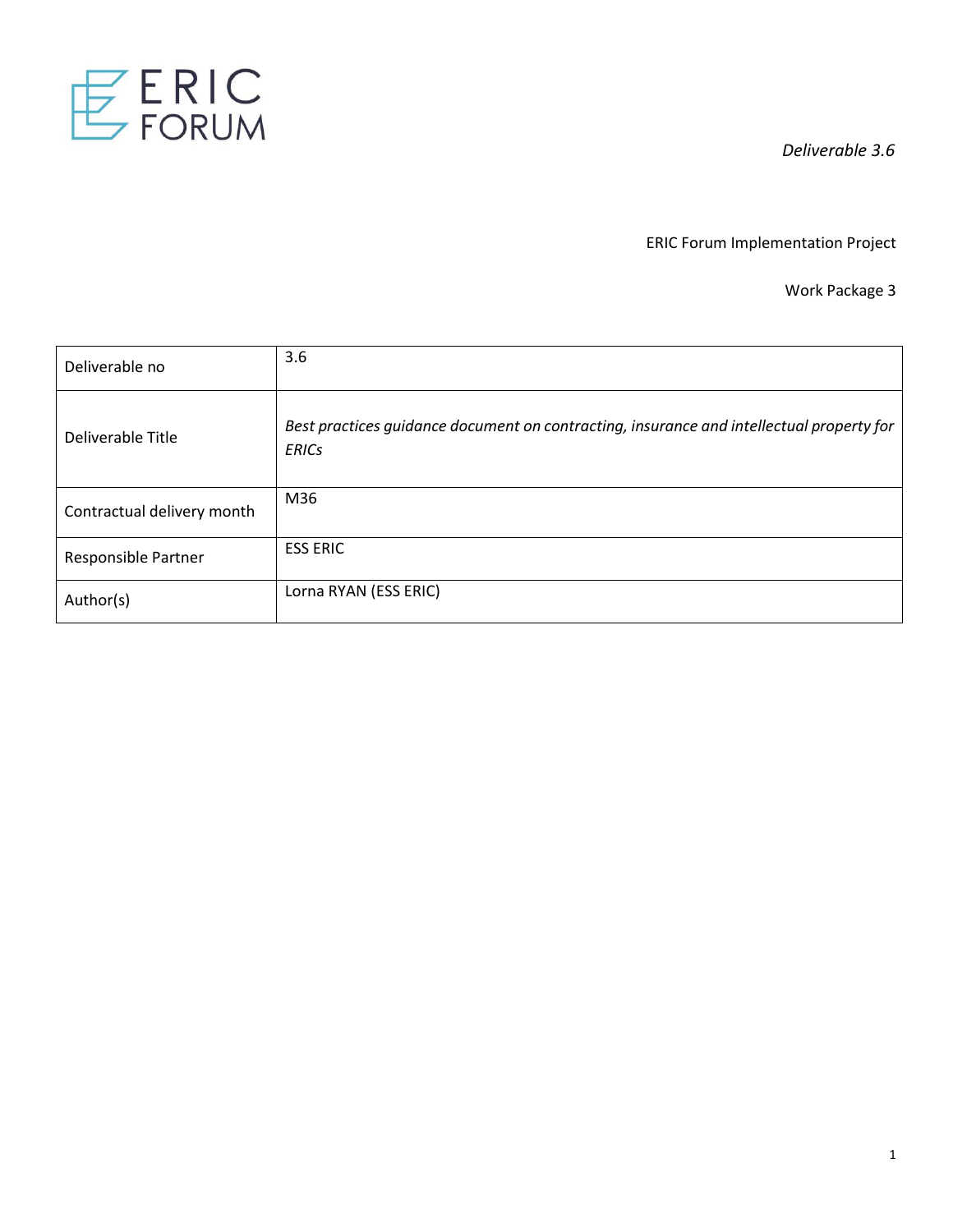

#### **Acknowledgements**

Thanks to partners in the ERIC Forum Implementation Project for their input into the preparations of this Deliverable and to the ERIC Forum generally at which discussions about the topics addressed in this Deliverable have taken place. WP3 partners are BBMRI, CERIC , CESSDA, CLARIN, DARIAH and EATRIS, ECCSEL, ECRIN, EMSO, EURO-ARGO, European Spallation Source, ICOS, JIV, INSTRUCT, LIFEWATCH, SHARE, INFRAFRONTIER, EMBL, EMBRC, FBV-FMP, ELI, and INGV.

Thanks to the following for further information and discussion/bilateral interviews about IPRs, and a WP3 discussion workshop to consider recommendations arising, in particular:

Susan Deneke, INSTRUCT ERIC, Tamara Carapina, EATRIS ERIC; Aleardo Furlani, EMSO ERIC;

Milos Davidovic, Jimmy Andersen, Fredrik Livendahl, and Mauro Zambelli, European Spallation Source ERIC, Florian Gliksohn, ELI ERIC; Barbora Hamlova, and Luc Deltombe, BBMRI ERIC; Andrea Oepen, Daniel Schmidutz, SHARE ERIC; Diana Piras and Daniela Murcurio, EPOS ERIC; Christine Kubiak, ECRIN ERIC; Maren Kappe, EU OPENSCREEN ERIC; and Carlo Rizzuto, C-ERIC ERIC. Finally, thanks to the Work Package 3 leader, Anne-Charlotte Fauvel, EATRIS ERIC.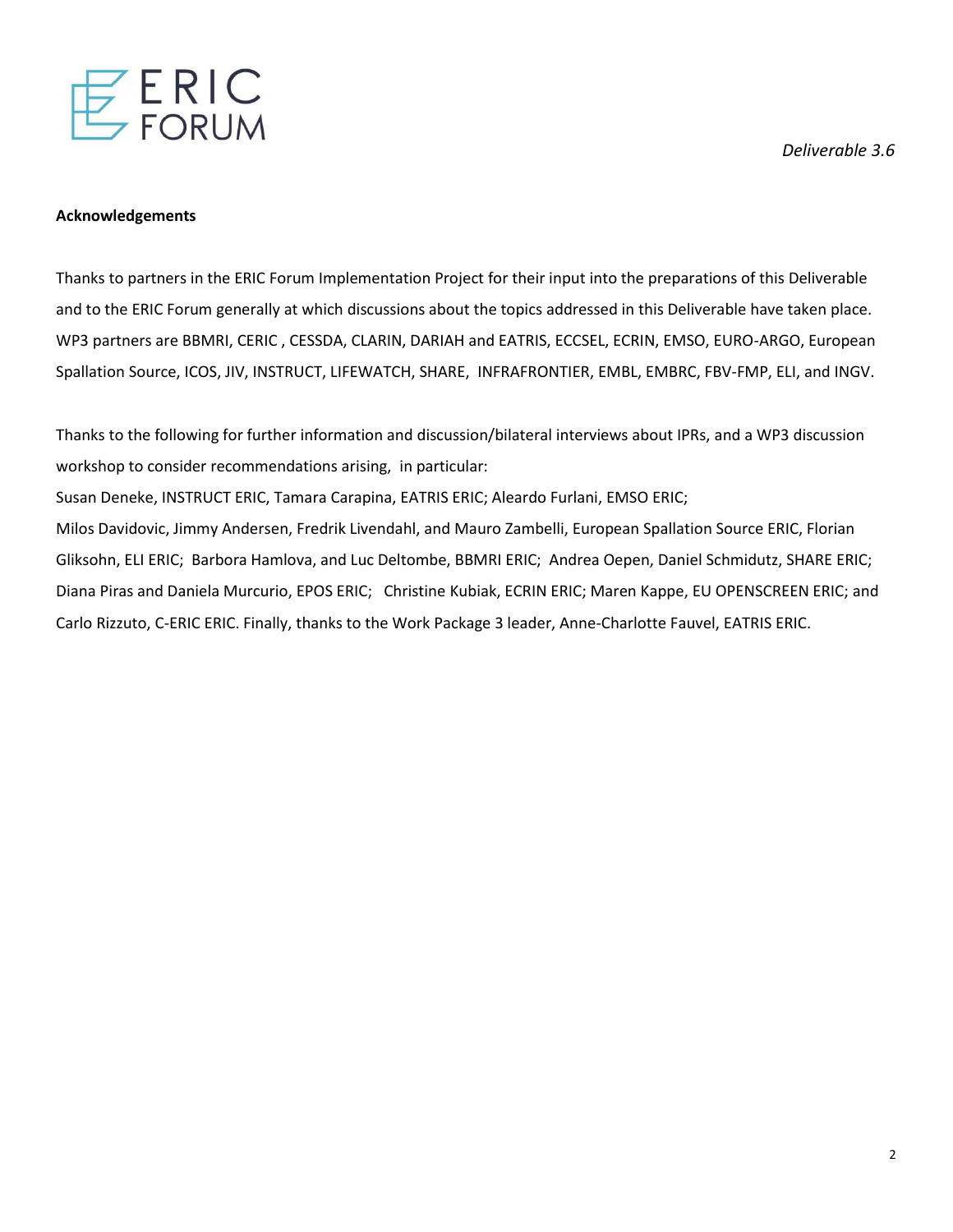

#### Executive summary

Over the course of implementation of the ERIC Regulation, from the first research infrastructure to be granted ERIC status, SHARE ERIC, in March 2011 to the most recent, ELI ERIC, in April 2021, ERICs have addressed the requirements of the Regulation in a variety of ways. As novel entities in the European research ecosystem, the experiences and learning of these ERICs have clear utility for successive research infrastructures. This Deliverable presents examples of ERICs' responses to intellectual property, insurance and contracting. Intellectual property policies are required by the ERIC Regulation, as is the need for appropriate insurance. These are two of a number of 'essential elements' of ERICS Statutes. Contracting is related to Procurement, also an 'essential element' of the ERIC Statutes.

For **intellectual property**, the key guidance is the need to address IP and IPRs as soon as possible in the lifecycle of an ERIC. ERICs in operation provide examples of IPRs claimed and a limited number of ERICs have prepared dedicated Intellectual Property Policies. Other ERICs incorporate principles and required procedures within broad Rules of Procedure/Implementation Rules and others address intellectual property issues within other policies. Key messages about IPR are presented and tools for preliminary mapping of intellectual property within ERICs are presented. A key issue in respect of intellectual property and ERICS relates to the arrangements in place between ERICs and the hosting institutions, usually universities, raising matters of 'legacy' as well as the need for detailed clauses pertaining to ownership within such agreements.

For **insurance**, the key guidance relates to the need to address insurance requirements - and liability - within wider consideration of risk, for example, in an ERIC's Risk Register. The range of reported insurance policies in place for ERICs varies by the individual ERICs and the risks arising (between distributed v single sited, employer/not). A particular challenge for ERICs is the lack of familiarity of insurance providers with this novel legal form, a challenge that has resulted in delays in securing appropriate insurance.

For **contracting***,* the diverse contracting arrangements of ERICs are indicated and including the operation of ERICs in respect of EU RTD programmes, including the utilisation of 'Linked Third Party' agreements. A review of this topic indicates the need for allocation of costs for 'contracting' in the budgets of ERICs. A key issue – an 'open question' – given the commonality of services required across the 22 ERICs, relates to how ERICs may jointly contract services.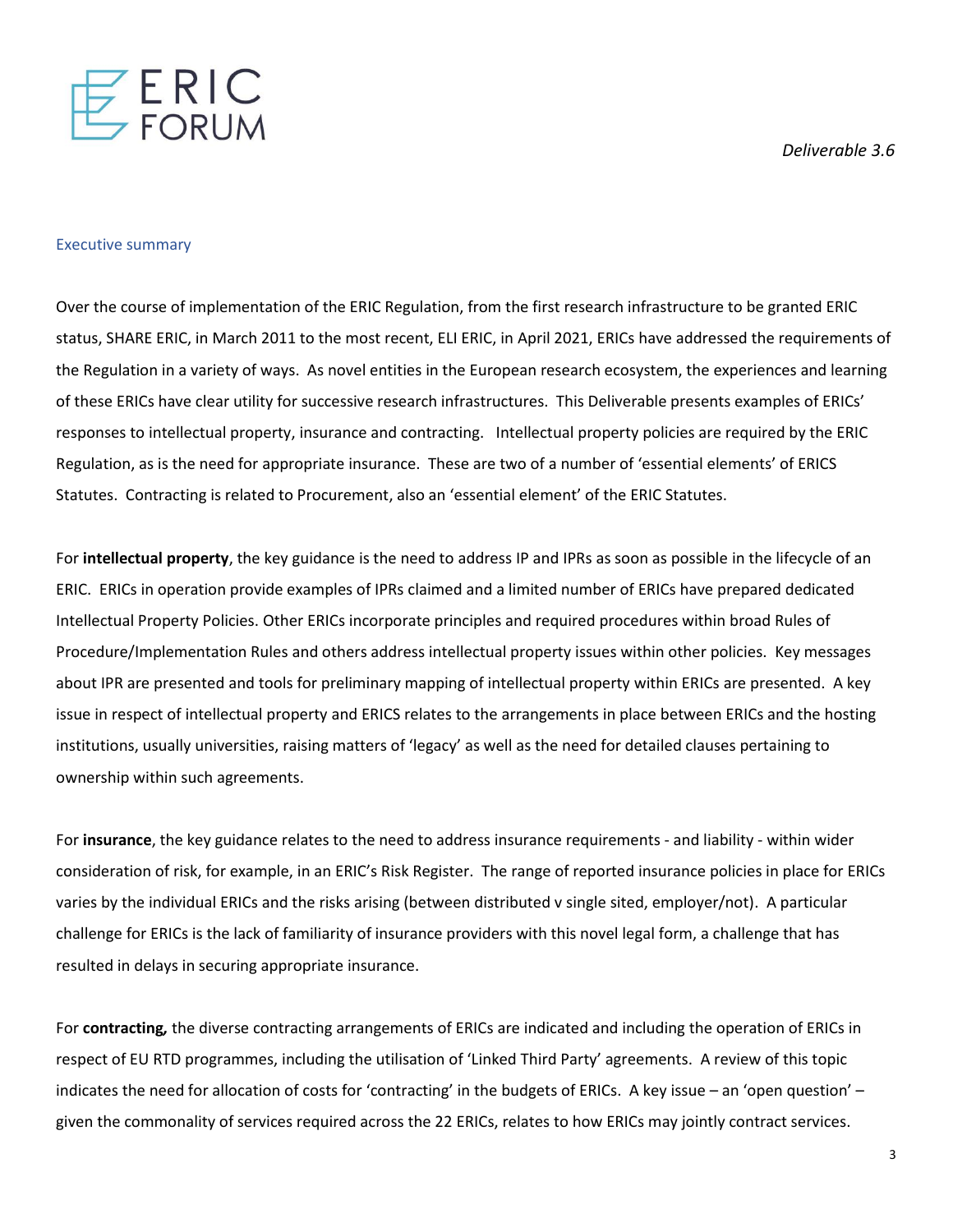

**Recommendations** arising for consideration by the ERIC Forum in addressing the challenges experienced by ERICs, it is suggested that the ERIC Forum prepares a statement about the ERIC legal form that can be used by ERICs in the negotiation of such matters as insurance; and, that with the ERIC Forum further explores how ERICs may jointly procure goods and/or services. Options for consideration include joint procurement between ERICs and/or cross EU/EEA-wide Frameworks.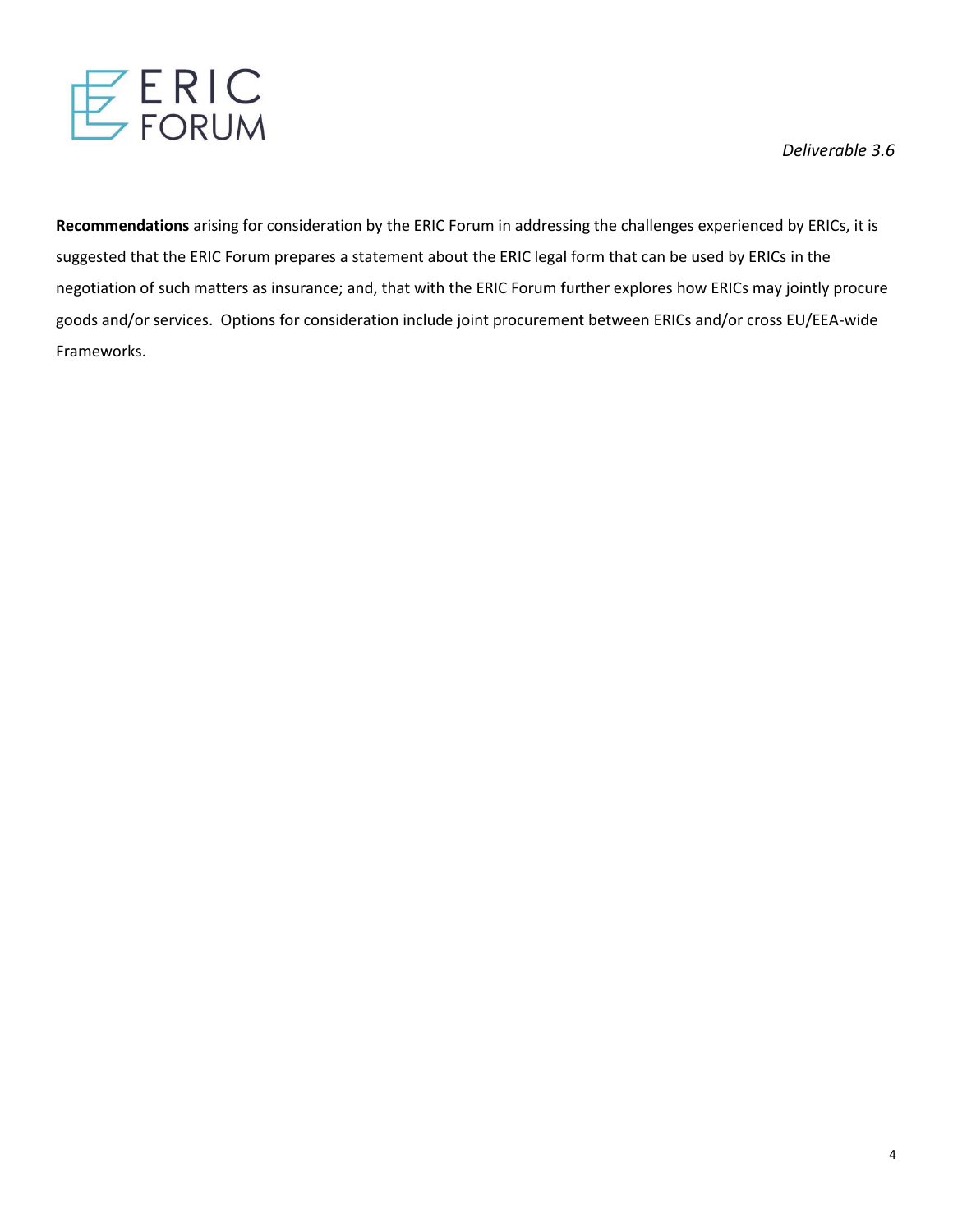

#### **Contents**

#### **Section 1 Introduction**

# **Section 2 Intellectual Property**

- 2.1 Introduction
- 2.2 ERICs and IPRs statutes
- 2.3 ERICs' responses/key issues
- 2.4 Actions/Best Practices
- 2.5 Key messages for new and existing ERICs on IPRs
- 2.6 Strategy: mapping IPRs

#### **Section 3 Insurance**

- 3.1 Introduction
- 3.2 ERICs and insurance statutes
- 3.3 ERICs responses/key issues
- 3.4 Actions/Best Practices
- 3.5 Key messages for new and existing ERICs on insurance
- 3.6 Strategy: selecting insurance cover

#### **Section 4 Contracting**

- 4.1 Introduction
- 4.2 ERICs and contracting legal aspects
- 4.3 ERICS responses/key issues
- 4.4 Actions/Best Practices
- 4.5 Key messages for new and existing ERICs
- 4.6 Strategy: contracting resources

#### **Section 5 Conclusions and ERIC Forum Recommendations**

#### **Annexes**

- 1 Indicative overview of ERICs with Rules of Procedure or Dedicated Policies Intellectual Property Rights, Insurance and Contracting
- 2 Mapping Intellectual Property Rights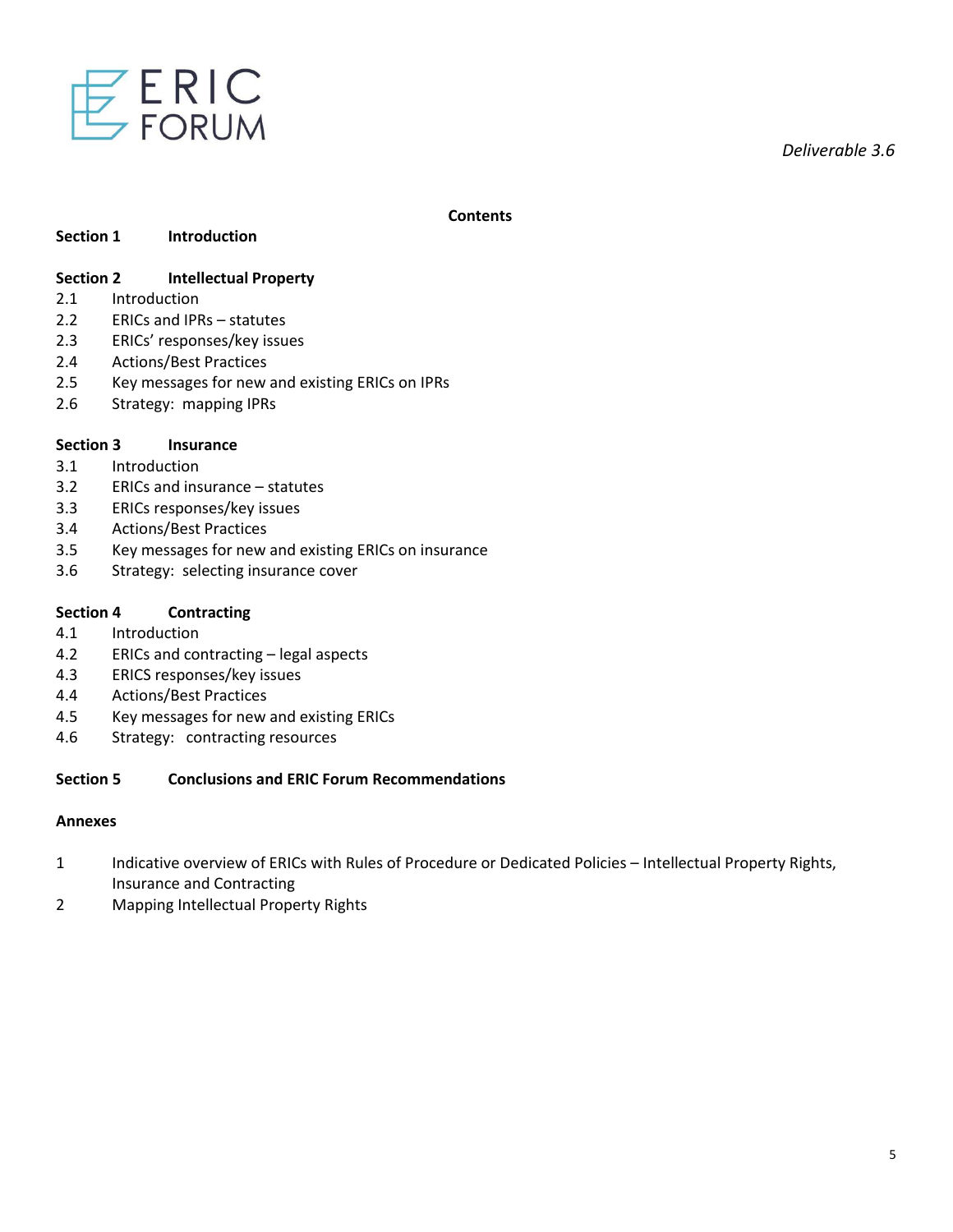

#### **SECTION 1 Introduction**

This Deliverable *Best practices guidance document on contracting, insurance and intellectual property for ERICs* (D3.6), presents details of the ways in which ERICs have addressed matters of contracting, insurance and intellectual property. It is linked to Work Package 5 Communication and Dissemination, specifically Task 5.2 *Online Toolbox with Best Practices' Guidelines.* 

By the end of 2021, 22 ERICs have been established. The ERIC Regulation (*Council Regulation (EC) No 723/2009 of 25 June 2009 on the Community legal framework for a European Research Infrastructure Consortium (ERIC), amended 2013*) has been subject to a review by a European Commission Expert Group on the ERIC Regulation (EGERIC), and an initial report presented in September 2021<sup>1</sup>. This follows two earlier reports from the European Commission to the Council of the implementation of the ERIC legal framework (in 2014 and 2018). A further report is due in 2022. In addition, the ERIC Committee considered amendments to the *ERIC Practical Guidelines* (2015), a process to which the ERIC Forum, and particularly WP3, contributed. These Reports touch on matters relating to intellectual property policies, insurance and contracting activities of ERICS and are referred to as appropriate in this Deliverable. It aims to highlight key issues arising in relation to each topic, indicate responses and actions and suggest 'best practice' in terms of possible actions.

This report is the output of Task 3.6, 'Contracting, insurance, intellectual property consequences on Rules of Procedure best practice for new ERICs' in Work Package 3 *Operations, Administration, HR and Finance of ERICs*, deals with intellectual property rights, insurance and contracting in ERICs. This task was led by ESS ERIC and covered the following activities:

This task will assemble a set of best practices regarding contracting (such as with users, suppliers), intellectual property policies and insurance. Through targeted interviews, the key issues for each item will be investigated, and the solutions (if any) be recorded. Through debate in the forum, as set of best practices will be developed, framed such that future ERICs can benefit from this knowledge by adopting solutions into their standard terms (for users) operating structures and governance Rules of Procedure (Annex 1).

*Deliverable 3.6* 

<sup>1</sup> https://op.europa.eu/en/publication-detail/-/publication/cdbe5c78-353b-11ec-bd8e-01aa75ed71a1/language-en/format-PDF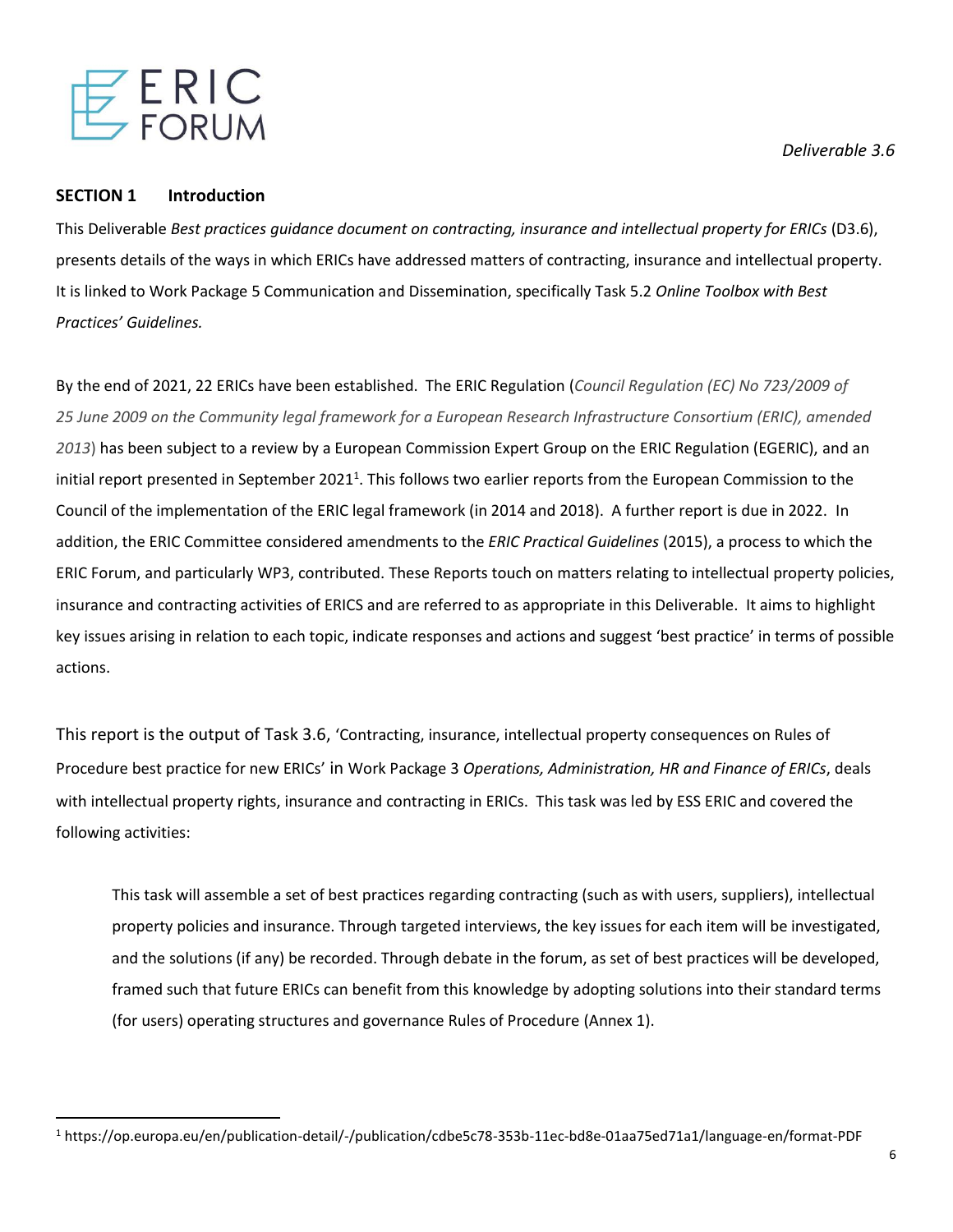

The report is informed by desk research, document review, bilateral discussions with individual ERICs and discussion at the ERIC Forum and within the Work Package meetings over the course of project. The resulting Deliverable, a report, is publicly available, prepared for Month 36 of the project, December 2021.

The Deliverable is structured as follows: following this Introductory section, three sections are presented dealing with intellectual property rights, insurance and contracting. For each, results of a survey of ERICs and elaborations through desk research, online bilateral interview or correspondence is presented, illustrating the varied approaches to each topic. The examples highlight best practices in the approaches taken by different ERICs in relation to the different topics. The concluding section presents the main lessons arising indicating best practices identified and the recommendations arising.

Three overarching recommendations arise in achieving best practice:

- 1. ERICs to pay particular attention in the agreements for hosting ERICs to the results and associated intellectual property rights arising and to clarify ownership arrangements as a priority matter.
- 2. The ERIC Forum to consider how ERICs can enter into joint procurement exercises for the supply of good and services. Such procurement would undoubtedly result in lower costs to ERICs, both in terms of the supplies themselves and in terms of the organisation of procurement exercises.
- 3. The ERIC Forum to consider the preparation of statement on the legal entity ERIC for use by ERICs for insurance purposes.

The Annexes present background information/resources. Annex 1 presents an overview of ERICs indicating those that have prepared publicly available Rules of Procedure (RoP), and web links to same, as well as indicating where dedicated policies in respect of insurance, contracting and intellectual property are available. These provide a readily available resource for use in drafting articles. In addition, prospective and early stage ERICs may wish to consult with these ERICs for further elaboration on different aspects. Annex 2 presents possible tools for use by ERICs in mapping intellectual property arising and related rights.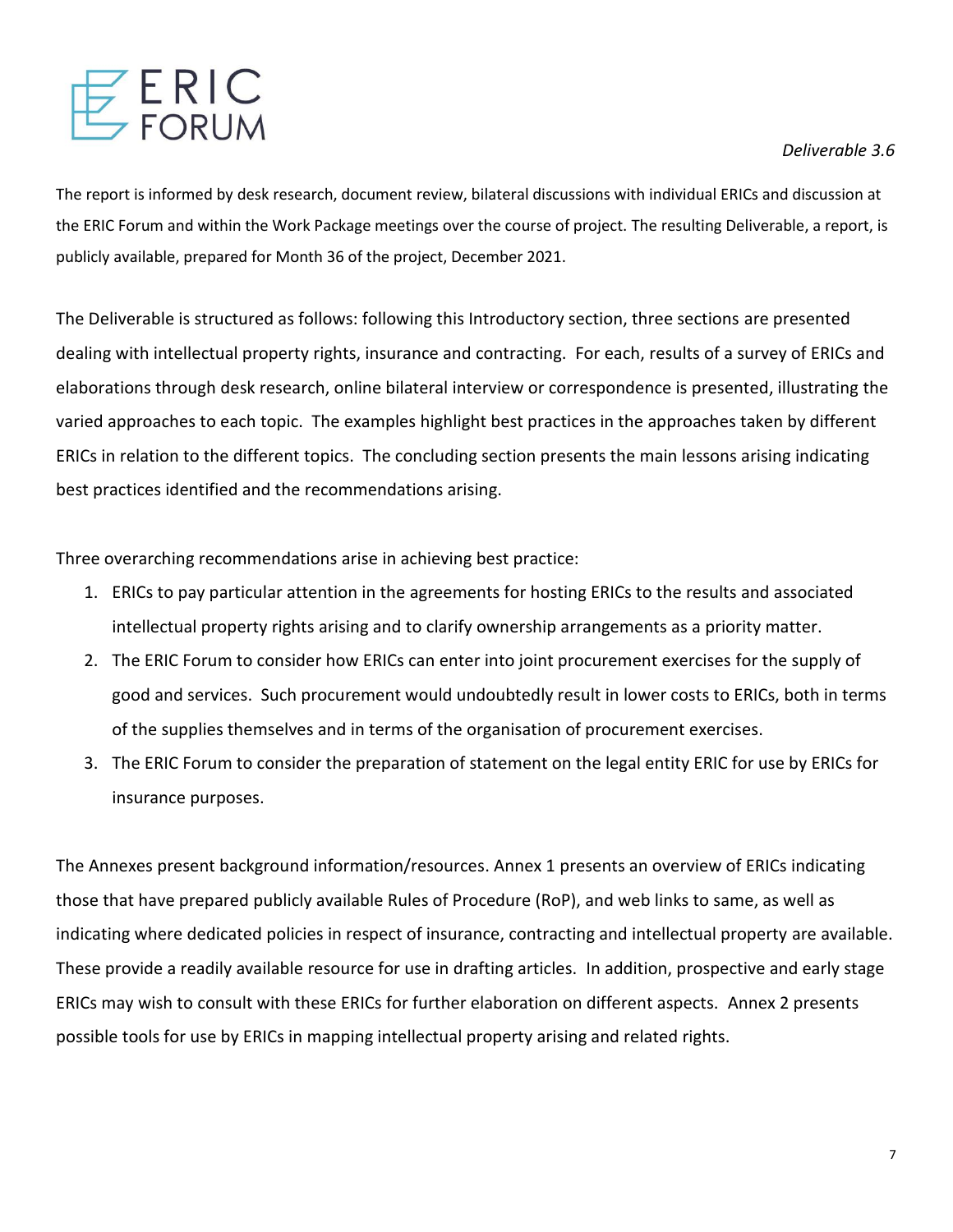

# **SECTION 2 Intellectual Property**

#### **2.1 Introduction**

The policy context within which the ERICs operate constitutes a reference point for the focus of tasks and for the implementation of actions. This context includes the relaunched *Industrial Strategy for Europe* (2020), the *Action Plan for Intellectual Property* (2020) and the release of the Commission Communication, *A new ERA for Research and Innovation* (2020). In November 2021, the European Commission published the *European Research Area Policy Agenda: Overview of Actions for the period 2022-2024* (European Commission, 2021). This includes actions for both intellectual property (2021:10) and research infrastructures (2021:11). For the former, the Commission notes that the 2008 Commission *Recommendation on the Management of Intellectual Property in Knowledge Transfer Activities* will be refreshed and codes of practice to provide guidance produced (2021:10).

A further reference point is the *European Charter for Access to Research Infrastructures* (2016)<sup>2</sup>. It states that

Research infrastructures, including e-infrastructures, are at the core of the **knowledge triangle of research, education and innovation**, and therefore play a vital role in the advancement of knowledge and technology and their exploitation […] Stronger interaction and cooperation between Research Infrastructures, Users and **providers from industry** and public services builds bridges between the public, commercial and Research Infrastructure worlds. Dedicated initiatives can help increase knowledge and **technology transfer** from science to industry… (2016:6, emphasis added.)

The Charter notes that "Research Infrastructures must comply with national and international law and agreements, particularly, but not only, in areas such as intellectual property rights and the protection of privacy, ethical considerations as well as safety, security and public order regulations when designing rules and conditions for Access to and use of Research Infrastructures" (2016:10). Considering the Regulatory framework, the Charter proposes that "Access to any given Research Infrastructure should be regulated by a framework that can range from generic terms and conditions for use accepted by the User, through a dedicated contract up to the provisions of international agreements

<sup>&</sup>lt;sup>2</sup> The Charter European Commission (2016) European Charter for Access to Research Infrastructures Principles and Guidelines for Access and Related Services, [https://ec.europa.eu/research/infrastructures/pdf/2016\\_charterforaccessto-ris.pdf](https://ec.europa.eu/research/infrastructures/pdf/2016_charterforaccessto-ris.pdf) <accessed 2.12.2021>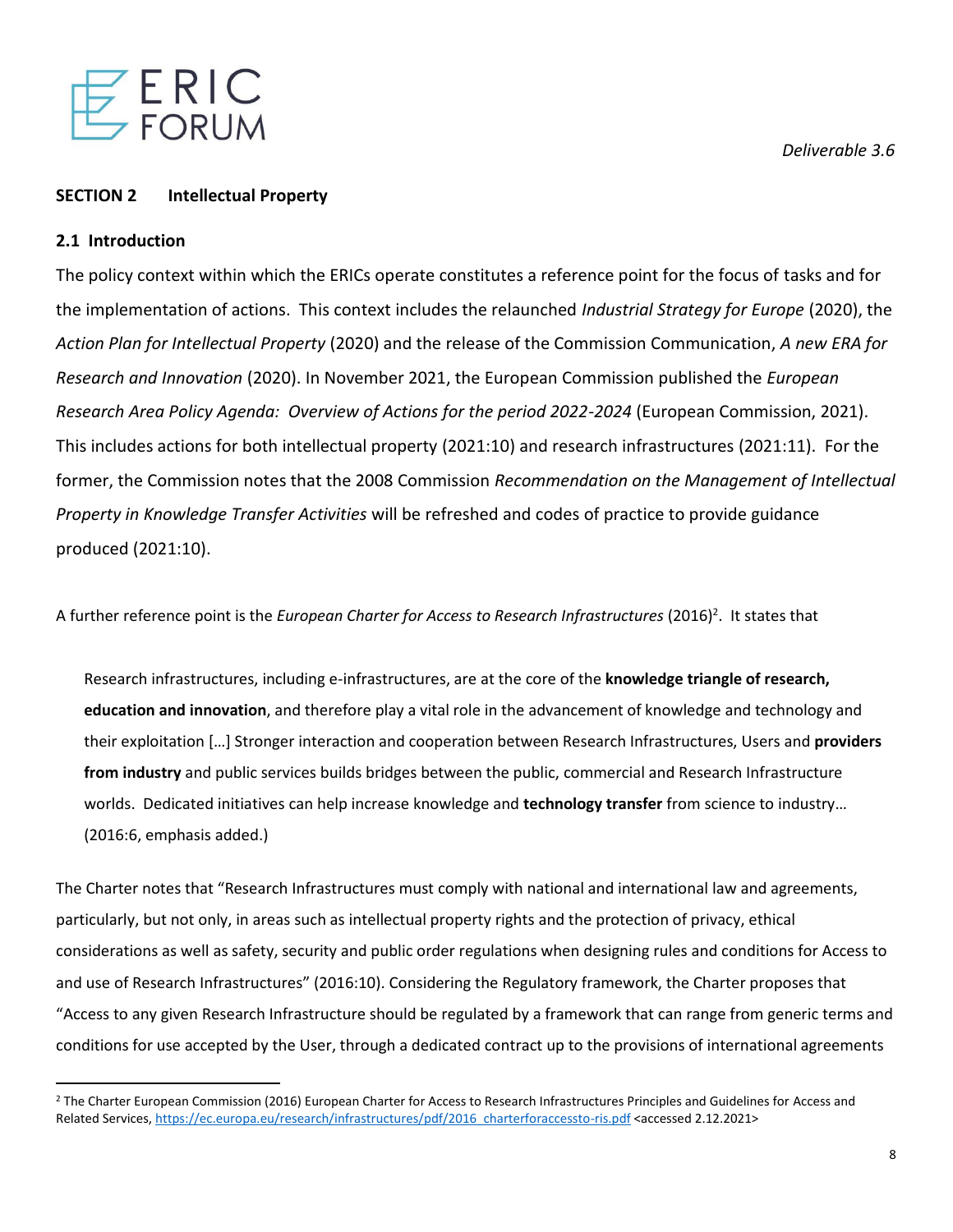

and treaties. The regulatory framework should cover, at the least, Access, intellectual property rights, data protection, confidentiality, liability and possible fees The Charter recognises that 'access to Research Infrastructures may be limited, amongst others, by factors such as privacy and confidentiality; commercial sensitivity and **intellectual property rights**; ethical considerations in accordance with applicable laws and regulations. (2016:13, emphasis added).

Clarity about intellectual property rights is important to ensure that access to RIs is optimal.

The European Commission Expert Group on the ERIC Regulation in draft Assessment on the Implementation of the ERIC Regulation (August 2021) in a section titled 'Improving links with Society, Economic and Competitiveness' (2021:31 ff) referred to consideration of the extent of implemented IP policies (including IT services/spin-off/incubators). Its review sets out key issues in considering IPRs and ERICS.

The Expert Group comments that

The technological development, innovation and knowledge transfer are indicated in their missions in 75% of the ERICs statutes…[H]owever, the effective implementation of these policies requires dedicated resources and this may conflict with the limit of net income provided by these activities and the focus of available resources what are directed by the contributing members mainly to the basic RI activity. […] Assessing how much the net returns of IP policies could be made more effective needs to take into account the limited openness of the overall innovation market of the EU…. (2021:32)

It notes that the members of the ERIC Forum show a definite interest in implementing IP policies. The reviewers conclude:

The focus of members contributions to the ERICs core activities in their establishment and operation may conflict with the need to dedicate part of the resources to outreach and technology transfer activities. For the nodes of distributed ERICs, activities developed within the ERIC may conflict with those "owned" by the hosting institutions. It is recommended that, in setting up and overall strategy for the ERIC system, focused actions and resources are made available for outreach and technology transfer activities, to overcome these difficulties. For what regards the extension of the ERIC legal approach to the wider university or innovation activities, it is recommended that a specific study is developed based on the effective scope of this enlargement and taking into account the legal and fiscal constraints (2021:32).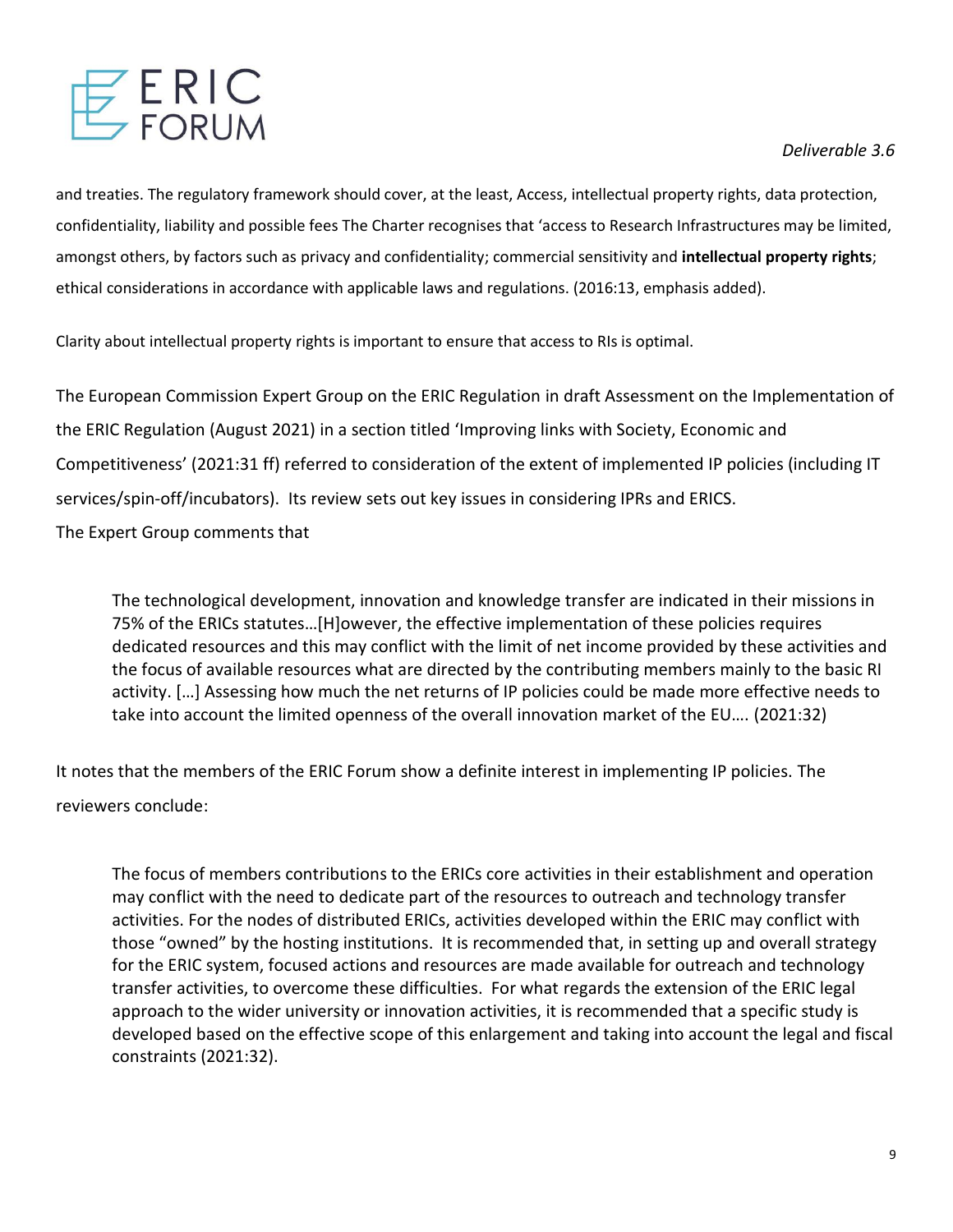

The Expert Group draws attention to implementation conditions in ERICs. A particular issue that requires attention concerns 'legacy' arrangements and 'legacy' background of individual projects that is used by the ERIC, as well as the provisions for Intellectual Property Rights in the Hosting Institution Agreements between ERICs, and for the most part, Universities.

How ERICs, in all of their varied forms, address intellectual property rights has been subject to relatively scant consideration, excepting Yu et al 2017, Ryan, 2019<sup>3</sup>). IPRs and biobanking has a rich literature, see for example, Verlinden et al 2015<sup>4</sup>). The wider debates about the merits or otherwise of intellectual property rights are not addressed in this report. Intellectual property, related rights and their protection is assumed to be an important element of a wider business strategy.

# **2.2 ERICs and IPRs** - the ERIC Regulation

The need for a policy relating to intellectual property is an essential element of the ESS ERIC Statutes. Box 1 presents these essential elements, including the requirement for an ERIC to have an intellectual property rights policy.

A review of the required Intellectual Property article(s) of the statutes gives rise to the observation that. It most of the articles indicate which international law is used to provide the scope of the definition of 'intellectual property'; the identification of any particular IP rights that are expected to arise for a specific ERIC and the applicable law and jurisdiction (see also SHARE ERIC Statutes, art. 11 *Intellectual* Property, for a rare instance in which the principle of territoriality of intellectual property rights is directly addressed in the Statutes<sup>5</sup>). Some Articles are IP specific; others consider IP and data policy (for example, ICOS ERIC, Article 18 *Data policy and intellectual property rights policy*), EU OPENSCREEN ERIC *Rules of Procedure* contain an annex

<sup>&</sup>lt;sup>3</sup> Yu, H. Wested, J.B. and Minssen, T. (2017) Innovation and intellectual property policies in European Research Infrastructure Consortia – Part 1: The Case of the European Spallation Source ERIC. JIPL&P; Ryan 2019, Balancing Rights in the ERA, EIPR: [Balancing Rights in the European Research Area: The Case of ERICs | European Commission \(europa.eu\)](https://ec.europa.eu/info/news/balancing-rights-european-research-area-case-erics-2019-jul-01_en)

<sup>4</sup> Verlinden, M., Minssen, T and Huys, I. (2015) 'IPRS in biobanking-risks and opportunities for translational research', *IPQ,* 107. <sup>5</sup> SHARE ERIC art 11.3 'With respect to questions of Intellectual Property, the relations between Contracting Parties will be governed by the national legislation of the Contracting Parties.'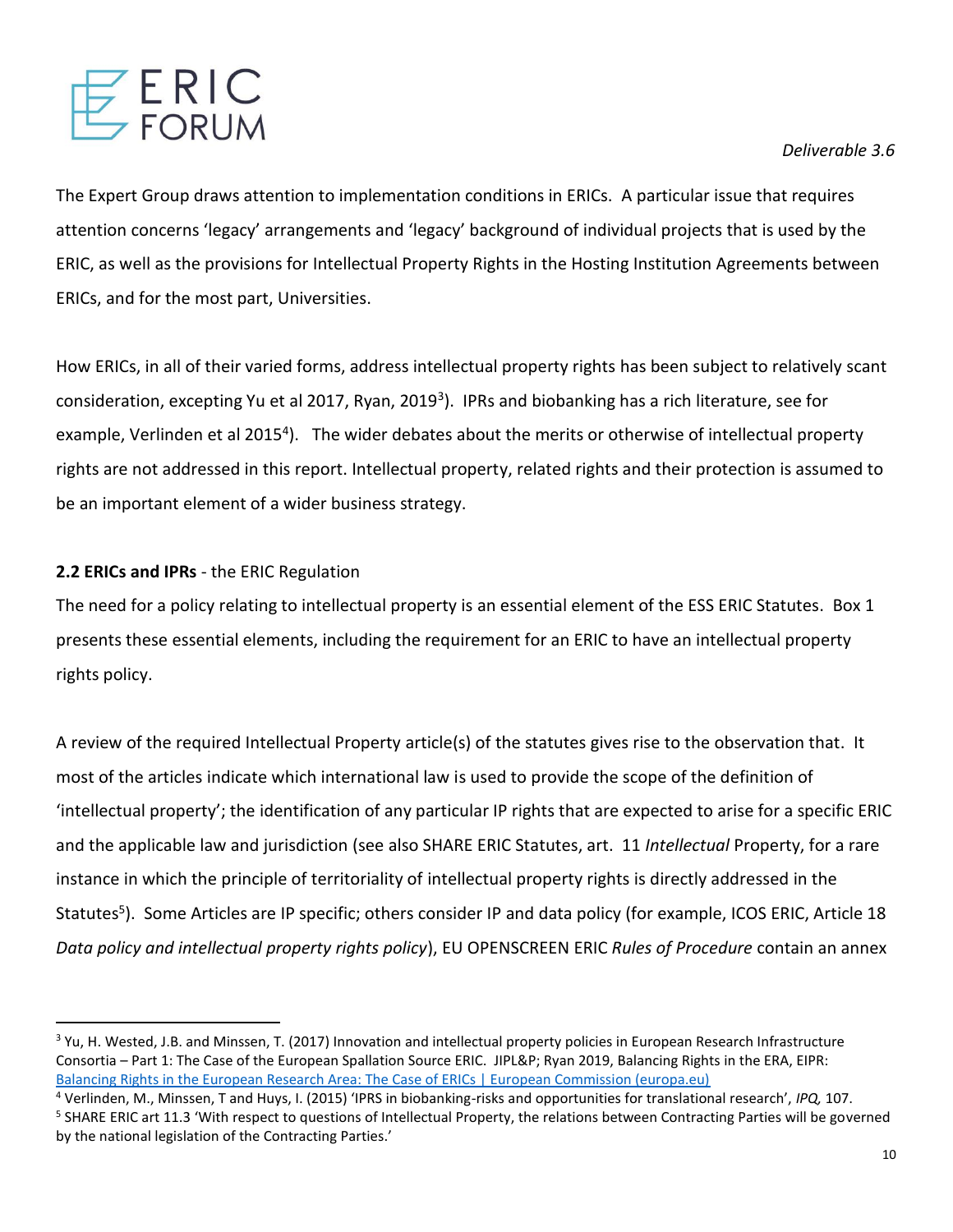

on IPRs (in which provision is made that the "the layout of the homepage, the used graphics and all other

contents are protected by copyright").

| Box 1 Required Elements of the ERIC Statutes                                                                                   |
|--------------------------------------------------------------------------------------------------------------------------------|
| Article 10 Statutes                                                                                                            |
| The Statutes of an ERIC shall contain at least the following:                                                                  |
| a list of members, observers and, where applicable, of entities representing members and the conditions of and the<br>(a)      |
| procedure for changes in membership and representation in compliance with Article 9;                                           |
| the tasks and activities of the ERIC;<br>(b)                                                                                   |
| the statutory seat in compliance with Article 8(1);<br>(c)                                                                     |
| (d)<br>the name of the ERIC in compliance with Article 8(2);                                                                   |
| the duration, and the procedure for the winding-up in compliance with Article 16;<br>(e)                                       |
| (f)<br>the liability regime, in compliance with Article 14(2);                                                                 |
| (g)<br>the basic principles covering:                                                                                          |
| (i)<br>the access policy for users;                                                                                            |
| (ii)<br>the scientific evaluation policy;                                                                                      |
| (iii)<br>the dissemination policy;                                                                                             |
| the intellectual property rights policy;<br>(iv)                                                                               |
| the employment policy, including equal opportunities;<br>(v)                                                                   |
| (vi)<br>the procurement policy respecting the principles of transparency, non-discrimination and competition;                  |
| (vii)<br>a decommissioning, if relevant;                                                                                       |
| (viii)<br>the data policy;                                                                                                     |
| (h)<br>the rights and obligations of the members, including the obligation to make contributions to a balanced budget and      |
| voting rights;                                                                                                                 |
| the bodies of the ERIC, their roles and responsibilities and the manner in which they are constituted and in which they<br>(i) |
| decide, including upon the amendment of the Statutes, in compliance with Articles 11 and 12;                                   |
| the identification of the working language(s);<br>(j)                                                                          |
| references to rules implementing the Statutes.<br>(k)                                                                          |
| The Statutes shall be publicly available on the website of the ERIC and at its statutory seat.                                 |
|                                                                                                                                |

# 2.2a **Intellectual Property - Definition**

'Intellectual property' is difficult to define. In the ERIC Statutes the commonly used definition is taken from the WIPO Convention:

The term 'intellectual property' shall in these Statutes be understood in accordance with Article 2 of the Convention Establishing the World Intellectual Property Organisation (WIPO) signed on 14 July 1967. (CESSDA ERIC)

This Convention provides that: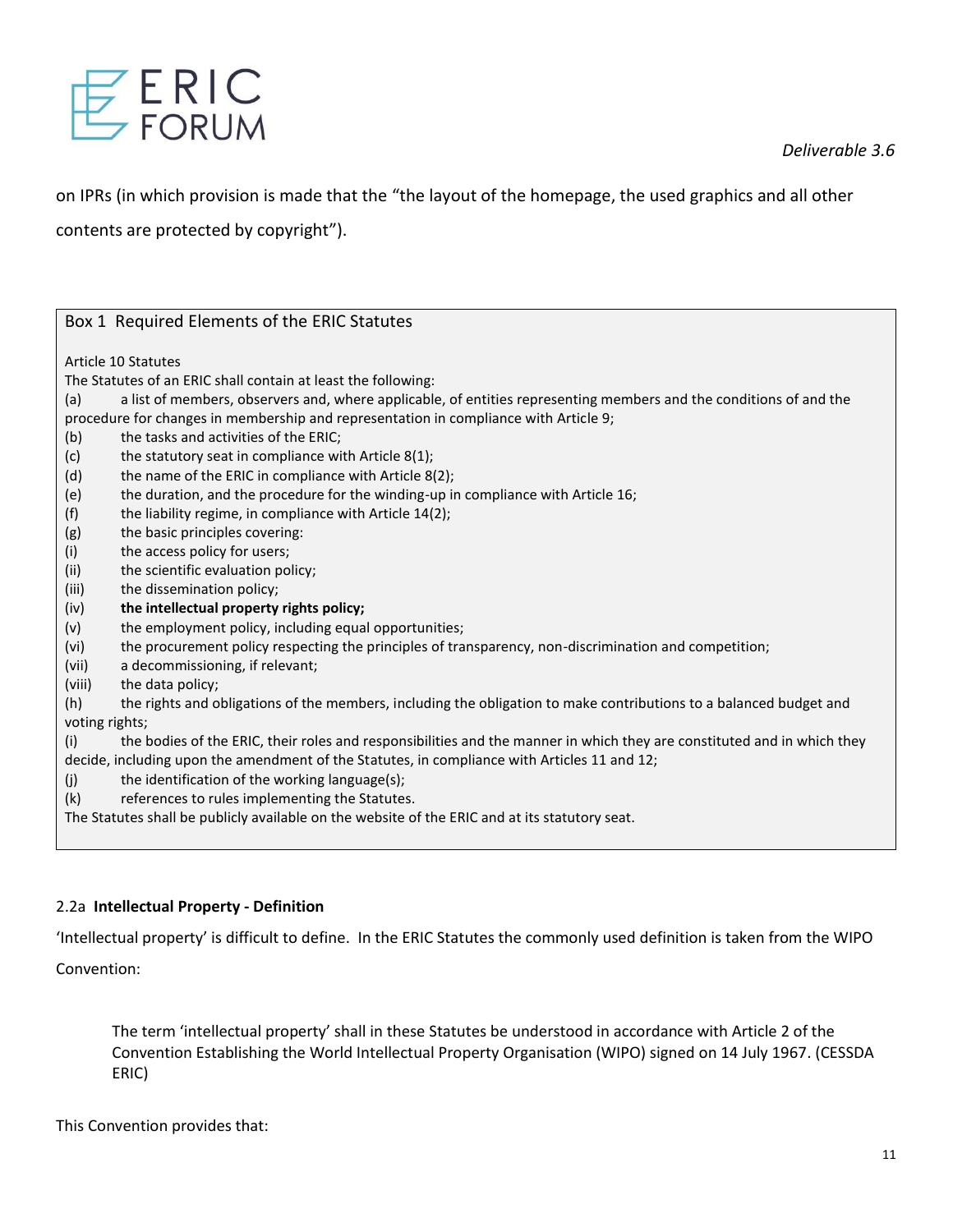Z E R I C<br>Z forum

*Deliverable 3.6* 

*(viii)"intellectual property" shall include the rights relating to: — literary, artistic and scientific works, performances of performing artists, phonograms, and broadcasts, — inventions in all fields of human endeavor, — scientific discoveries, — industrial designs, — trademarks, service marks, and commercial names and designations, — protection against unfair competition, and all other rights resulting from intellectual activity in the industrial, scientific, literary or artistic fields.*

Cornish et al assert that there is no generic term that satisfactorily covers all the different the different forms and related rights:

Patents give temporary protection to technological investigations and design rights to the appearance of massproduced goods; copyright gives longer lasting rights in, for instance, literary, artistic and musical creations, trademarks are protections against imitation so long at least as they continue to be employed in trade. (Cornish et al, *Intellectual* Property, 2017:7)

There are a number of different rights arising from different forms of intellectual property: as Cornish et al state "the different types of intellectual property rights – patents for inventions, copyright for literary and artistic works and associated products, and trade marks and names for the goodwill attaching to marketing symbols – cover distinct subject matter and have different objectives. The law on each varies in strategic ways." (Cornish et al, *Intellectual*  Property, 2017:5-7)

Annex 2 presents the different types of IPR (European IP Helpdesk, 2019).

# **2.3 ERICs responses/key issues**

As required, all ERICs make provision for intellectual property in their Statutes. How this has been implemented was the focus of a survey undertaken in December 2019-January 2020. 17 ERICs and 1 ERIC-in-waiting responded. Key findings included:

- 4 ERICs reported the existence of a dedicated intellectual property rights (IPR) policy beyond the statements relating to IP in their Statutes: European Spallation Source ERIC; INSTRUCT ERIC; EMBRC ERIC; EMSO ERIC (ELI Light, in the process of applying for ERIC status).
- Most ERICs claim intellectual property rights. This is rights claimed relate to copyright and creative commons; design right; trademark; database right; patent.
- Trademarks registered by European Spallation Source ERIC, INSTRUCT ERIC, BBMRI ERIC, EATRIS ERIC.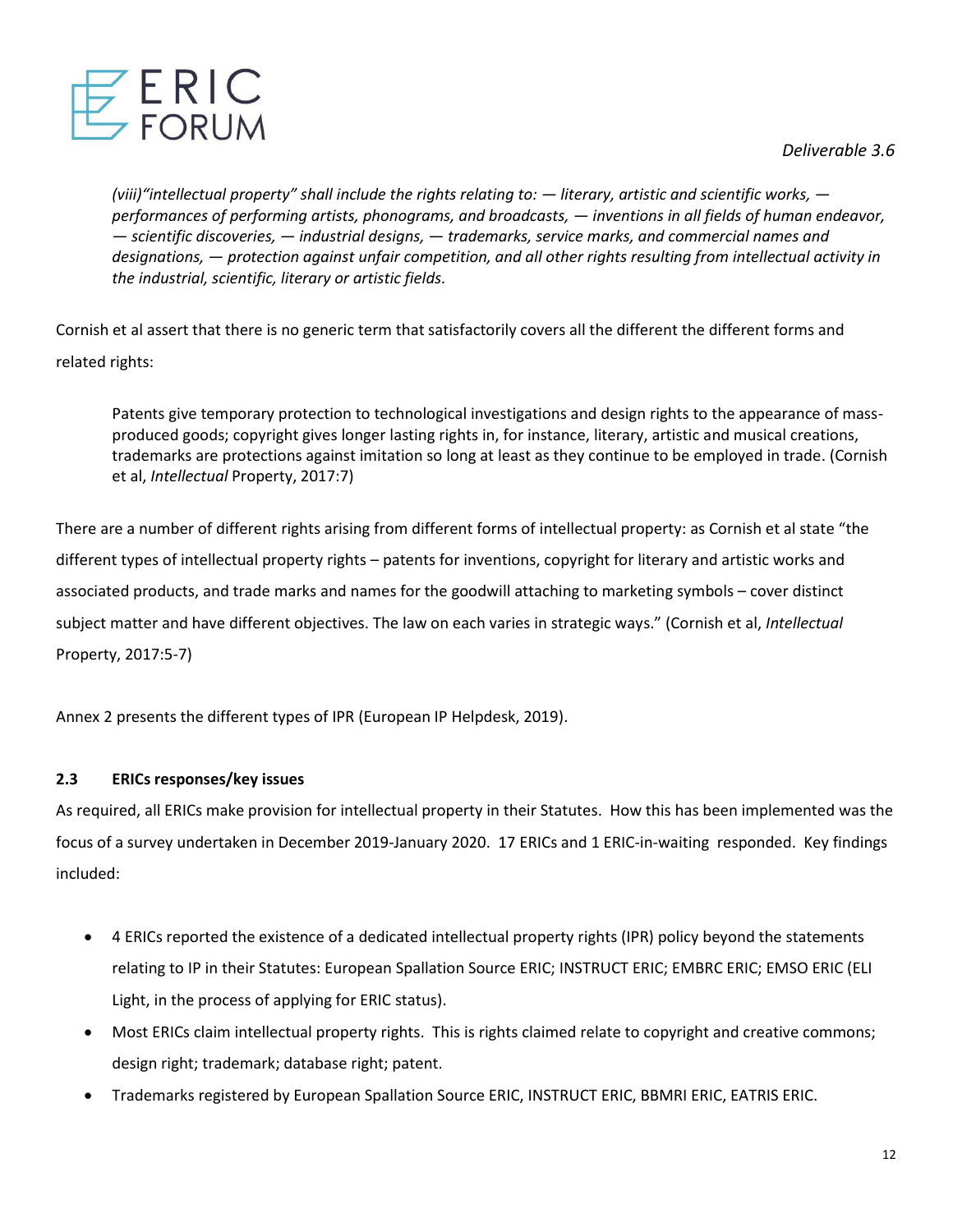

- Engagement of external supports in the development of IPR Policies is variable; some ERICs reported engaging expert input.
- Within H2020 projects, the general provisions of the Grant Agreements held, as modified by the Consortium Agreement.
- 1 of the 18 ERIC reported dedicated staff dealing with intellectual property matters (for those ERICs with legal counsel employed, it is expected that they would deal with IPRs).

The elaboration of the policy on IPR differs across the ERIC grouping – for example, some ERICs have developed dedicated, separate policies, whereas others have included details of how IPR is to be treated within a wider policy. Some ERICs' RoP include statements on how IPR will be addressed e.g. Appendix 5 EMBRC-ERIC Intellectual Property Rights Policy of the EMBRC-ERIC Rules of Operation (2021); EATRIS Framework Agreement, EU OPENSCREEN, (Internal Rules of Procedure).

The EGERIC has identified particular issues as they relate to ERICs, in particular, it has commented that "For the nodes of distributed ERICs, activities developed within the ERIC may conflict with those 'owned' by the hosting institutions." (2021:34).

Ensuring clear arrangements for the identification of owners of any resulting intellectual property in the agreements between the ERIC and its hosting institution and its notes, is an important consideration.

# **2.4 Actions/Best Practices**

A key IP strategy is protection of good-will and reputation through the protection of names and designs. A number of ERICs have registered their marks. Trade mark registration has been completed by

- o European Spallation Source ERIC
- o EPOS ERIC
- o INSTRUCT ERIC
- o BBMRI ERIC
- o EATRIS ERIC
- o EPOS ERIC\*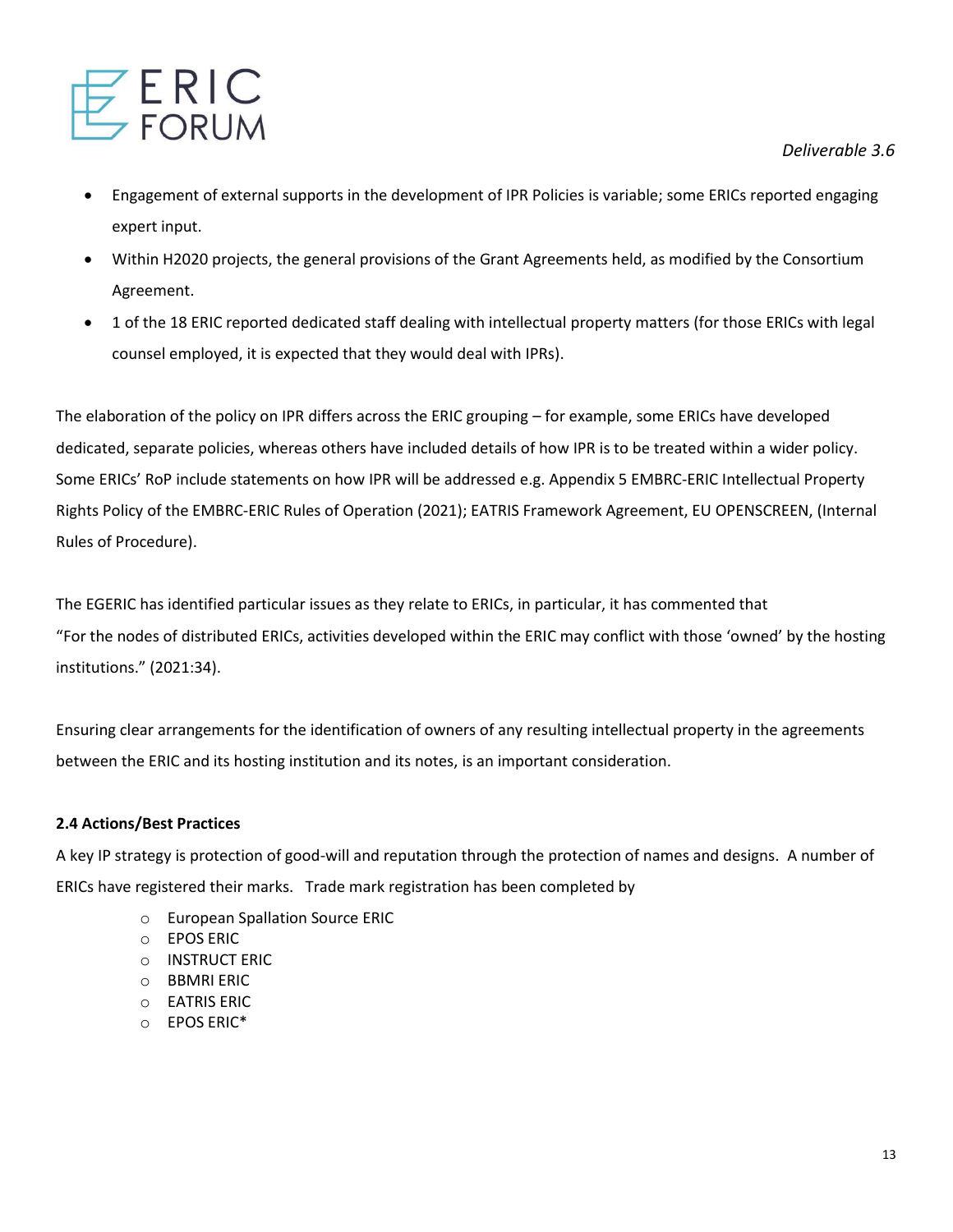

\*At the time of the bilateral discussion, EPOS ERIC was applying for trade mark status, registering first in Italy, following that European registration. Asked about the reasons for registration, the importance of ERICs in the scientific community is indicated:

"Because companies register their mark and EPOS has been using the logo for 10 years. The community know it well and EPOS is that mark. As soon as they see it, they can understand what is being talked about. And [it is] not only the team that will use the logo but it will be used by 14 different countries, 1000 institutions. It is not just a legal image but a means where[by] a community can recognize the work done in 10 or more years" [EPOS ERIC].

"EATRIS ERIC has registered its logo (figurative trademark) and word (verbal trademark) EATRIS as CTMs, Community Trademarks, giving protection to word and logo. in every EU member state. It did so because the trade mark is a tool to gain distinctiveness; to increase recognition and to boost visibility. Trademarks are registered in accordance with Nice Classification for goods and services that contains 45 different classes. EATRIS ERIC selected scope of protection according to the field and particular services of the EATRIS ERIC. The protection of the distinctiveness of the logo appearance is considered important." (EATRIS ERIC).

The importance of protecting the trade mark/sign was noted: "all ERICs should file for TM protection and protect their

rights. It's a matter of identity and protection of international reputation" (EMSO ERIC).

INSTRUCT ERIC has developed Branding Guidelines relating to the use of its mark (see Annex 1)

# **Licensing**

INSTRUCT ERIC: INSTRUCT ERIC owns a software management system, ARIA, that is under license from the University of

Oxford (license for use in perpetuity). It is licensed for use in perpetuity.

EURO ARGO ERIC provides details of the licensing arrangements for its software:

The Argopy software is a python library that aims to ease Argo data access, manipulation and visualisation for standard users as well as Argo experts and operators (Maze and Balem, 2020). With "Argopy" you can download online or retrieve offline from a GDAC ftp copy a collection of Argo measurements (T/S, and soon all BGC variables) based on a space/time domain or Argo floats numbers. "[Argopy](https://github.com/euroargodev/argopy)" is free, open source, compatible with all platforms and [welcomes any kind of contributions.](https://argopy.readthedocs.io/en/latest/contributing.html)

ERICs may produce either a discrete policy dealing with IPRs matters (e, g European Spallation Source ERIC), include IPRs within general Rules of Procedure/Rules of Operations (e.g. EMBRC ERIC) and/or include IPRs within discrete polices (e.g. EPOS ERIC Data Policy).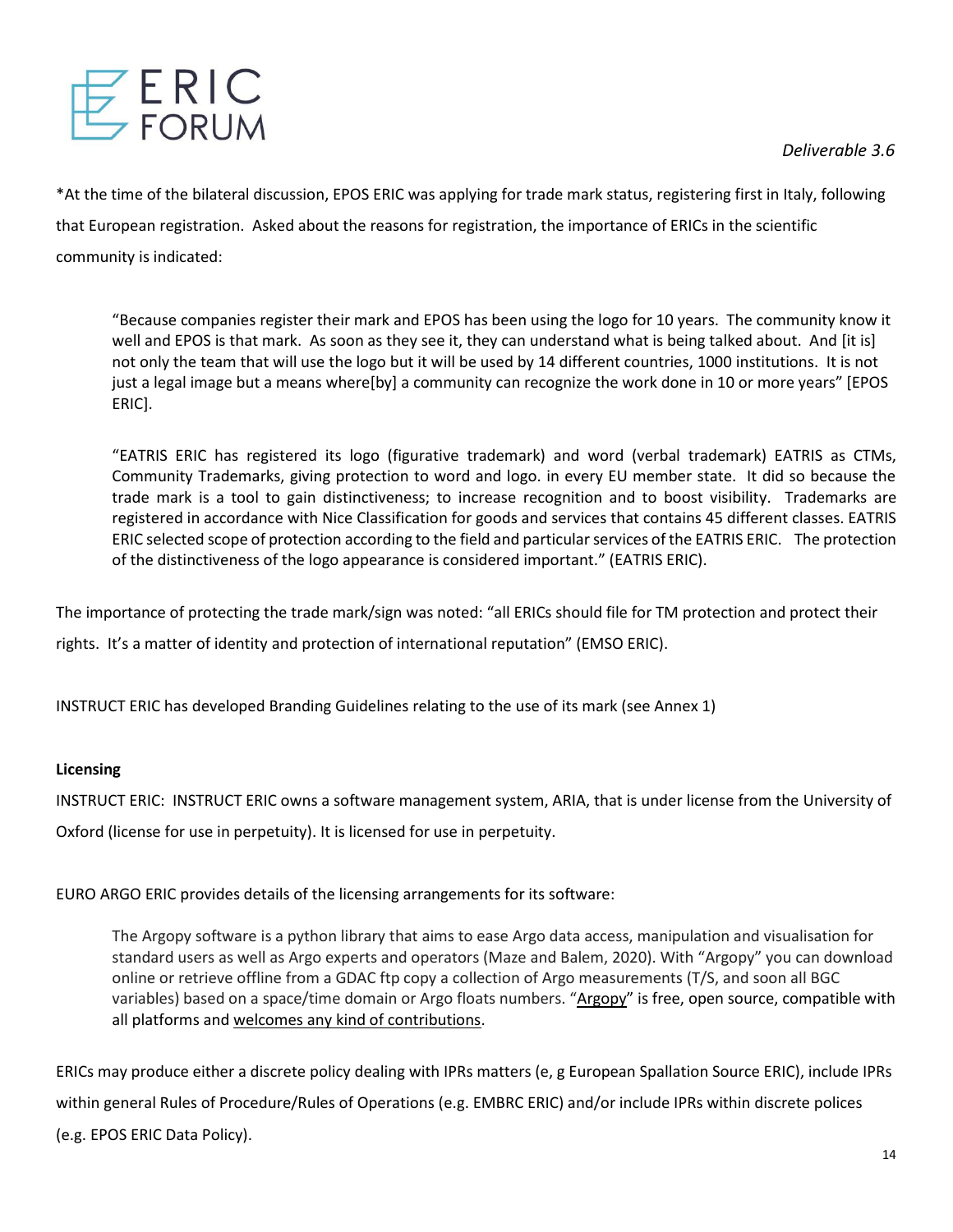

The content of the European Spallation Source ERIC's IPR and of INSTRUCT ERICs IPR policy is noted below, as are excerpts from RoP/Rules of Operations.

#### **Income from IP**

ECRIN ERIC provides in its Statutes for 'Income generated by IP produced by ECRON shall be used for the operations of the ERIC'. However, to date, no income has been generated. Attention to this dimension of IP is rare across the ERICs and could be an area for further consideration.

**Enforcement of rights:** Provision for how rights are to be enforced if breached should be considered in IPR policies and procedures outlined. In general, no disputes have arisen to date but allocation of costs relating to possible legal action may be considered. It is recognized that there "needs to be a balance between the enforcement action taken and the potential consequences of infringement".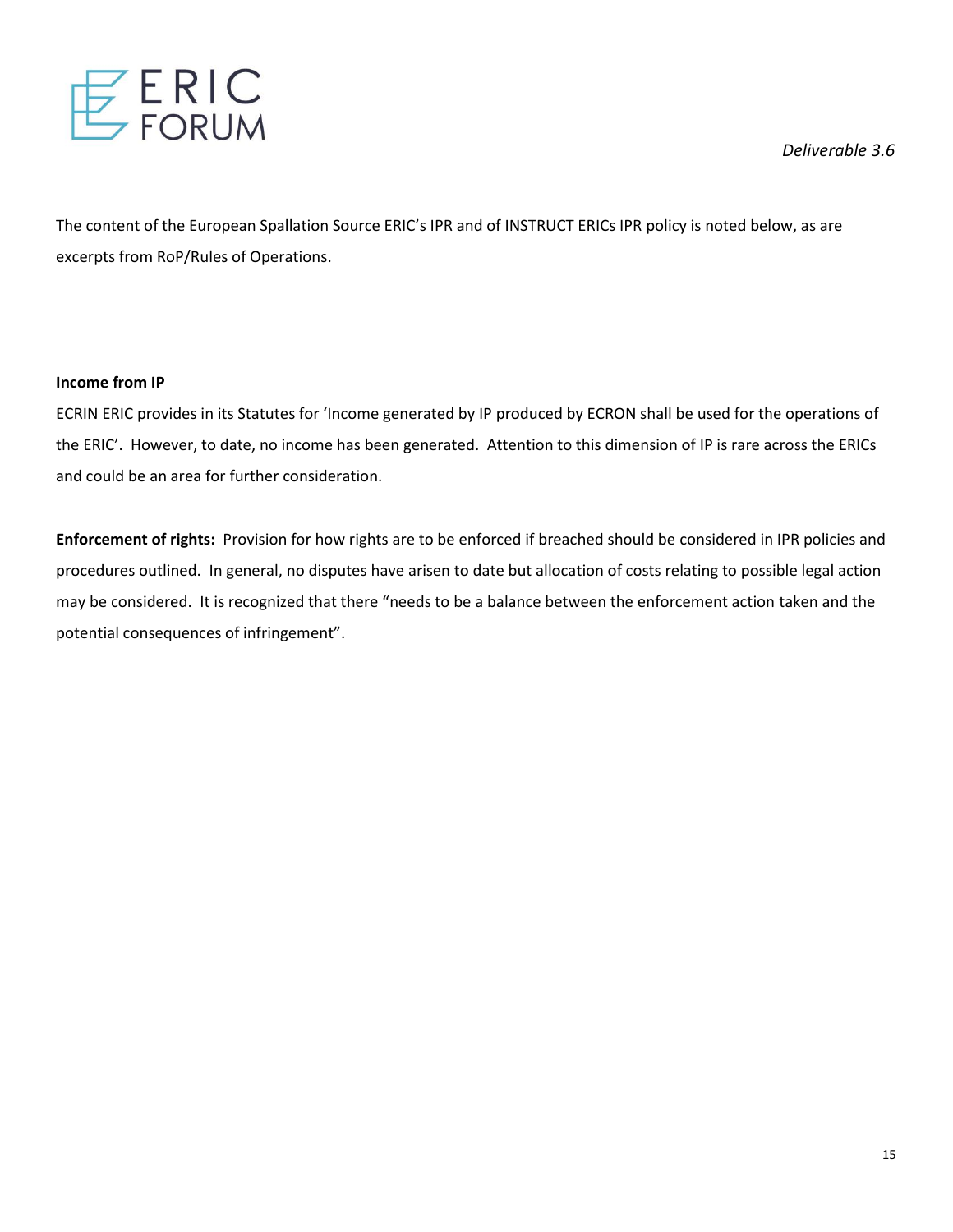

*Table 1 Overview: Addressing IPRs – examples from ERICs – dedicated policy, addressed within Rules of Procedure or addressed within a policy*

| <b>Dedicated IPR Policy</b>               | Within the Rules of Procedure                      |                                                                                 | Addressed within             |
|-------------------------------------------|----------------------------------------------------|---------------------------------------------------------------------------------|------------------------------|
|                                           |                                                    |                                                                                 | a wider policy               |
| <b>ESS ERIC</b>                           | <b>EMBRC ERIC Rules of Operations (2021)</b>       | <b>EU OPENSCREEN ERIC Rules of Procedure 2020</b>                               | <b>EPOS ERIC Data Policy</b> |
| <b>Intellectual Property Rights</b>       |                                                    |                                                                                 | 2019                         |
| and Inventions Policy (2016) <sup>6</sup> | A5.1. EMBRC-ERIC Intellectual Property Rights      | ARTICLE 9 / Intellectual Property Policy 1. The ERIC shall use the following    | Section 6: INTELLECTUAL      |
|                                           | Principles                                         | definitions for types of IP: a. "Foreground" means the results, including       | <b>PROPERTY RIGHTS</b>       |
| Contents:                                 | A5.1.1. Following Article 21 of the EMBRC-ERIC     | information, materials and knowledge, generated in activities of EU-            | Intellectual property        |
|                                           | Statutes, the EMBRC-ERIC IPR Policy is provided    | OPENSCREEN ERIC, whether or not they can be protected. It includes              | rights subsisting,           |
| Preamble                                  | in Appendix 5.                                     | intellectual property rights (IPRs such as rights resulting from copyright      | incorporated or              |
| <b>Definitions</b>                        | A5.1.2. IPR generated from access to EMBRC         | protection, related rights, design rights, patent rights, plant variety rights, | contained within of any      |
| <b>IPR Principles</b>                     | resources, facilities and platforms belong to      | rights of creators of topographies of semiconductor products), similar          | DDSS shall continue to       |
| Open Access and Open Source               | those that generated them. Any deviation from      | forms of protections (e.g. sui generis right for databases) and unprotected     | belong to the                |
| <b>Publications</b>                       | this principle will be outlined in the User Access | know-how (e.g. confidential material). Thus, foreground includes the            | entity/individual that       |
| <i>Inventions</i>                         | Contract.                                          | tangible (e.g. prototypes, micro-organisms, source code and processed           | owns or has generated it     |
| Proprietary information                   | A5.1.3. In the frame of EMBRC-ERIC, Intellectual   | earth observation images) and intangible (IP) results of a project. Results     | or holds the rights (by      |
| <b>Trade Marks and Images</b>             | Property Rights (IPR) may arise from Research      | generated outside an activity of EUOPENSCREEN ERIC (i.e. before, after or       | licence or otherwise)        |
| Implementation                            | and/or activities carried out for non-commercial   | in parallel with an activity of that kind) do not constitute foreground. b.     | at the time of submission    |
| Amendment                                 | purposes and/ or for commercial purposes.          | "Background" is information and knowledge (including inventions,                | of the DDSS to EPOS,         |
|                                           | Further to Article 21 of the Statutes on IPR,      | databases, etc.) held by EU-OPENSCREEN or its contractual partners prior        | except in case where         |
| <b>INSTRUCT ERIC - INSTRUCT IPR</b>       | EMBRC-ERIC recognizes five (5) kinds of IPR in its | to their joint activities or contractual agreements, as well as any             | these rights have been       |
| <b>POLICY</b>                             | activities:                                        | intellectual property rights which are needed for carrying out the joint        | specifically                 |
|                                           | a) IPR owned by EMBRC-ERIC Headquarters (HQ)       | activity or for using foreground. 2. EU-OPENSCREEN ERIC may have sole or        | waived by the                |
| Contents:                                 | that was created, obtained, or developed by        | shared ownership in foreground intellectual property rights created as a        | owner/generator/holder.      |
| <b>Statement of Principles</b>            | EMBRC-ERIC HQ and its staff. This shall be owned   | result of performing the operational activities of providing compound           | Suppliers are required to    |
|                                           | by EMBRC-ERIC.                                     | logistics services and operating the European Chemical Biology Database.        | verify that the DDSS they    |
| Agreements on ownership,                  | b) IPR that was created, obtained, or developed    | Particular examples where IP might be expected to be generated in these         | provide do not, to the       |
| management and exploitation               | jointly by HQ and an Operator(s).                  | areas would include, for example in creation of new compound dispensing         | best of their knowledge      |
|                                           | c) IPR that was created, obtained, or developed    | technologies or the development of software for screening informatics           | and                          |
| Known Infringements                       | jointly by HQ and a User(s).                       | analysis. 3. Income received by the ERIC related to sole or shared              | belief, infringe any third   |
|                                           | d) IPR that was created, obtained, or developed    | intellectual property rights, shall be used to support the operational costs    | party intellectual           |
| Reservation of pre-existing               | jointly by HQ, a User(s) and an Operator(s).       | of the ERIC up to a threshold of 20% of the annual operational costs, as        | property rights, and         |
| intellectual property rights              | e) IPR that was created, obtained, or developed    | described in the Statutes 27(3). 4. The policy of the EU-OPENSCREEN ERIC        | ensure that, where           |
|                                           | jointly by a User(s) and an Operator(s).           | is not to own or enforce IP rights created as a result of the following         | identified, third party      |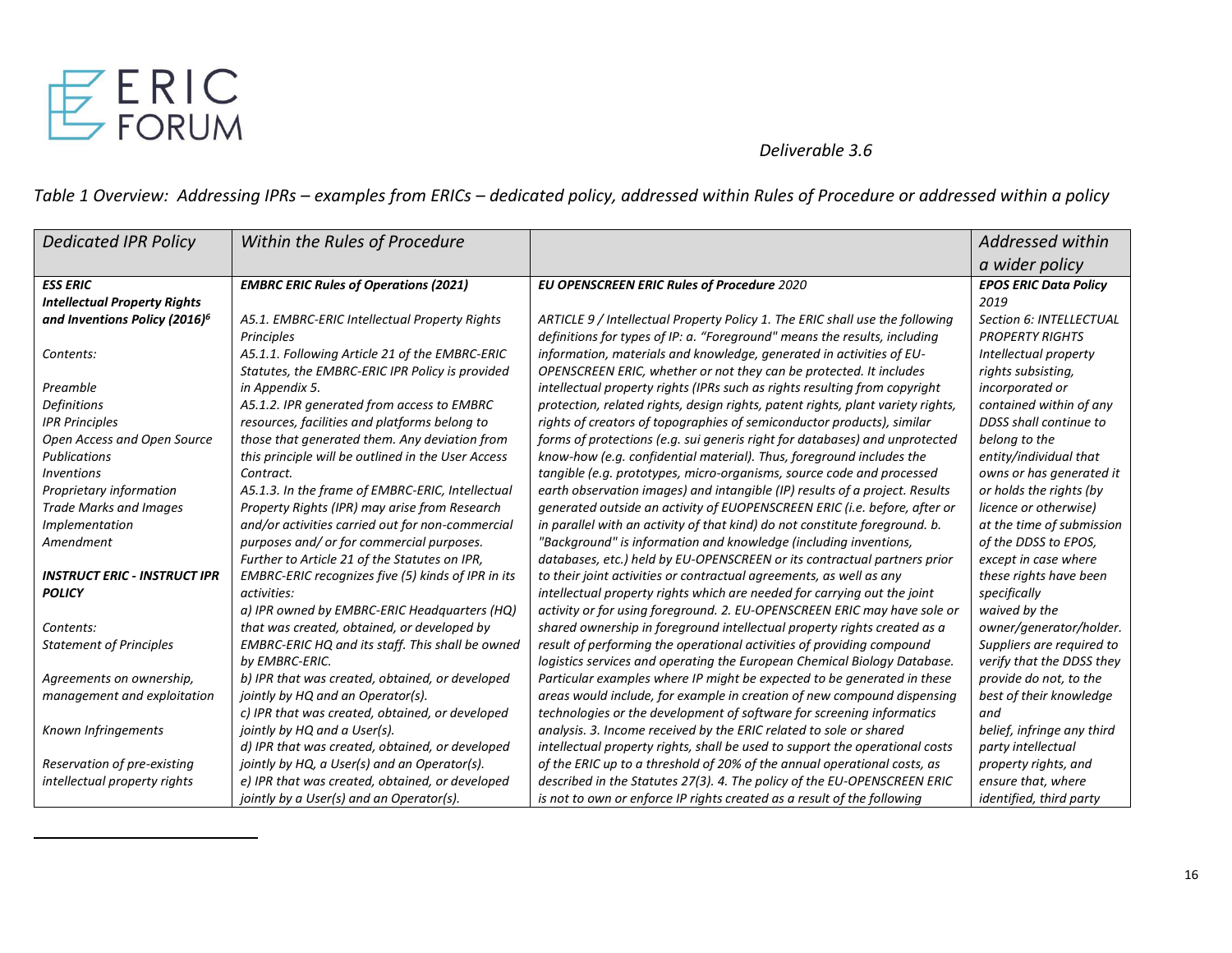

| Importation and use of third      |                                                  | particular activities: a. Partner assay adaptation sites and users creating | interests are fully |
|-----------------------------------|--------------------------------------------------|-----------------------------------------------------------------------------|---------------------|
| party IPR                         | A5.1.4. For cases A5.1.2. b to A5.1.2. e, the    | new readouts; b. Partner screening sites and users screening the            | accounted for and   |
|                                   | parties shall negotiate appropriate agreements   | commercial and academic collections; c. Partner chemistry sites optimising  | acknowledged.       |
| <b>IPR Register</b>               | to define, and, where appropriate, share and     | the user's hits into lead and candidate compounds; d. Collaborations set    |                     |
| Publication of works and          | appropriately manage IPR. The IPR agreement,     | up between an academic compound providers and users.                        |                     |
| submission to standards bodies    | ownership and management shall be included in    |                                                                             |                     |
|                                   | the User Access Contract.                        |                                                                             |                     |
| <b>IPR on INSTRUCT activities</b> | A5.1.5. In the frame of EMBRC-ERIC, confidential |                                                                             |                     |
| involving commercial              | undertakings shall be undertaken by the parties  |                                                                             |                     |
| participants                      | as appropriate.                                  |                                                                             |                     |
|                                   | A5.1.6. In the case of multi-site Research,      |                                                                             |                     |
| Resolution of disputes over IPR   | EMBRC-ERIC should have the role of coordinator   |                                                                             |                     |
| (2013, amended/updated 2019)      | of the agreement negotiation linking with the    |                                                                             |                     |
|                                   | legal departments of the involved Operators.     |                                                                             |                     |
|                                   | A5.1.7. EMBRC-ERIC may adopt the role of         |                                                                             |                     |
|                                   | coordinator or facilitator of an agreement       |                                                                             |                     |
|                                   | negotiation by the written request of an         |                                                                             |                     |
|                                   | Operator involved.                               |                                                                             |                     |
|                                   | A5.1.8. For each agreement concluded in the      |                                                                             |                     |
|                                   | frame of EMBRC-ERIC, the logo of EMBRC-ERIC      |                                                                             |                     |
|                                   | shall appear and the context of the EMBRC-ERIC   |                                                                             |                     |
|                                   | shall be described in the preamble. (EMBRC ERIC  |                                                                             |                     |
|                                   | <b>Rules of Procedure)</b>                       |                                                                             |                     |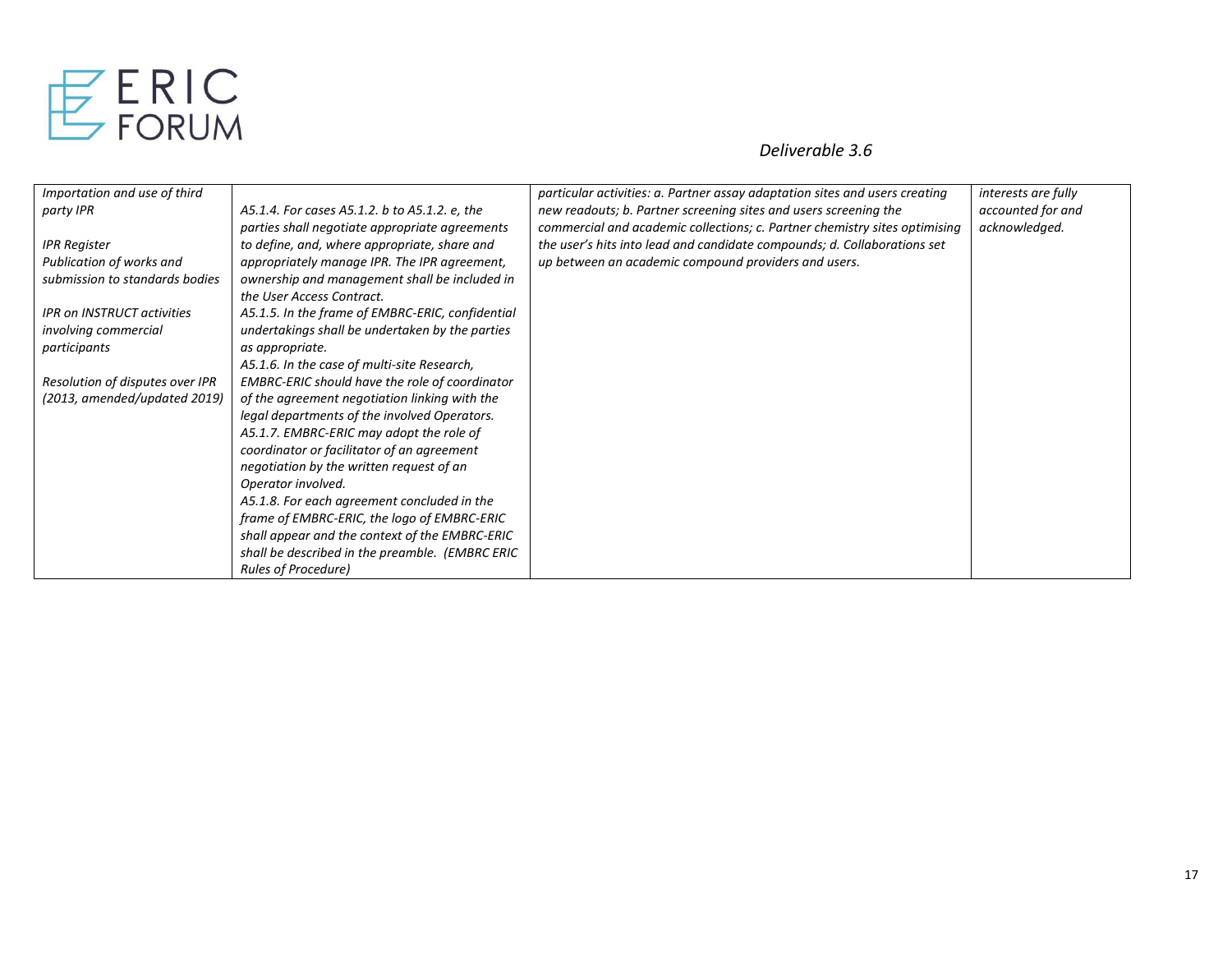

# 2.5 **Key messages for new and existing ERICs**

The experiences of ERICs and the learning arising over the course of implementation are captured by key messages presented below. These are offered while acknowledging that "each ERIC is specific, has its own governance, its own way of doing research". It depends on how the ERIC is structured and from whom it comes" (EPOS ERIC). This comment foregrounds the multi-faceted nature of IP in relation to ERICs and further directs attention to how the ERIC was created, raising legacy issues.

Intellectual property and how it is managed is important for ERICs. However, it was suggested that:

"attention to IP/considerations of IPRs could be stronger in ERICS. The ERICs should have general policies providing for

- 1. identity signs;
- 2. copyright and the data in general; and
- 3. to do with technology.

[In addition], the 'know how' generated by ERICs is very important; the tacit experience and knowledge that people have and share between the different parts of an ERIC. This knowledge [know how] is special. ERICs are not a project but are a matter of European policy to achieve cohesion and the convergence…(EMSO ERIC)

The European Spallation Source ERIC is one of the few ERICs (INSTRUCT ERIC is another) that developed a specific policy on IP:

"Do not delay discussion, drafting and conclusion of your IPR policy. You need to do it at the beginning as the organisation has different issues at different stages. The IPR policy should include a review period. For example, the ESS IPR policy has a review scheduled to take place 6 months prior to the commencement of the user programme. The ESS ERIC IPR policy [Intellectual Property Rights and Inventions Policy, 2016] was discussed long before its adoption by Council in December 2016. (European Spallation Source ERIC)"

Drafting policies is time-consuming. It is further not divorced from the business model of an ERIC (managing Intellectual

property rights is part of a business strategy, e.g. Smith and Hanson 2002,<sup>7</sup>), a point made by respondents:

"It takes time to define it [the policy on IPR] upfront…and to align it with your particular set-up and situation, that is with your business model." [EATRIS ERIC]

<sup>7</sup> Smith, M and Hansen, F. (2002) 'Managing intellectual property: A strategic point of view'*, Journal of Intellectual Capital, 3:4; 366- 374.*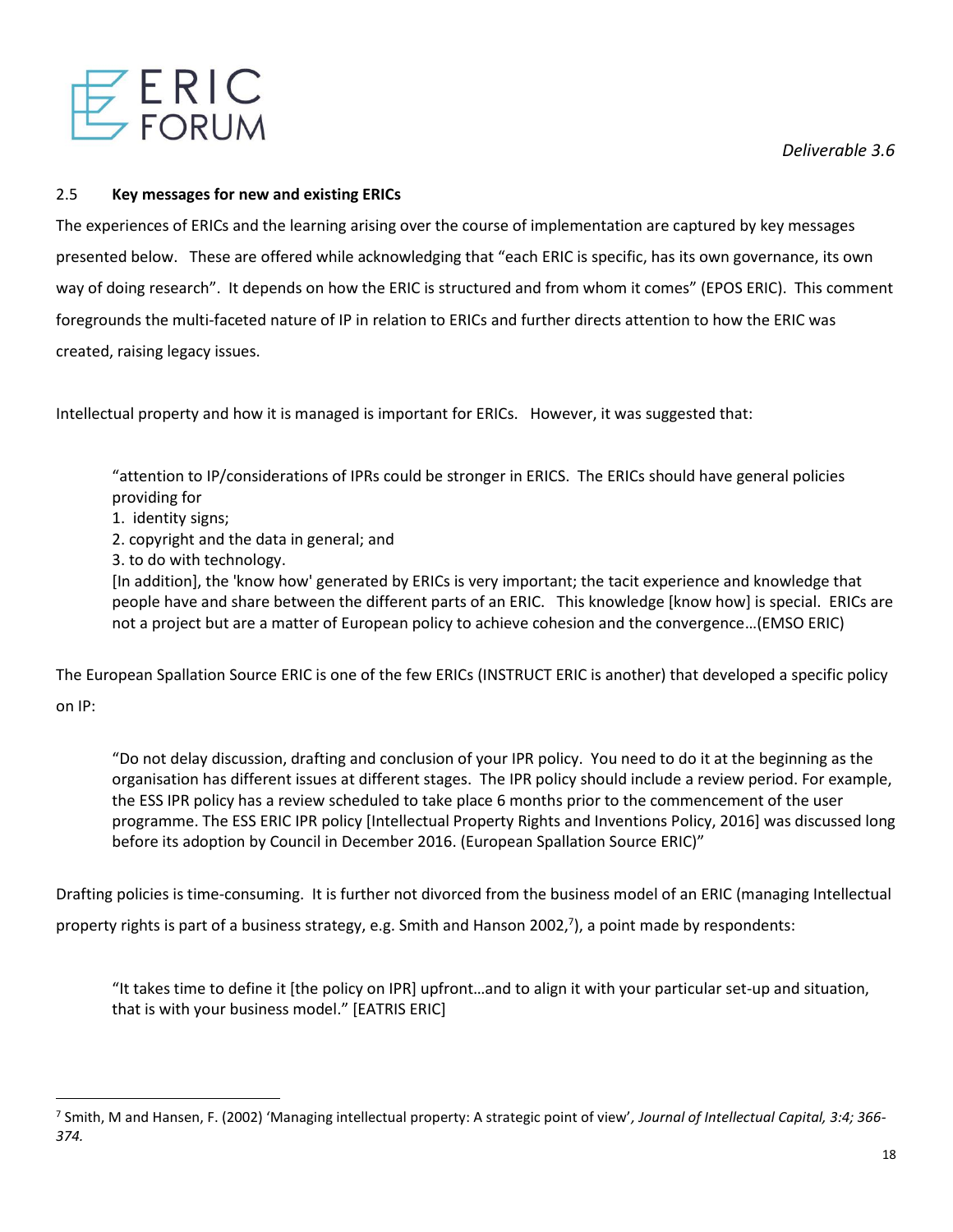

Another ERIC noting the importance of an IPR strategy, commented that 'This includes the orientation to implementation; it focuses on identifying signs and copyright et cetera. Its purpose is to know what are the strengths of an ERIC, to know where it is heading, its strategic focus". (EMSO ERIC)

A key factor that may impede the progress of preparing policies is the priority accorded to IPRs – it was noted by the difference between American and European scientists was pronounced in this regard; that scientists are often not as interested in IPR in Europe as they are in the USA -and ERA is characterized by open science and academic sharing.

The need to start early was emphasized by a number of respondents and the unintended consequences of not having a policy foregrounded:

"Don't delay [with the discussion of IP and management of IPR]. The policies may shape the way you provide your service… Allow for growth." [INSTRUCT ERIC] "Deal with IPR as soon as possible." [EPOS ERIC]

User agreements should be checked to ensure that they cover standard terms relating to the ownership and use of any intellectual property developed. The inclusion of IPR clauses in collaboration arrangements/agreements was identified as an important element of an ERICs approach to IPR ("IPR set of policies will be within these collaboration agreements")

# 2.6 **Strategy: mapping IPRs**

Annex 1 presents an indicative overview of the ERICs that have developed Rules of Procedure (RoP); these RoP include statements on IPR, as per the EMBRC and EU OPENSCREEN examples above; some ERICS have also developed discrete Intellectual Property Policies relating to IPR (e.g. European Spallation Source ERIC, INSTRUCT) and/or IPR issues are addressed within wider policies such as EPOS ERIC's Data Policy. Following the content of these policies will support individual ERICs in developing their own RI-specific policy.

In implementing the policy and in considering how to address intellectual property and assertion of associated rights as starting point is the identification of what IP is created in and by an ERIC and its users. To this end the tables presented in Annex X are reproduced from (i) the European IP Helpdesk – *Your guide to IP in Europe* (European Union, 2019) and (ii)Mapping potential areas of intellectual Property Protection (S Johnson 2015, *Your Guide to IP, What it is , how to protect it and how to exploit it.)*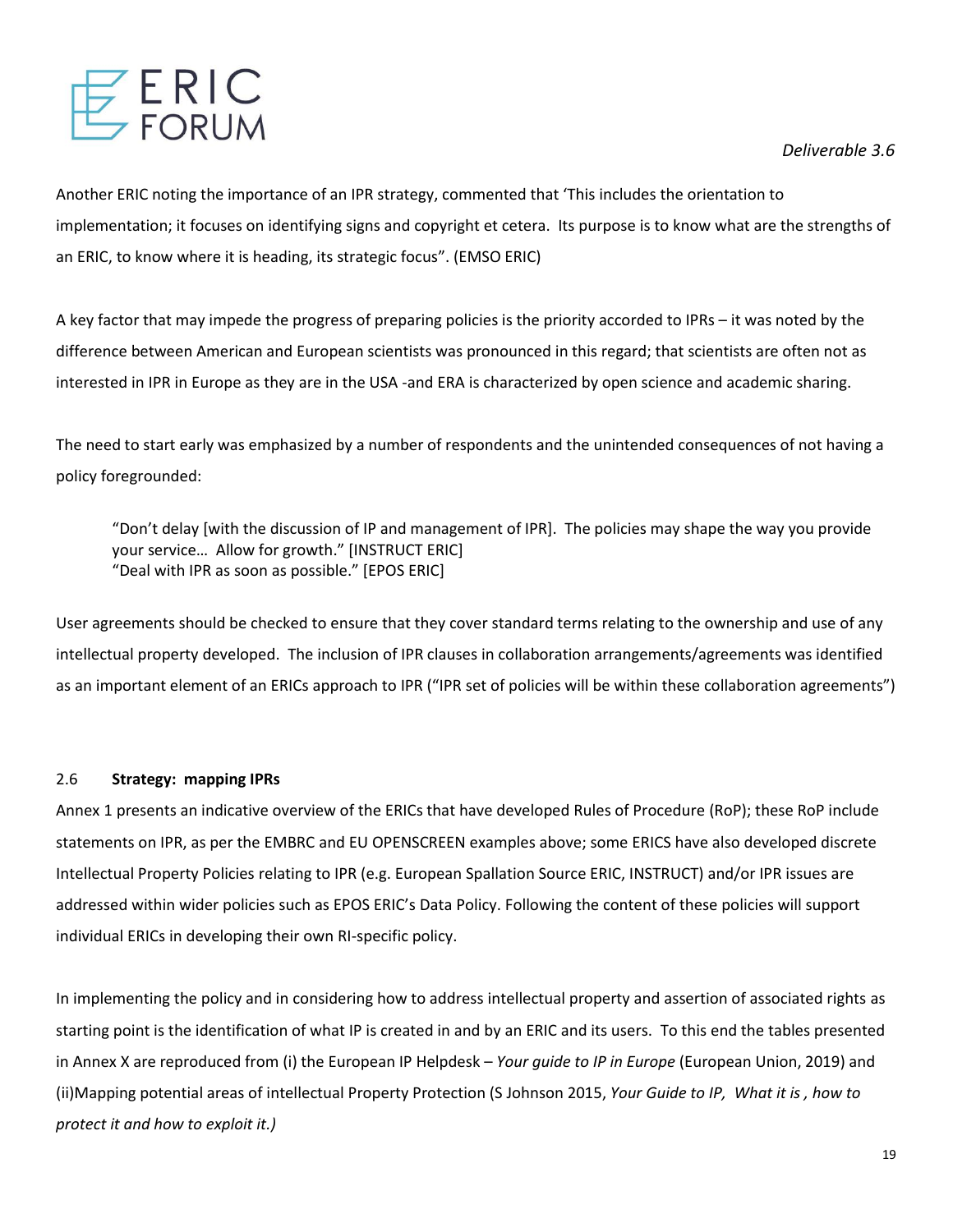

IP and the management of rights is regarded as a dynamic field; one group of respondents suggest that IPRs will gain in prominence/receive greater attention as the European Innovation Council develops. The context in which ERICs operate is important.

The best practices and associated recommendation for action arising are

- 1. That the asset registers of entities prior to the establishment of ERICs is attended to before the ERIC is legally established;
- 2. The agreements between Host Institutions and ERICs should have clear provision for IP and ownership;
- 3. ERIC Forum should provide the institutions/infrastructures with guidance on how to transform IP into a value; it is a tool by which people can be helped to share this value. (EMSO ERIC)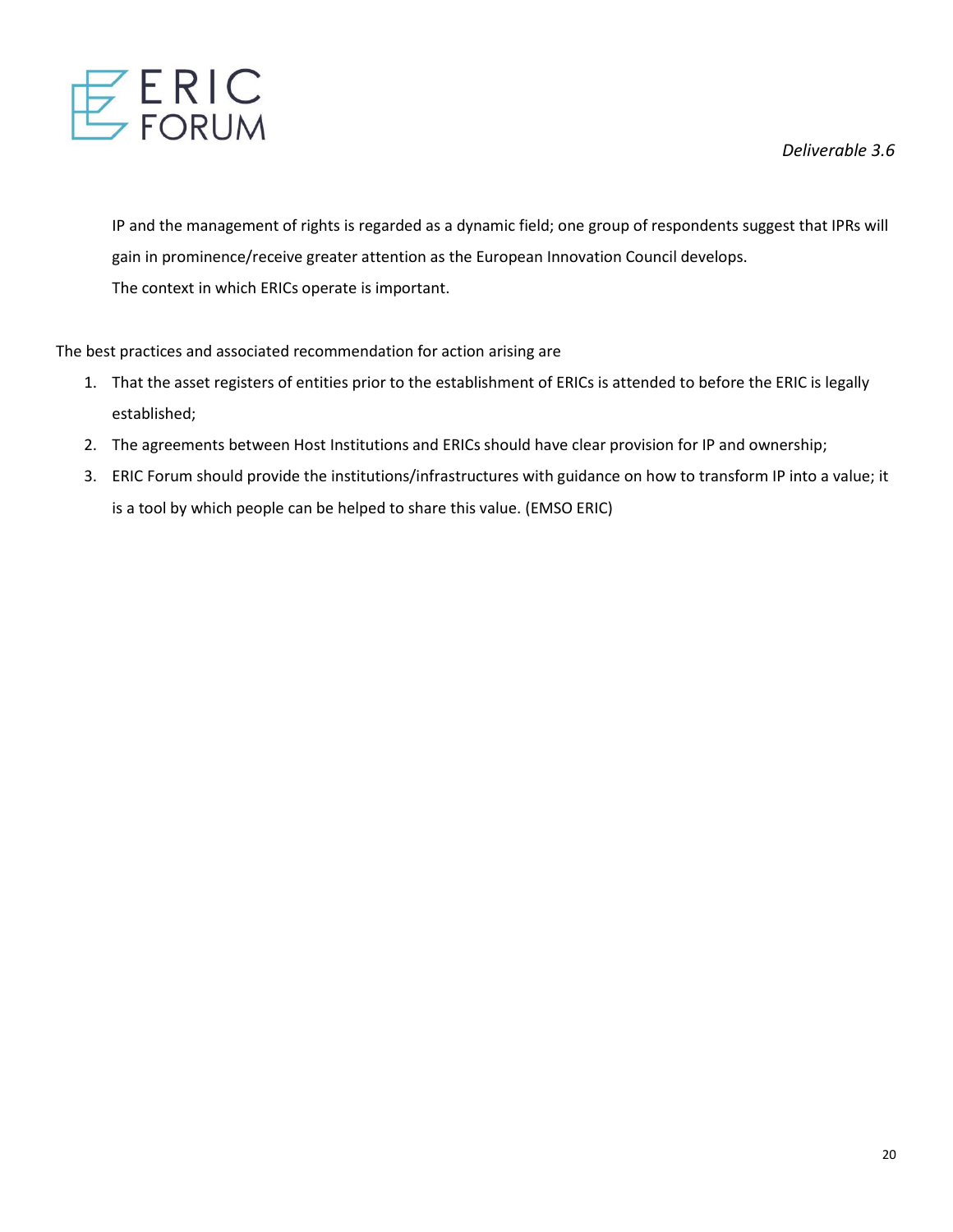

#### **SECTION 3 INSURANCE**

# **3.1 Introduction**

The legal status ERIC provides that ERICs are recognised as legal entities, with legal personality, and are able to enter into contracts. ERICs - and the activities undertaken by and on behalf of an ERIC - are therefore eligible entities for a range of insurance policies. This section presents an overview of insurance.

The Regulation provides for insurance in particular instances (when liability of Members is not unlimited), however, a further difference as it relates to insurance between ERICs is whether an ERIC is distributed or single-sited and whether it acts as an employing body. These different characteristics account for the range of insurance policies in place.

The extent and nature of Insurance should be considered as part of routine business risk assessments undertaken by ERICs.<sup>8</sup> The insurance requirements of ERICs are varied and the liability of different parties are case-specific.

How ERICs have responded insurance requirements is considered below. As a starting point, it is instructive to note the comment by one ERIC that

*The main issue is the legal status of EMSO ERIC since the legal entity form is part of the risk assessment by the insurer. Since the legal status of the entity is not immediately classifiable this requires some time to assess the related risk. (EMSO ERIC)*

# 3.2 **ERICs and insurance – the ERIC Regulation**

Liability is identified as an 'essential element' of an ERICs' statutes, required by Art 10 of the ERIC Regulation.

*Deliverable 3.6* 

<sup>&</sup>lt;sup>8</sup> Insurance is defined as "A contract whereby a person called the insurer agrees in consideration of money paid to him, called the premium, by another person, called the insured, to indemnify the latter against loss resulting to him on the happening of certain events. The policy is the document in which is contained the terms of the contract. (Assurance, traditionally, is the word used in relation to an event which will definitely happen at some time, whereas insurance refers to events which may or may not happen, e.g. fire insurance) Insurance is a contract uberrimae fidei (of the utmost good faith). It can be classified into two broad categories: indemnity, where the insured is indemnified against actual loss so that the amount paid is the amount of the loss, and contingency, where a specified sum is payable upon the occurrence of an event such as a death. It is regulated by the Financial Services and Markets Act 2000 [in the UK]." (Woodley, 2013:234). "Liability is defined as 'subjection to a legal obligation; or the obligation itself. The person who commits a wrong or breaks a contract or trust is said to be liable or responsible for it. Liability is civil or criminal according to whether it is enforced by the civil or criminal according to whether it is enforced by the civil or criminal courts. A contingent liability is a future unascertained obligation" (Woodley, ibid).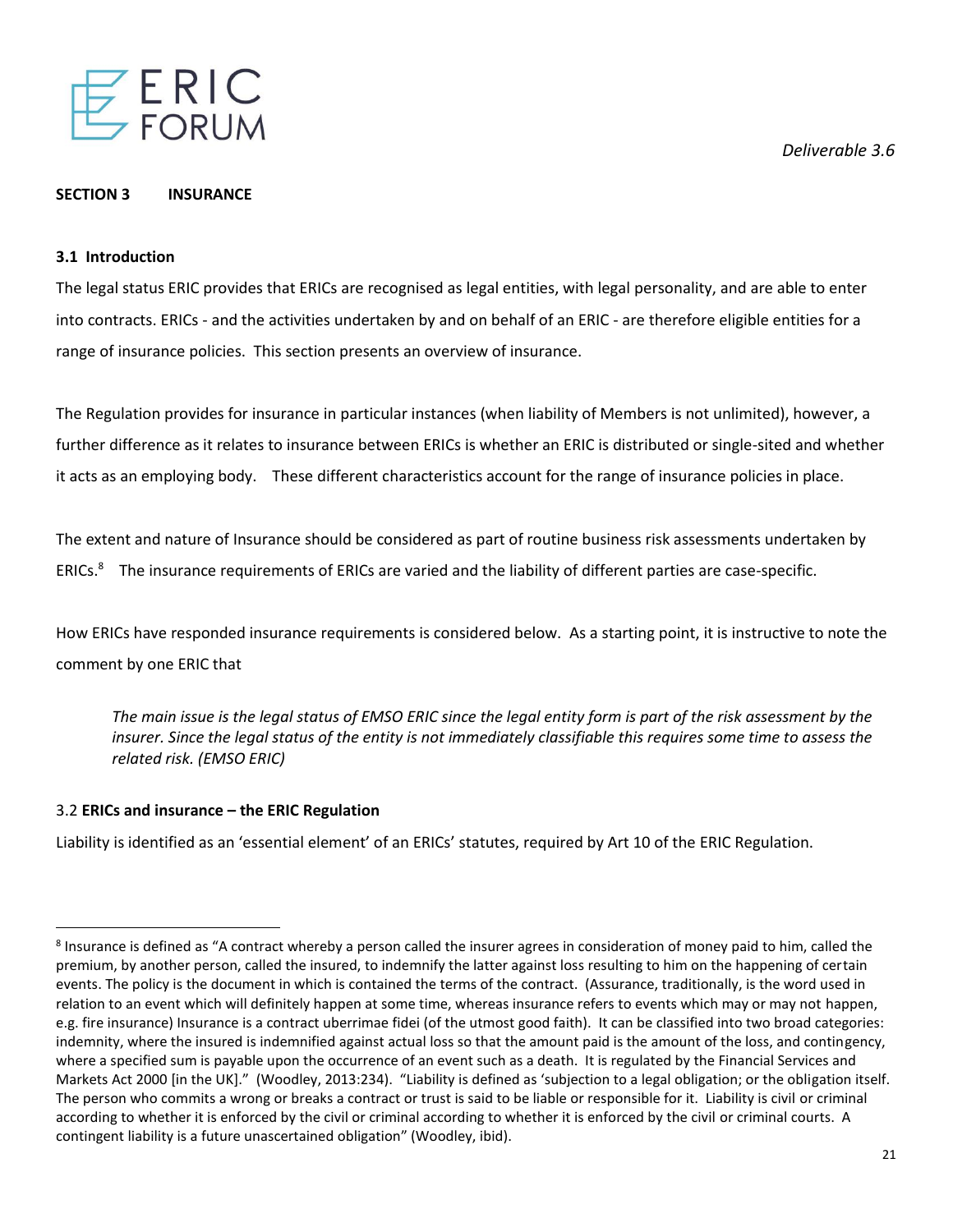

#### Box 2 Required Elements of the ERIC Statutes

Article 10 Statutes

The Statutes of an ERIC shall contain at least the following:

(a) a list of members, observers and, where applicable, of entities representing members and the conditions of and the procedure for changes in membership and representation in compliance with Article 9;

(b) the tasks and activities of the ERIC;

- (c) the statutory seat in compliance with Article 8(1);
- (d) the name of the ERIC in compliance with Article 8(2);
- (e) the duration, and the procedure for the winding-up in compliance with Article 16;
- (f) **the liability regime, in compliance with Article 14(2);**
- (g) the basic principles covering:
- (i) the access policy for users;
- (ii) the scientific evaluation policy;
- (iii) the dissemination policy;
- (iv) the intellectual property rights policy;
- (v) the employment policy, including equal opportunities;
- (vi) the procurement policy respecting the principles of transparency, non-discrimination and competition;
- (vii) a decommissioning, if relevant;
- (viii) the data policy;

(h) the rights and obligations of the members, including the obligation to make contributions to a balanced budget and voting rights;

(i) the bodies of the ERIC, their roles and responsibilities and the manner in which they are constituted and in which they decide, including upon the amendment of the Statutes, in compliance with Articles 11 and 12;

- (j) the identification of the working language(s);
- (k) references to rules implementing the Statutes.

The Statutes shall be publicly available on the website of the ERIC and at its statutory seat.

Additionally, in the ERIC Regulation<sup>9</sup> the requirement for insurance is in place, subject to condition in Article 14 Liability

**and insurance**. This provides that

*1. An ERIC shall be liable for its debts.*

*2. The financial liability of the members for the debts of the ERIC shall be limited to their respective contributions provided to the ERIC. The members may specify in the Statutes that they will assume a fixed liability above their respective contributions or unlimited liability.*

*3. If the financial liability of the members is not unlimited, the ERIC shall take appropriate insurance to cover the risks specific to the construction and operation of the infrastructure.*

*4. The Community shall not be liable for any debt of the ERIC (art 14, emphasis added).*

Article 2, Definitions and Article 3 Task and Other Activities of the ERIC Regulation are also relevant in (a) determining

the features of an ERIC, its activities; and (b) the location of the activities, including third countries and associated

<sup>9</sup> Council Regulation EUR-Lex - 32009R0723 - EN - [EUR-Lex \(europa.eu\)](https://eur-lex.europa.eu/legal-content/EN/TXT/?uri=CELEX:32009R0723)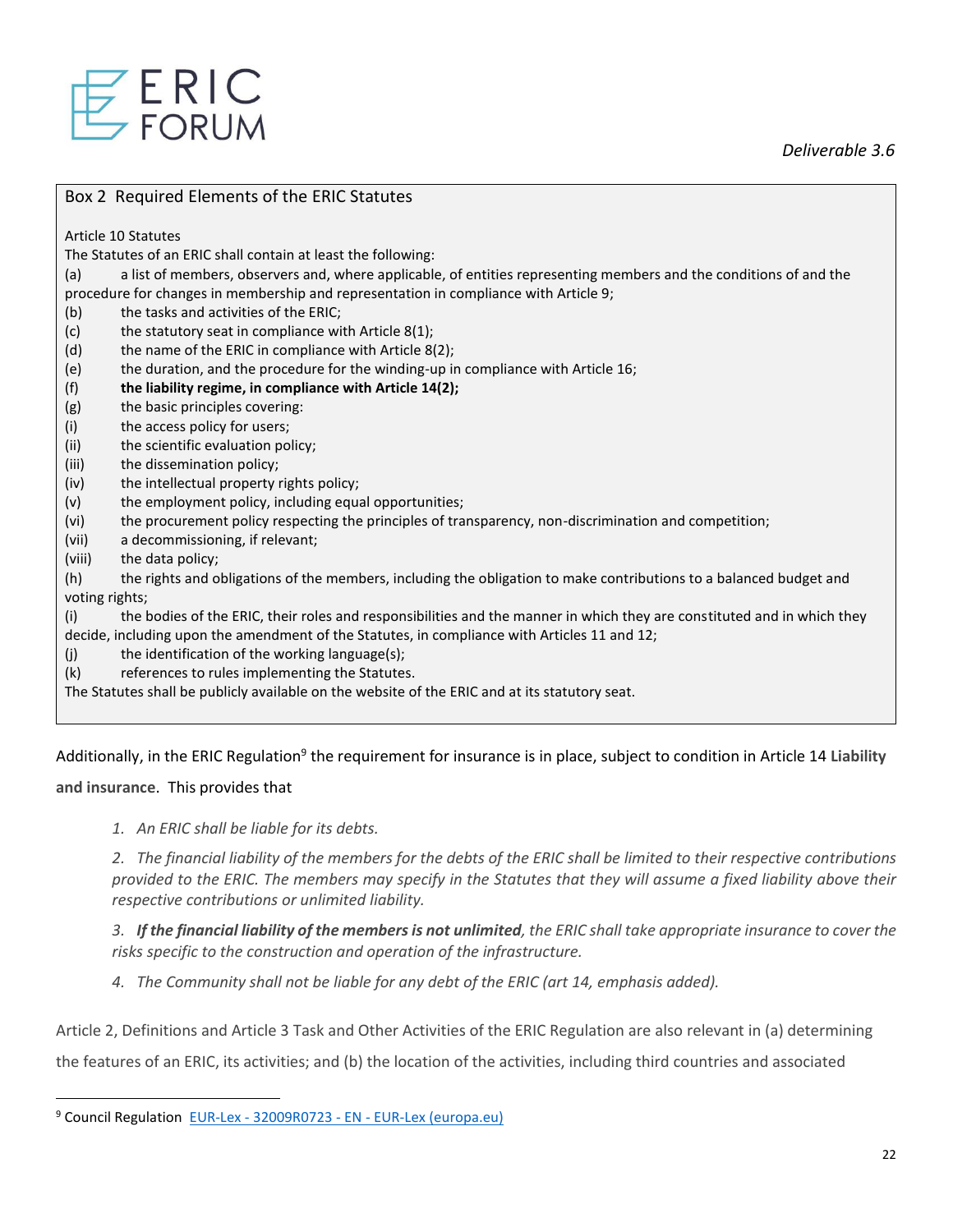countries. Both the nature of activities and the location of activities may be relevant in terms of insurers' assessment of both the nature of an ERIC and associated risk(s) arising from its activities.

A review of the Liability and Insurance Articles in the Statues of ERICs indicates that all ERICs commit to taking 'appropriate insurance'; or 'appropriate and commensurate insurance'.

# **3.3 ERICs responses/key issues**

A particular challenge experienced by ERICS is the significant effort that ERICs expend in informing insurance agents (among others) about their nature and legal status. A particular instance is raised by EPOS ERIC: EPOS staff have devoted considerable effort in seeking to address the insurance needs of the ERIC.

"Several banks and assurances [were approached] to find the right solution to cover EPOS ERIC and the Executive Director from damages and risks. It seems that the EPOS ERIC legal nature does not permit [the application] of [existing [ commercial instruments."

Specifically, insurance such as the Director & Officers Liabilities (D&O) covering "liabilities of the corporation itself as the personal liabilities for the directors and officers of the corporation [was deemed] as not fitting [/applicable] because EPOS is a private body managing public money." [EPOS ERIC]

Notwithstanding this overarching issue of recognition, of the challenges generated by how ERICs are classified as particular entities by insurance brokers and providers – a matter that extends beyond insurance- this section considers how ERICs have responded to the requirement to take out 'appropriate insurance'. ERICs were asked about the insurance policies they had in place; about the costs of insurance and about wider resourcing issues. An overview of the responses from survey is presented below:

#### **Insurance**

16 of the 18 reported that they had insurance in place.

The scope of insurance included:

Professional indemnity; directors' and officers' liability; third party liability; cyber-insurance, travel insurance, health insurance; [other personnel insurance]; premises and equipment.

The costs of insurance vary – this relates to the size of the RI as well as the activities undertaken; €2000 to €371,000\* per annum. (\* European Spallation Source ERIC)

Three ERICs engaged external support in organising insurance policies.

One third of ERICs have a designated member of staff dealing with insurance.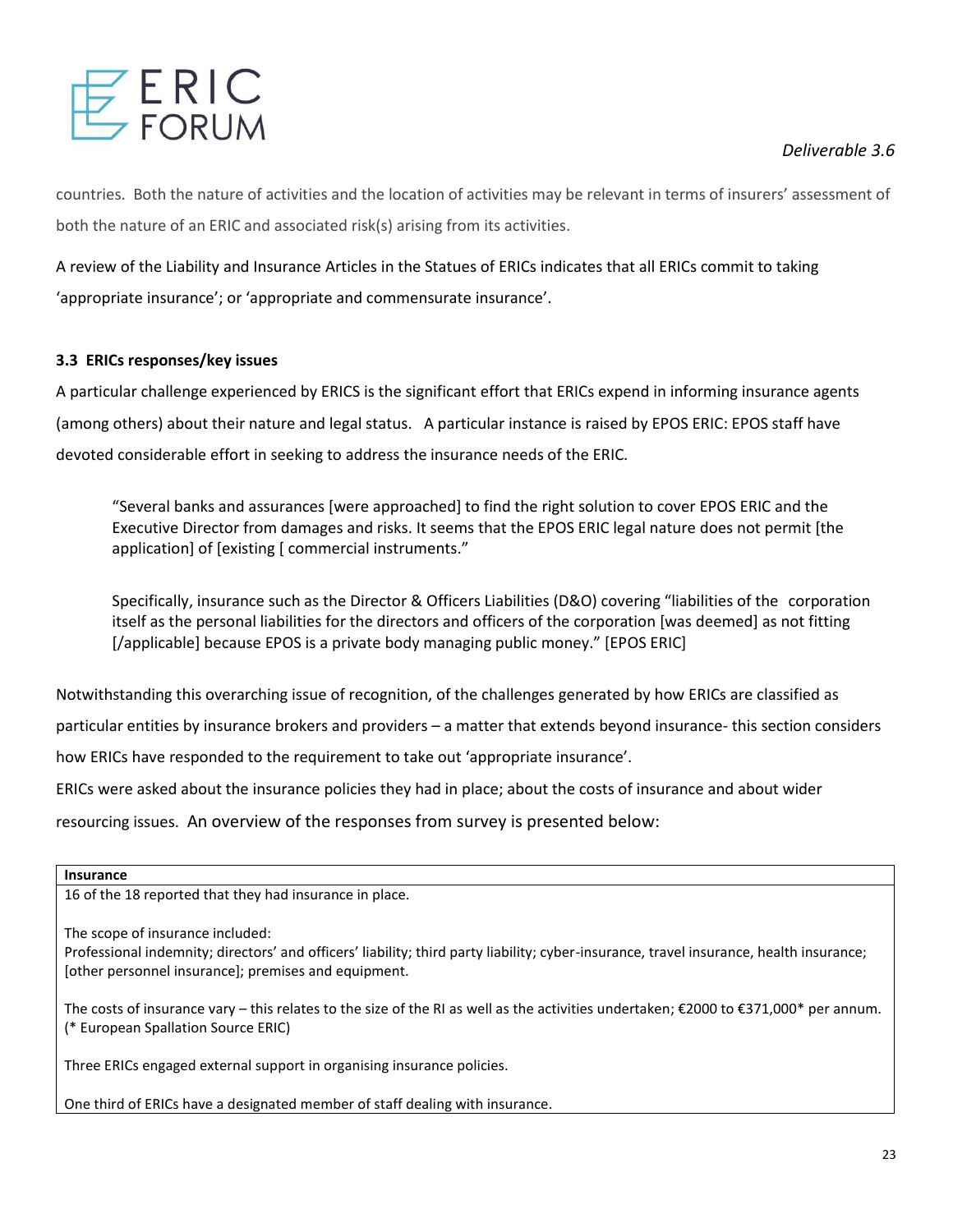

Issues arising include:

ERICs should consider the range of policies that may protect against claims on the ERIC, its directors, or following use of the services/goods/instruments provided by the ERIC.

Insurance costs could be specified in budgets.

Resourcing insurance related matters should be considered in development of staff role profiles/budgets (either dedicated staff or external specialist consultancy).

While the statutes provide that where the financial liability is not unlimited, then insurance is required (as per art. 14.3 "*If the financial liability of the members is not unlimited, the ERIC shall take appropriate insurance to cover the risks specific to the construction and operation of the infrastructure"*.), in those cases in which the liability is limited, the assessment of risk may lead to a decision as to the type of insurance required.

The reasons that insurance is not required include:

*[It is] not necessary for the ERIC, insurance for the building is handled by host organisation NWO/ASTRON [JIV-ERIC]*

*The ERIC only rents offices and administrative services at the host institution. Insurance is covered by the host. Each distributed owner/provider of the ECCSEL facilities [ECCSEL ERIC]*

For other ERIC, they may take out insurance but note that the probability of incident is low:

*[Insurance cover is taken out for the purpose#: To protect the ERIC in case a float cause[s] damage at sea. In 30 years of the Argo International programme it never happened.* (EURO-ARGO)

There is a sliding scale in terms of the range of insurance required and the level of attention accorded to it; for example, the European Spallation Source ERIC commented that

*ESS Statutes declare that proper insurance should be in place for the construction and operations phase. Currently, ESS has a full construction project insurance in place. Additionally, there are a number of other insurances in place, i.e. travel, employee insurance, health insurance, etc. [European Spallation Source ERIC]*

In all of 22 ERICs, the financial liability is not unlimited. The liability is limited to the contributions (see DARIAH ERIC). Given the range of ERICs and their different risk profiles, the various types of insurance that ERICs may consider and/or have taken out are not referred to in the ERIC regulation, nor in the Statutes of the ERICs.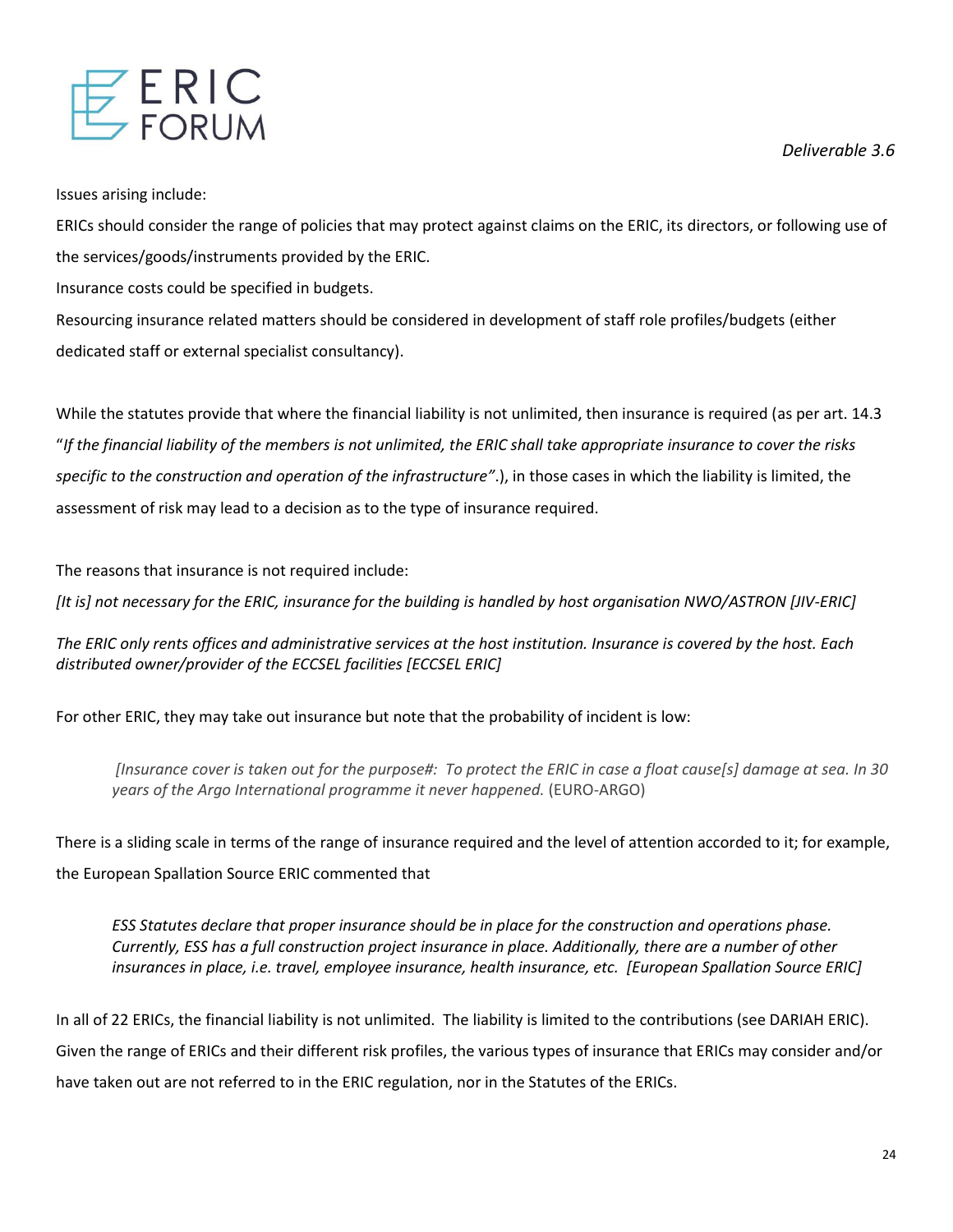

#### **3.4 Actions/Best Practices**

The range of insurance that ERICs have identified as purchased is set out in Table 2 below.

#### *Table 2 Insurance*

| Type of Insurance                                                                            | Covers                                                                                                                                                                                                                                                                                                                                                                                            | <b>Example ERIC</b>                                      |
|----------------------------------------------------------------------------------------------|---------------------------------------------------------------------------------------------------------------------------------------------------------------------------------------------------------------------------------------------------------------------------------------------------------------------------------------------------------------------------------------------------|----------------------------------------------------------|
| Professional indemnity                                                                       | Covers legal costs in the event of legal action taken<br>against an ERIC                                                                                                                                                                                                                                                                                                                          | <b>EMBRC ERIC</b>                                        |
| Third party liability                                                                        | Third-party insurance is a policy purchased by the<br>insured (first party) from the insurance company<br>(second party) for protection against the claims of<br>another (third party).                                                                                                                                                                                                           | <b>BBMRI</b>                                             |
| Cyber-insurance [cyber-liability and<br>privacy coverage]                                    | Breach response costs following a breach event or a<br>cyber-extortion threat; privacy regulatory files and<br>expenses; damages and claims                                                                                                                                                                                                                                                       | <b>EATRIS ERIC</b><br><b>European Social Survey ERIC</b> |
| Health insurance                                                                             | Private health insurance                                                                                                                                                                                                                                                                                                                                                                          | <b>EMBRC ERIC</b><br><b>CERIC ERIC</b>                   |
| Travel insurance (for employees)                                                             | Travel insurance policies are designed to provide cover<br>for many eventualities, including medical expenses, a<br>trip being cut short or cancelled, and loss or theft of<br>possessions                                                                                                                                                                                                        | <b>INSTRUCT ERIC</b>                                     |
| [Management Protection Insurance]<br>Director's insurance<br>Directors' & Officers insurance | The main cover under a management liability policy is<br>directors' and officers' insurance (D&O), with optional<br>protection for employment practices liability (EPL),<br>corporate legal liability (CLL), and crime insurance.<br>However, each insurer's standard management liability<br>insurance policy varies.<br>This covers the actions of the Director or Board of<br><b>Directors</b> | <b>CLARIN ERIC</b>                                       |
| <b>Business liability</b>                                                                    | Corporate legal liability (CLL) insurance is similar to D&O<br>insurance but defends claims made against the company<br>as opposed to individuals. These claims range from<br>maladministration of a company pension, an employee<br>benefit claim, breach of data protection or corporate<br>identity crime (www.marshcommericial.co.uk)                                                         | <b>BBMRI ERIC</b>                                        |

Some ERICs have a range of polices in place: for example, the European Spallation Source ERIC, as part of its construction phase included the following insurances:

*Travel Insurance, Health Insurance, Construction and Erection (CAR/EAR) Insurance, incl. Public Liability, Marine & Cargo Insurance, Crime Insurance, D&O Liability Insurance, Property Insurance.*

The risks requiring insurance cover varies according to the type of ERIC – single-sited (European Spallation Source ERIC) or distributed (see ECCSEL ERIC) and, for some variants, whether the ERIC is an employing body or not. If it is an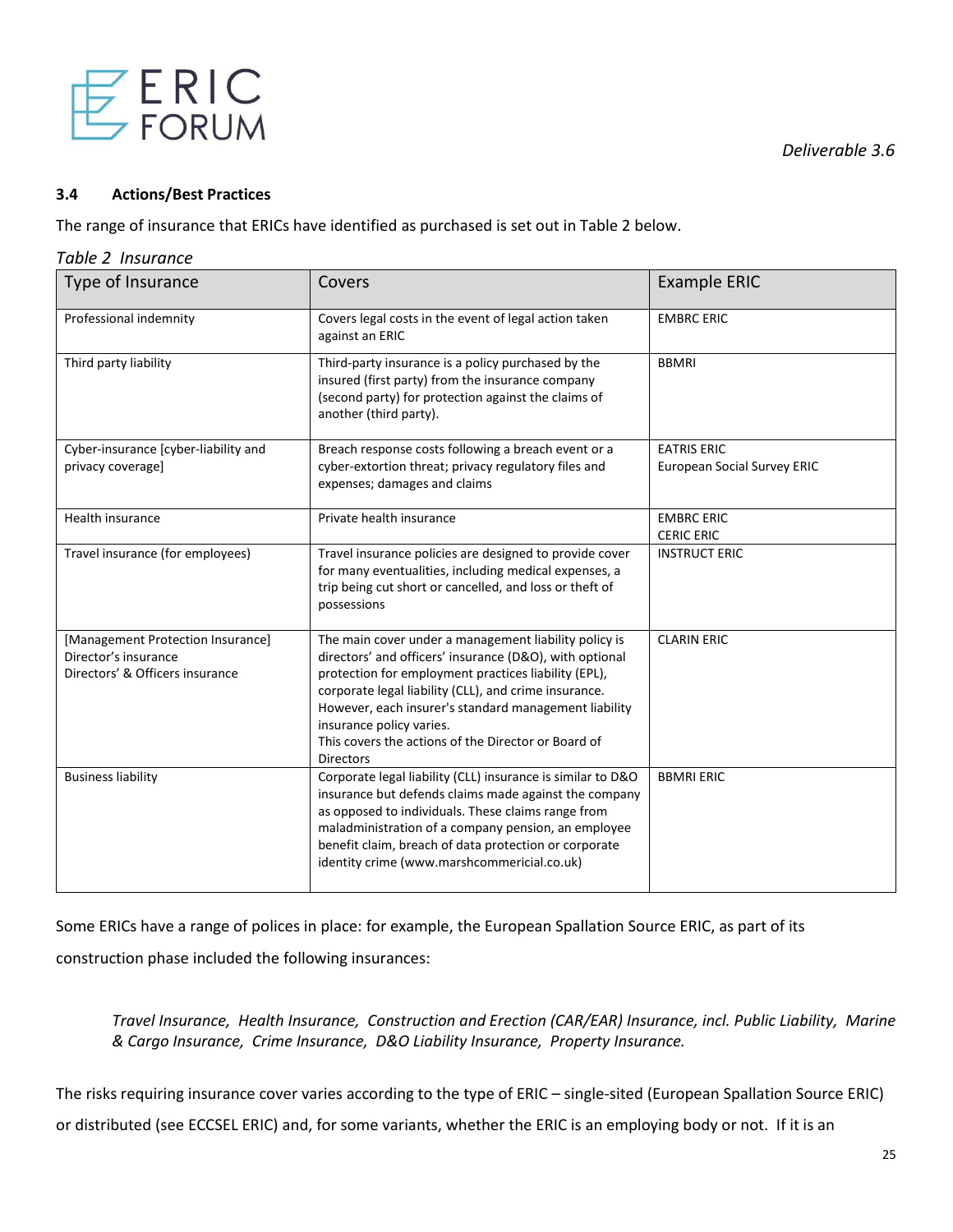

employer, then health insurance and travel insurance are taken out. For a distributed ERIC, such as the European Social Survey ERIC, its insurances are for (1) Management Insurance/ Directors' and Officers' Insurance; (2) Professional Indemnity and (3) Cyber-insurance. The insurance can cover the core business of an ERIC *and* its activities as part of EU RTD programmes, such as H2020 or HORIZON Europe.

# **Insurance cover required by an individual ERIC? An example**

The required insurance is dependent on the nature of the ERIC, whether it is single-sited or distributed; the nature of its task and the possible risks arising (at construction or implementation phase) as well as its mode of operation – virtual/physical. It also is dependent on whether the ERIC is an employing body.

| Example from EMSO ERIC Business Plan                                 | Actual practice                                                                   |
|----------------------------------------------------------------------|-----------------------------------------------------------------------------------|
| <b>5.0 BUSINESS INSURANCE</b>                                        | All EMSO Eric employees are covered through two main insurance: first             |
| In the interim phase INGV will provide the staff and premises        | insurance is a security insurance provided by the INAIL (National Institute for   |
| for the CMO. The insurance will only need to cover normal            | Insurance against Accidents at Work and Occupational Disease) covering :          |
| business operations i.e. Employer's Liability/Workmen's              | Accidents in the workplace                                                        |
| Compensation and Public Liability. Professional Indemnity            | <b>Occupational diseases</b><br>$\bullet$                                         |
| Insurance should not be required. INGV insurance policies            |                                                                                   |
| could cover the insurance requirements of the CMO.                   | Accident social security protects all insured workers employed in professional    |
| As the EMSO ERIC grows more financially strong and begins to         | or commercial activities which, depending on their nature, may expose them        |
| operate infrastructure on behalf of members the insurance            | to the above risks.                                                               |
| requirements will change. At this stage the CMO will need to         | In case of occupational disease, this protection is accessed through what is      |
| draw up new contract documents for the EMSO-ERIC that take           | referred to as a 'mixed' system. This means that occupational diseases are        |
| account of EMSO ERIC Statutes Article 12 on Members' liability       | considered to be not only those listed in the reference tables but also any       |
| towards the EMSO-ERIC's debts and liabilities.                       | other illness which the employee can prove is connected to his or her             |
| A mutual indemnity clause might be included in the service           | professional activity.                                                            |
| contracts to reduce insurance costs. In compliance with the          | Insurance premiums (for which the employer is responsible) and social             |
| ERIC Regulation, the hosting country overall framework will be       | security accident benefits are handled by INAIL: the National Institute for       |
| used as the reference for employment conditions for the ERIC.        | Insurance against Accidents at Work and Occupational Disease. The cost of the     |
| The Italian system is built on public social security. The INPS-     | health services and human resources involved (e.g. emergency response and         |
| Istituto Nazionale per la Previdenza Sociale (National Social        | general medical services) is covered by the National Health Service (SSN).        |
| Security Institute) is the main social security institution in Italy |                                                                                   |
| and all employees in the public and private sector must be           | The services provided in the event of an accident at work or occupational         |
| insured at this institution. The INPS is subject to the supervision  | disease can be of two kinds:                                                      |
| of the Italian Ministry of Labour and Social Policy. With respect    |                                                                                   |
| to insurance against occupational accidents and illness, the         | in kind: health services, such as supports, prosthetics and assistance and        |
| 'National Institute for Insurance against Occupational               | rehabilitation aimed at ensuring maximum possible recovery of the recipient's     |
| Accidents and Occupational Diseases (INAIL) is the public            | independence and mental and physical resources, and therefore his or her          |
| entity, subject to the supervision of the Economic Ministry of       | reintegration into daily life, the family, social and working environments; cash: |
| Labour and Social Policies, that provides compulsory insurance       | compensation, either one-off payments or annuities.                               |
| coverage for all employees. INAIL is mandatory and employers         |                                                                                   |
| must pay an annual insurance fee.                                    | Beyond this insurance all EMSO ERIC employees benefit of an second                |
| As the role of the EMSO ERIC expands and where appropriate,          | insurance: the additional private insurance (ZURICH) covers accidents in the      |
| the EMSO-ERIC shall take out and maintain insurance to cover         | workplace (Infortuni sul Lavoro) or going to the workplace and during business    |
| any risks relating to the operation of the EMSO-ERIC.                | missions.                                                                         |
| <b>EMSO ERIC Business Plan section 5 EMSO BP January</b>             |                                                                                   |
| 2014 CLEAN public.pdf (emso-eu.org)                                  | Third party liability is an additional private insurance limited to few people    |
|                                                                      | and purchased by EMSO ERIC for protection against the legal claims of             |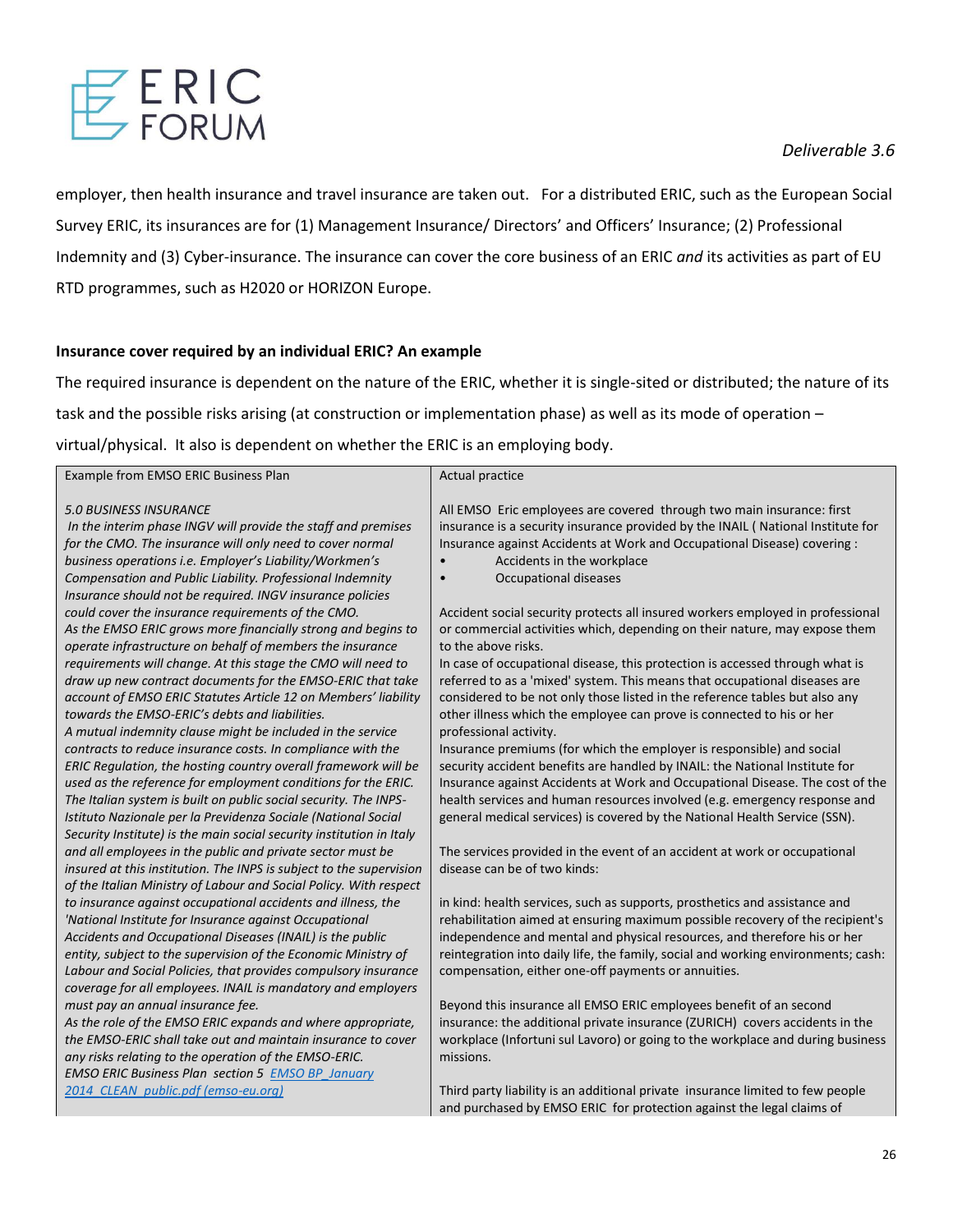

another (third party) due to specific decisions or responsibilities of EMSO ERIC management. (email correspondence EMSO ERIC, December 2021)

#### **3.5 Key messages for new and existing ERICs on insurance**

The key message arising is that some ERICs expend considerable effort securing insurance cover due to the lack of familiarity of insuring bodies with ERICs, as new legal forms.

The range of insurance is determined by the nature of the ERIC, whether it is distributed or single-sited, as well as its activities and whether it is an employing entity.

#### **3.6 Strategy: Selecting Insurance Cover**

The foregoing has indicated the range of insurance policies that may apply to an ERIC. The clear identification of costs of insurance in the budget of ERICs is a matter for consideration, particularly for newly established ERICs.

It is noted that the Swedish Research Council as a member of a number of ERICs has undertaken a study on the liability of national representatives in ERICs. This study report is due in 2022 and may be of relevant for future insurance requirements of ERICs.

The recommendation arising is that the ERIC Forum consider drafting a formal statement on the ERIC legal status that may be used by ERICs in negotiating insurance cover.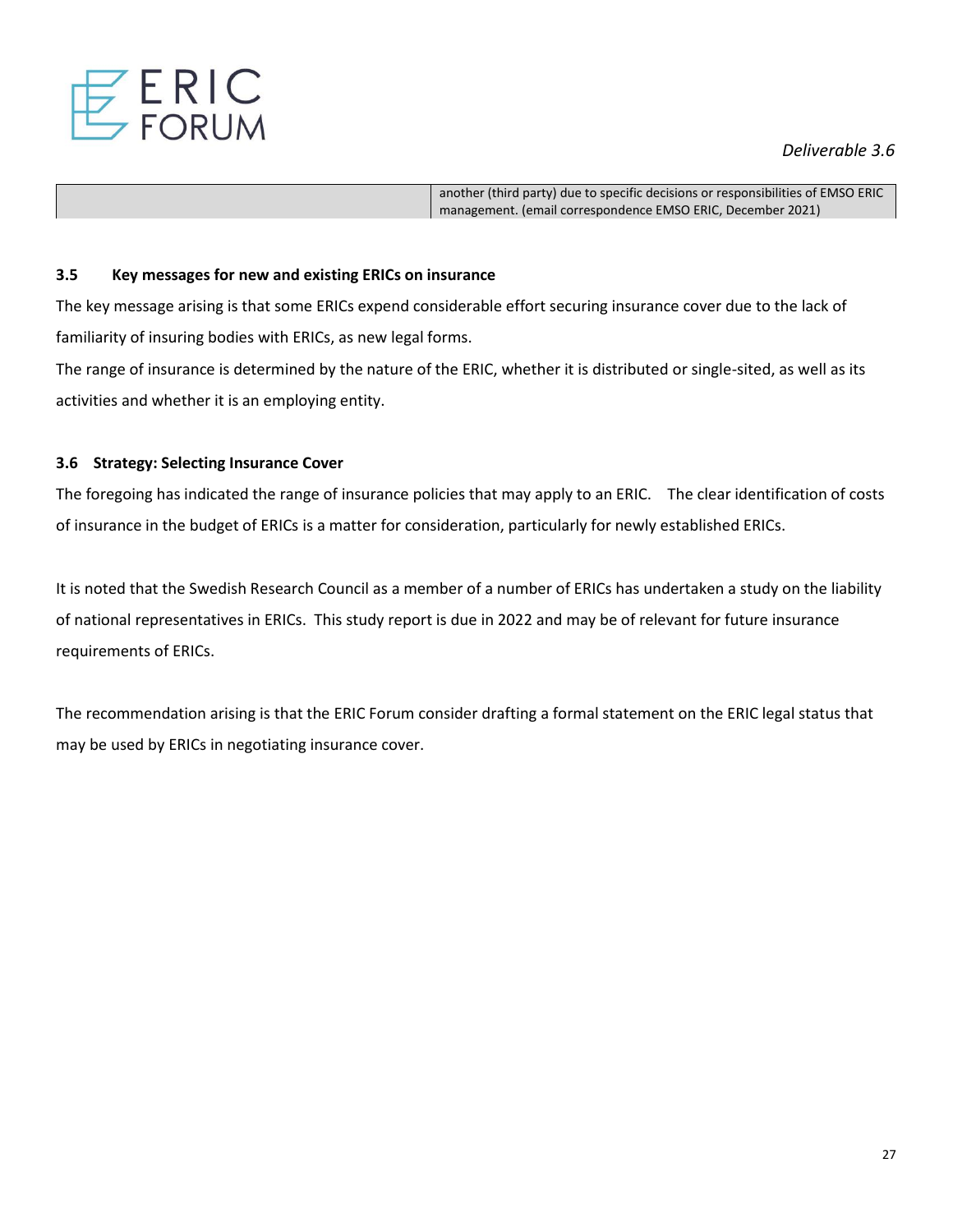

#### **SECTION 4 Contracting**

#### **4.1 Introduction**

This section considers the contracting arrangements that are in place between ERICs and external providers of goods and services, including consultants. ERICs routinely enter into contracts with third party suppliers; some ERICs have contractual agreements in place with internal members and these also act as service providers on behalf of an ERIC. A further set of agreements are often in place with users. This last group of agreements is briefly referred to, in accordance with the task description (Task 3.5). The main focus is on ERICs' experiences in contracting for the provision of services to ERICs.

Nearly all ERICs reported that they have entered into contractual arrangements for the provision of goods and services (survey responses 16/18). Supplies for legal, IT, accounting and auditing and communication services were among the services procured. Research services have also been procured by ERICs. Suppliers are drawn from SMEs, multi-national organisations as well as individual consultants.

The nature of an ERIC is relevant in terms of its contracting activities, specifically whether it is single-sited or distributed. Two of the ERICs responding to the survey reported contracting on behalf of the nodes. (The VAT exemption is thereby applied). For other ERICS (n=4), the nodes conclude the contracts themselves. The Agent arrangement has been used by two ERICs, enabling contracting to take place in the name of and on behalf of an ERIC by a named third party. Key issues arising for contracting activities with the status of 'open questions' relates to the practice of ERICs jointly procuring services or a responsible body.

The ERIC Regulation provides for procurement policies and ERICs have developed arrangements in accordance with the broad policies, elaborated within Rules of Procedure. Deliverable 3.2 of Work Package 3 (*Report and recommendations on VAT exemptions in the ERIC legislation)* has considered state of the art goods purchase procurement rules for ERICs activities and the range of tendering activities that can be undertaken.

#### **4.2 ERICs and contracting – legal aspects**

The ERIC legal framework provides an ERIC with legal personality and capacity recognised in all EU Member States and with the flexibility to adapt to the specific requirements of each infrastructure. Having legal personality means that it can enter into contracts.

*Deliverable 3.6*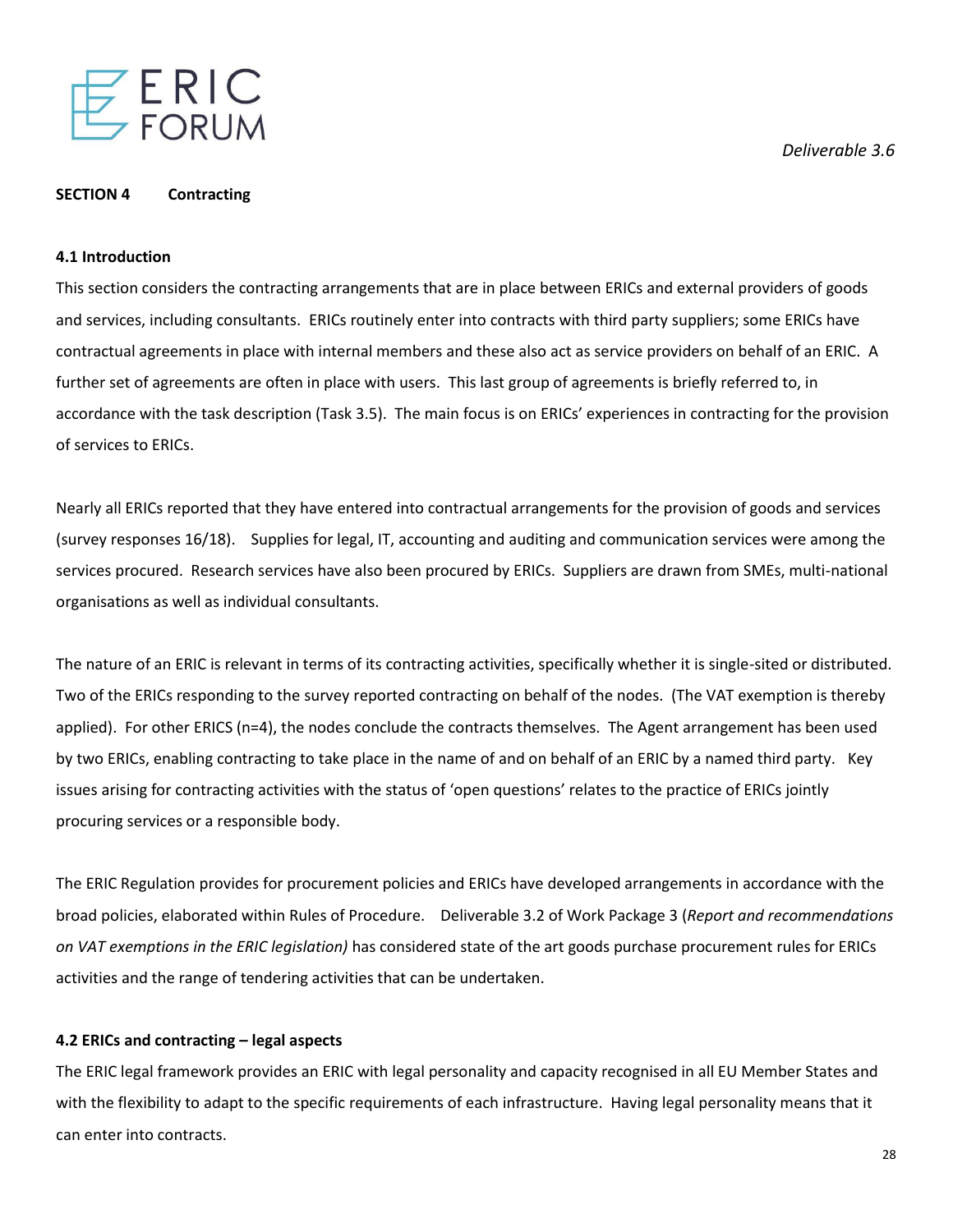

Particular arrangements for contracting are not provided for in the ERIC Regulation; provisions relating to contracting are thus not 'essential elements' of Statutes but the requirements relating to the development of a procurement policy are categorised as 'essential element'.

#### **Box 3 Essential elements of the Statutes**

Article 10 Statutes

The Statutes of an ERIC shall contain at least the following:

(a) a list of members, observers and, where applicable, of entities representing members and the conditions of and the procedure for changes in membership and representation in compliance with Article 9;

- (b) the tasks and activities of the ERIC;
- (c) the statutory seat in compliance with Article  $8(1)$ ;
- (d) the name of the ERIC in compliance with Article 8(2);
- (e) the duration, and the procedure for the winding-up in compliance with Article 16;
- $(f)$  the liability regime, in compliance with Article 14(2);
- (g) the basic principles covering:
- (i) the access policy for users;
- (ii) the scientific evaluation policy;
- (iii) the dissemination policy;
- (iv) the intellectual property rights policy;
- (v) the employment policy, including equal opportunities;

**(vi) the procurement policy respecting the principles of transparency, non-discrimination and competition;**

- (vii) a decommissioning, if relevant;
- (viii) the data policy;

(h) the rights and obligations of the members, including the obligation to make contributions to a balanced budget and voting rights;

(i) the bodies of the ERIC, their roles and responsibilities and the manner in which they are constituted and in which they decide, including upon the amendment of the Statutes, in compliance with Articles 11 and 12;

- $(i)$  the identification of the working language(s);
- (k) references to rules implementing the Statutes.

The Statutes shall be publicly available on the website of the ERIC and at its statutory seat.

#### **4.3 ERICs Responses/Key issues**

As noted above, Article 7 of the ERIC Regulation provides that, inter alia, An ERIC shall have in each Member State the

most extensive legal capacity accorded to legal entities under the law of that Member State. It may, in particular,

acquire, own, and dispose of movable, immovable and intellectual property, conclude contracts and be a party to legal proceedings.

ERICs, as provided for in the ERIC Regulation, are empowered to develop specific procurement arrangements.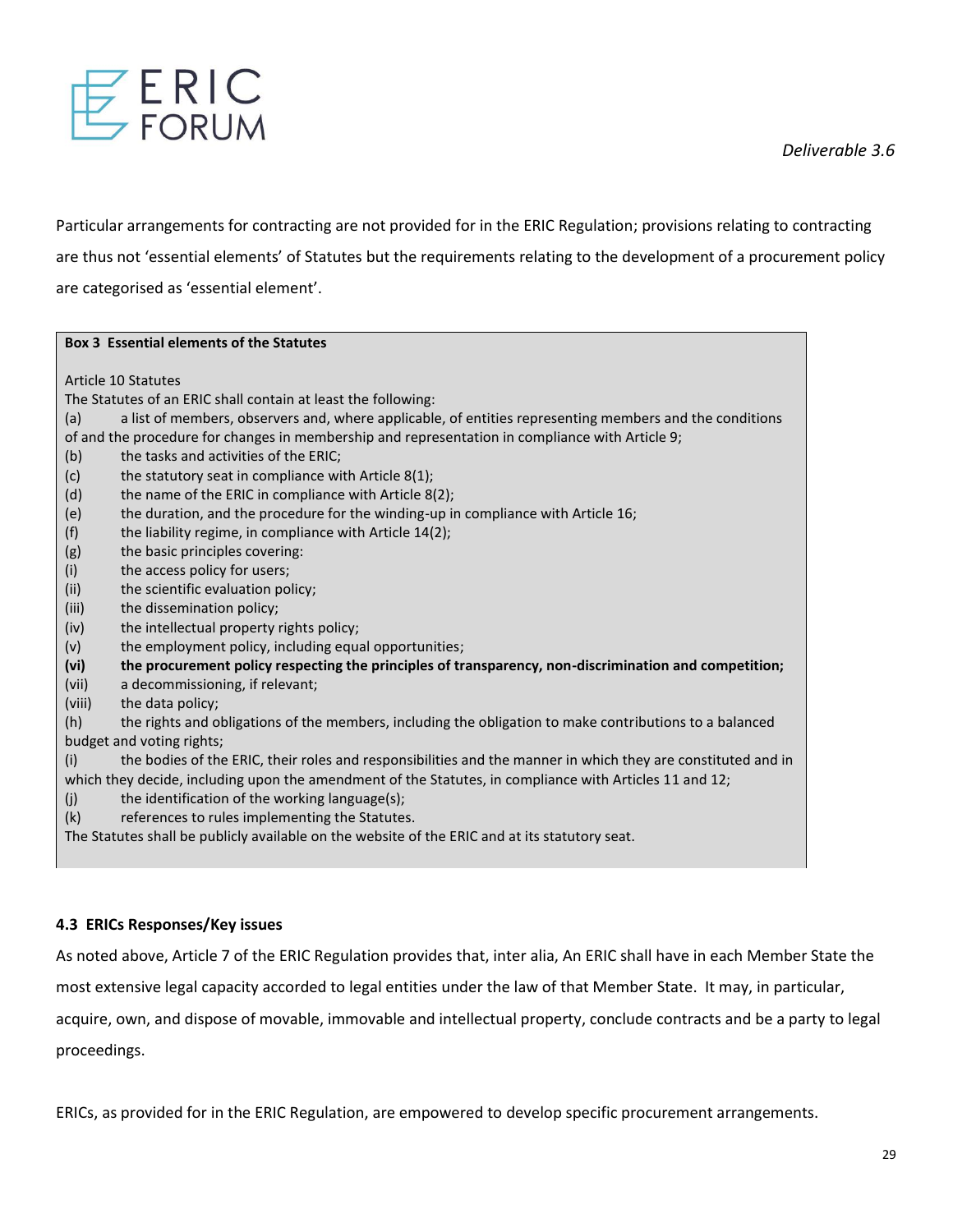

# Recital 21 of the ERIC Regulation (Regulation 723/2009) notes

Since an ERIC is established under Community law, it should be governed by Community law, in addition to the law of the State where it has its statutory seat. However, the ERIC could have a place of operation in another State. The law of that latter State should apply in respect of specific matters defined by the Statutes of the ERIC. **Furthermore, an ERIC should be governed by implementing rules complying with the Statutes** (emphasis added).

This is further explicated in *Article 15 Applicable law and jurisdiction* in terms of the setting up and internal functioning

# of the ERC. Article 1.10 provides that

In order to permit an efficient procedure for the setting up of an ERIC, it is necessary for the entities willing to set up an ERIC to submit an application to the Commission which should assess, with the help of independent experts, whether the proposed research infrastructure is in conformity with the Regulation. Such an application should contain a declaration of the host Member State recognizing the ERIC as an international body or organisation for the purpose of the application of Council Directive 2006/112/EC of 28 November 2006 on the common system of value added tax […] and Council Directive 92/12/EEC of 25 February 1992 on the general arrangements for products subject to excise duty and on the holding, movement and monitoring of such products […], as of its setting up. The ERIC **should also benefit from certain exemptions as an international organisation for the purpose of applying Directive 2004/18/EC of the European Parliament and of the Council of 31 March 2004 on the coordination of procedures for the award of public works contracts, public supply contracts and public service contracts […] in conformity with State aid rules.** (emphasis added)

'Procurement' is directly addressed in the Statutes of the ERICs. In general, the Statutes include formulations

# exemplified by those presented as follows:

Article 11 Procurement *Policy The ELI ERIC DG shall define a procurement policy to be approved by the GA. This procurement policy shall respect the principles of transparency, proportionality, mutual recognition, equal treatment, competition and non-discrimination. (ELI ERIC)*

Article 14 *Procurement ECRIN-ERIC shall treat procurement candidates and tenderers equally and without discrimination, regardless whether or not they are based within the European Union. The ECRIN-ERIC procurement policy shall respect the principles of transparency, non-discrimination and competition. Detailed rules on procurement procedures and criteria are defined in the Internal Rules of Procedure.*

In other ERICS, procurement is treated together with tax exemptions; for example, BBRMI ERIC: Article 6

# *Procurement and Tax Exemption*

"1. BBMRI-ERIC shall treat procurement candidates and tenderers equally and without discrimination, regardless whether or not they are based within the European Union. The BBMRI-ERIC procurement policy shall respect the principles of transparency, non-discrimination and competition. Internal rules on procurement procedures and criteria shall be adopted by the Assembly of Members. 2. Freedom from taxation based upon Articles  $143(1)(g)$  and  $151(1)(b)$  of Council Directive 2006/112/EC of 28 November 2006 on the common system of value added tax (1) and in accordance with Articles 50 and 51 of Council Implementing Regulation (EU) No 282/2011 of 15 March 2011 laying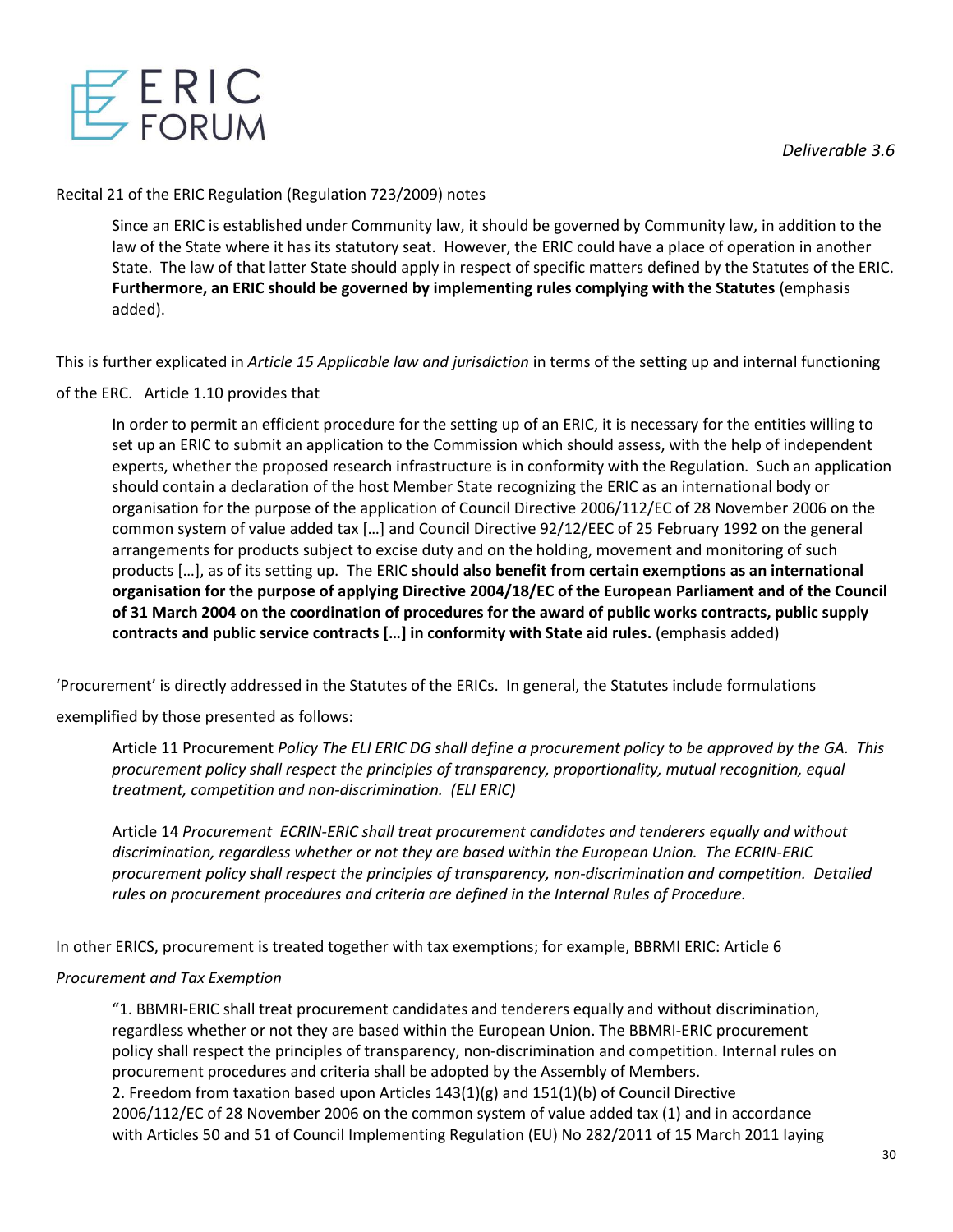

down implementing measures for Directive 2006/112/EC on the common system of value added tax

(2) shall be limited to the value added taxes for such research and development goods and services which are:

(a) in direct relation to the management and services of BBMRI-ERIC; and

(b) closely related to the aims and activities laid down in Article 3; and

(c) benefiting the entire scientific community; and

(d) exceeding the value of EUR 250; and

(e) wholly remunerated and procured by BBMRI-ERIC.

3. Procurement by individual members shall not benefit from tax exemptions. No further limits shall apply."

Contracting activities relates to the provision of goods and services by third party providers. Goods include equipment -

and parts. Services range from legal to administrative services. An overview of response to the questions on contracting

(survey 2019.2020) indicates the key features relating to contracting in ERICs.

# **Contracting**

Nearly all ERICs reported that have entered into contractual arrangements for the provision of goods and services (16/18).

Supplies for legal, IT, accounting and auditing and communication services were among the services procured. Research services have also been procured by ERICs.

Suppliers are drawn from SMEs, multi-national organisations as well as natural persons or individuals acting as consultants.

For two ERICs, it contracts on behalf of the nodes. (The VAT exemption is thereby applied). For four ERICS, the nodes conclude the contracts themselves.

Three ERICs engaged expert input to support contracting arrangements.

ICOS ERIC reported a broad split between suppliers providing goods and those providing services. Suppliers provide legal services, IT-services, accounting and auditing services, communication services, health services, IT-equipment, office supplies.

ERICs reported varied levels of contracting; some engage several suppliers, others, a minimal number of suppliers:

"The ERIC only contracts limited administrative services. The distributed ECCSEL facility owners/providers contract scientific/technical products and services". (ECCSEL ERIC)

Figure 1 Presents an overview of the supplies contracted by ERICs.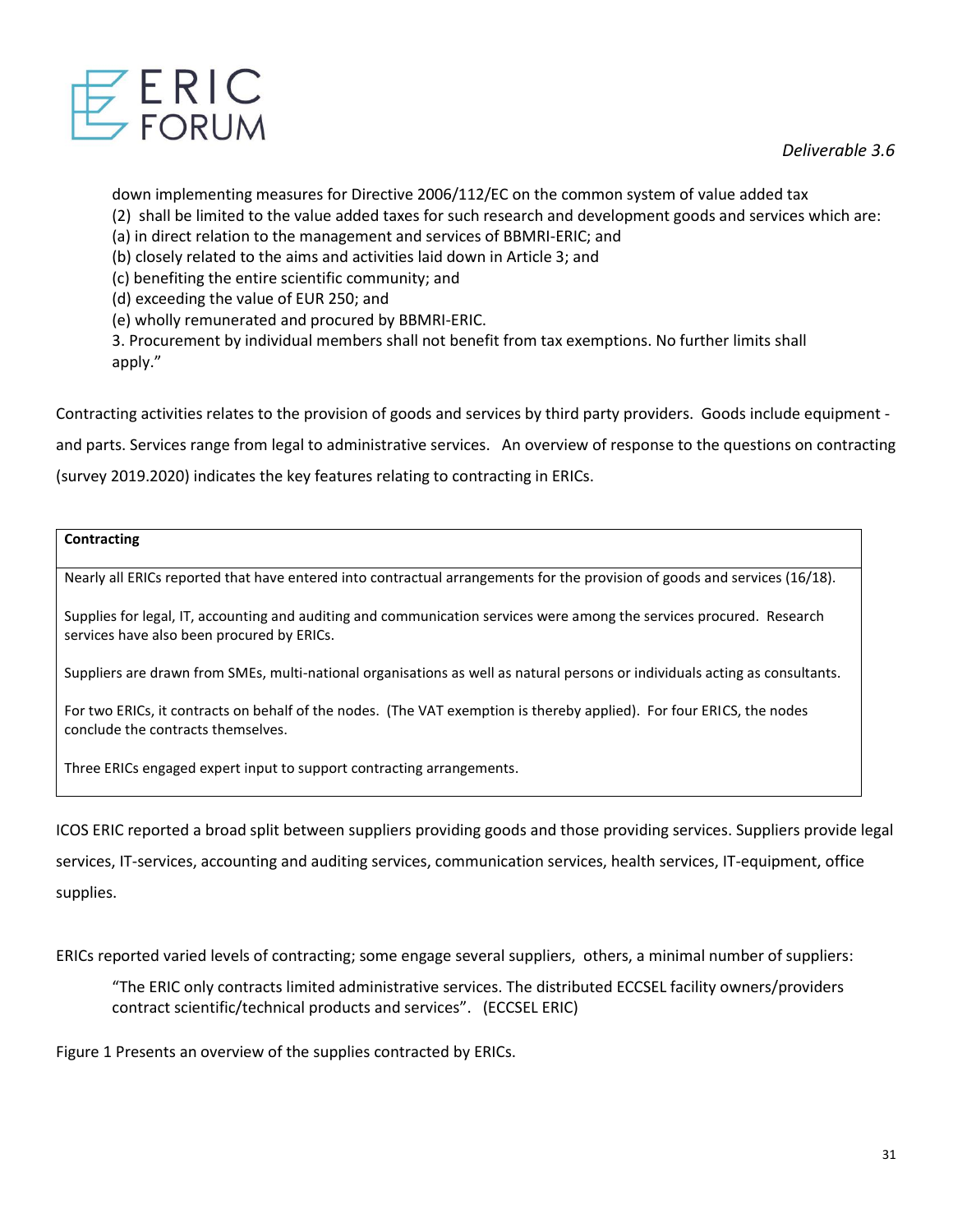

# *Figure 1 Category of supplies contracted by ERICs*

- **Accountancy and audit services** (e.g. EPOS ERIC; ESS ERIC (Social); Dariah ERIC; ICOS ERIC; INSTRUCT ERIC; ELI ERIC; EATRIS ERIC)
- **Legal services** (e.g. EPOS ERIC, ESS ERIC (Social) DARIAH ERIC, ICOS ERIC, EATRIS ERIC, INSTRUCT ERIC)
- **HR and employment services (**EATRIS ERIC,
- **Tax services** (eg European Social Survey ERIC, C ERIC ERIC)
- **Communication services** (eg Euro-Argo; ICOS ERIC)
- **Meeting/conferences services** (eg CLARIN ERIC)
- **Website hosting and related services** (e.g. ICOS ERIC,
- **IT Services** (ICOS ERIC; EATRIS ERIC)
- **Research services/ Survey agencies** (SHARE ERIC)
- **Equipment (**European Spallation Source ERIC)

Other services sought included were broadly presented as 'consultancy'. Goods supplied include 'office supplies' but also computing hardware.

The suppliers range from individual consultants (European Social Survey ERIC), to universities/research institutes (BBMRI ERIC), SMEs (DARIAH ERIC); Survey agencies (SHARE ERIC and European Social Survey ERIC, these contracts range in size).

CLARIN ERIC: Facilities and services for organising the annual conference and other events and technical suppliers to keep the infrastructure running (automation costs).

EATRIS ERIC: Project managers Legal advisors Employee benefit and insurance advisors

INSTRUCT ERIC: Insurance, premises, utilities, computing hardware and software, HR services, legal services, accounting services

CERIC ERIC: Tax/legal/fiscal consultants; labour consultants; technical consultancies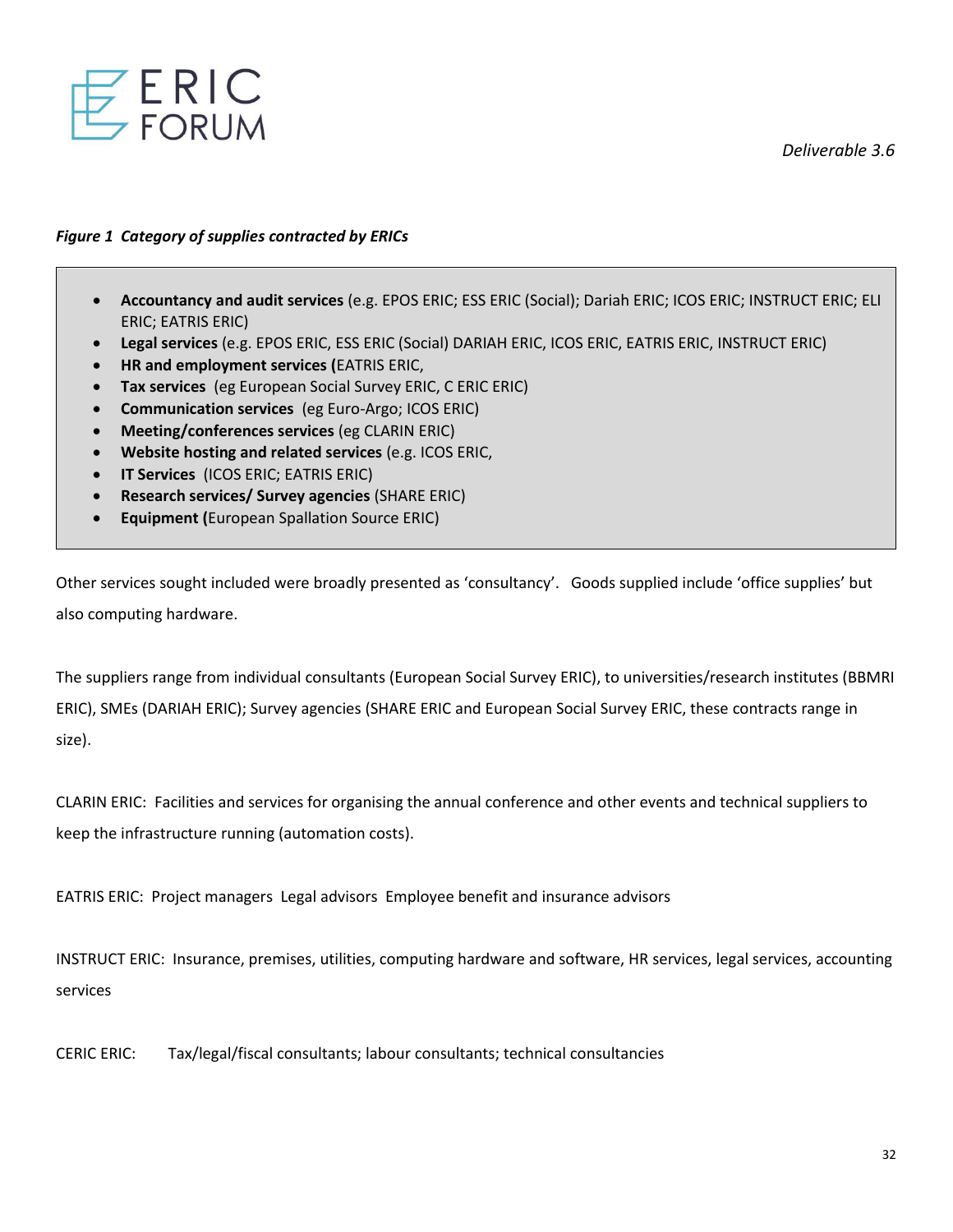

ERICs have, for instance ESS ERIC (social) procurement documents, such as Conditions of Purchase, available on a dedicated Procurement page of its website.

The value of the contract and the duration of contracts varies. ERICs were asked whether they engaged external services for dealing with contracting issues. 6 ERICs reported that they had engaged such services. 10 of the 18 ERICs responding to the survey indicated that a designated member of staff deals with contracts.

A key issue arising for ERICs and for their efficient and effective implementation is whether, given the commonality of services required, particularly as regards HR, insurance, legal, conference facilities et cetera, a system whereby the procurement of suitable suppliers for use by all ERICs could be established. Alternatively, the question arises as to whether ERICs could jointly procure goods and services.

The role of the ERIC Forum, a grouping that is not a recognized legal entity, could be further examined in terms of its role in supporting joint/cross-ERIC procurement.

# **4.4 Actions/Best practices**

As noted, ERICs routinely enter into contracts with a range of suppliers. The manner in which they do so is governed by the procurement policy of an ERIC. Best practice examples ensure the alignment of contractual clauses with all aspects of an ERIC's operations.

# *Contracts with member institutions/nodes:*

ERICs have developed contractual agreements for use with its member institutions who act as service providers; for example:

- CESSDA ERIC has developed a dedicated Service Level Agreement;
- EATRIS ERIC has developed its own EATRIS Framework Agreement for member institutions' as service providers
- CLARIN ERIC's nodes are organized by means of national consortia in each member or observer country. This

relationship between CLARIN ERIC and its nodes is laid down in the CLARIN Agreement;

- European Social Survey ERIC developed a Linked third Party Agreement for use by its Core Scientific Team CST Institutions in EU RTD projects in which the ESS ERIC is a beneficiary;
- SHAREERIC has similarly developed a Consortium Agreement for use with the partner institutions outside the ERIC.
- ECRIN ERIC has developed contract templates in the context of highly regulated clinical research environment.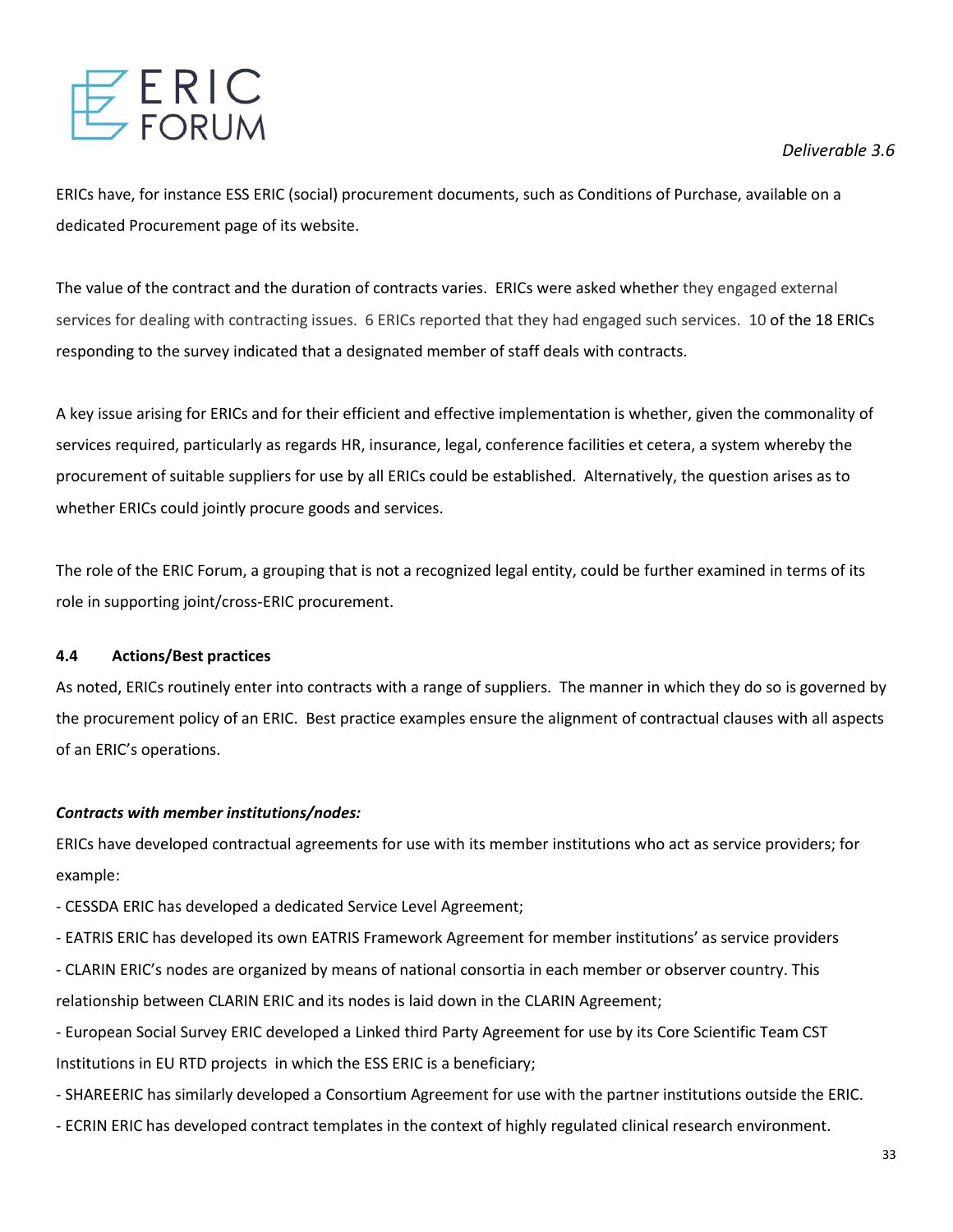

Individual ERICS may agree to share these legal documents.

# *Contracts with users*

There are a range of agreements in place relating to arrangements between an ERIC and its users.

Recalling the definition of a research infrastructure with ERIC status<sup>10</sup>, most ERICs include a statement on Conditions of

Use (e.g. European Social Survey ERIC); some ERICs have Transnational Access Agreements, such as EMSO ERIC. Others include:

- EMSO ERIC Translational Access Agreement
- ECCSEL ERIC -offers full open access and funded access. <https://eccsel.org/about-eccsel/how-to-apply/>
- EU OPENSCREEN ERIC In its Rules of Procedure (2020) it provides that the following will hold: Partner Sites shall include the EU-OPENSCREEN ERIC's requirements into their contracts with their Users.

# **3.5 Key messages for new and existing ERICs**

Issues identified by ERICs include:

- \* the need for standard clauses for different contracts
- \* the need to recognise data protection matters arising for extra EU/EEA contracts.
- \* Further exploration of contracting on behalf of nodes.
- \* Include these costs in budget of an ERIC.

For those ERICS that are employing entities, it is important to define appropriate Implementing rules related to the Personnel selection criteria, publicity, requirements.

The contractual requirement and the reference to the appropriate collective contracts framework is also a key issue which may take time given the uncertainties regarding the classification of the Entity (private/Public/ Non profit/ International?). EMSO ERIC decided to go for International Entity status and this was a wise decision (EMSO ERIC email communication December 2021).

<sup>&</sup>lt;sup>10</sup> 'research infrastructure' means facilities, resources and related services that are used by the scientific community to conduct toplevel research in their respective fields and covers major scientific equipment or sets of instruments; knowledge-based resources such as collections, archives or structures for scientific information; enabling Information and Communications Technology-based infrastructures such as Grid, computing, software and communication, or any other entity of a unique nature essential to achieve excellence in research. Such infrastructures may be 'single-sited' or 'distributed' (an organised network of resources); (art 2, Definitions)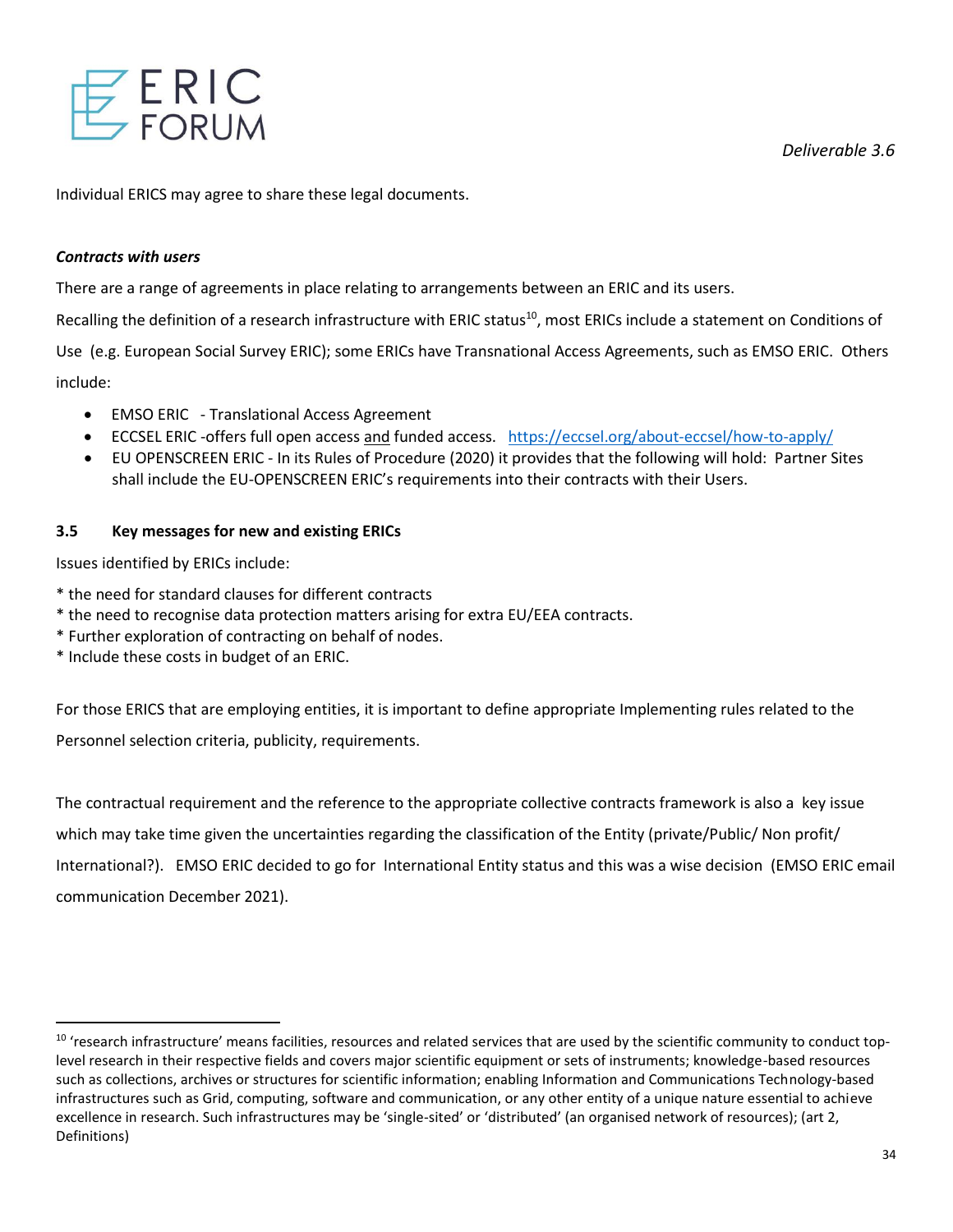

ERICs need to address the challenge of having all policies aligned so that, for example, employment clauses do not inhibit innovation/creativity (European Spallation Source ERIC).

# **3.6 Strategy – contracting**

Contracting by ERICs is linked to the wider policies on procurement developed by an ERIC. Contracting is undertaken for the supply of goods and services. The range of goods and services required by, and the scale of costs of such goods and services to an ERIC varies according to whether the ERIC is single-sited or distributed. The alignment of clauses within policies to the different goals of the ERICs was identified as an important matter requiring attention.

A recommendation arising from the consideration of contracting in ERICs is that through the ERIC Forum, ERICs should explore the possibility of jointly contracting suppliers.

The establishment of an ERIC Framework could be also be explored; following one tendering exercise, suppliers are included in a listing that may be used by all ERICs (A procurement framework - or public sector framework – is an arrangement where the buyer selects suppliers and sets terms and prices for a period in advance – often as much as four years in the future – and then calls on the suppliers to deliver the specification.<sup>11</sup>)

<sup>11</sup> https://www.trackerintelligence.com/public-sector-procurement/procurement-

frameworks/#:~:text=A%20procurement%20framework%20%28or%20public%20sector%20framework%29%2C%20more,the%20sup pliers%20to%20deliver%20the%20specification%20when%20required.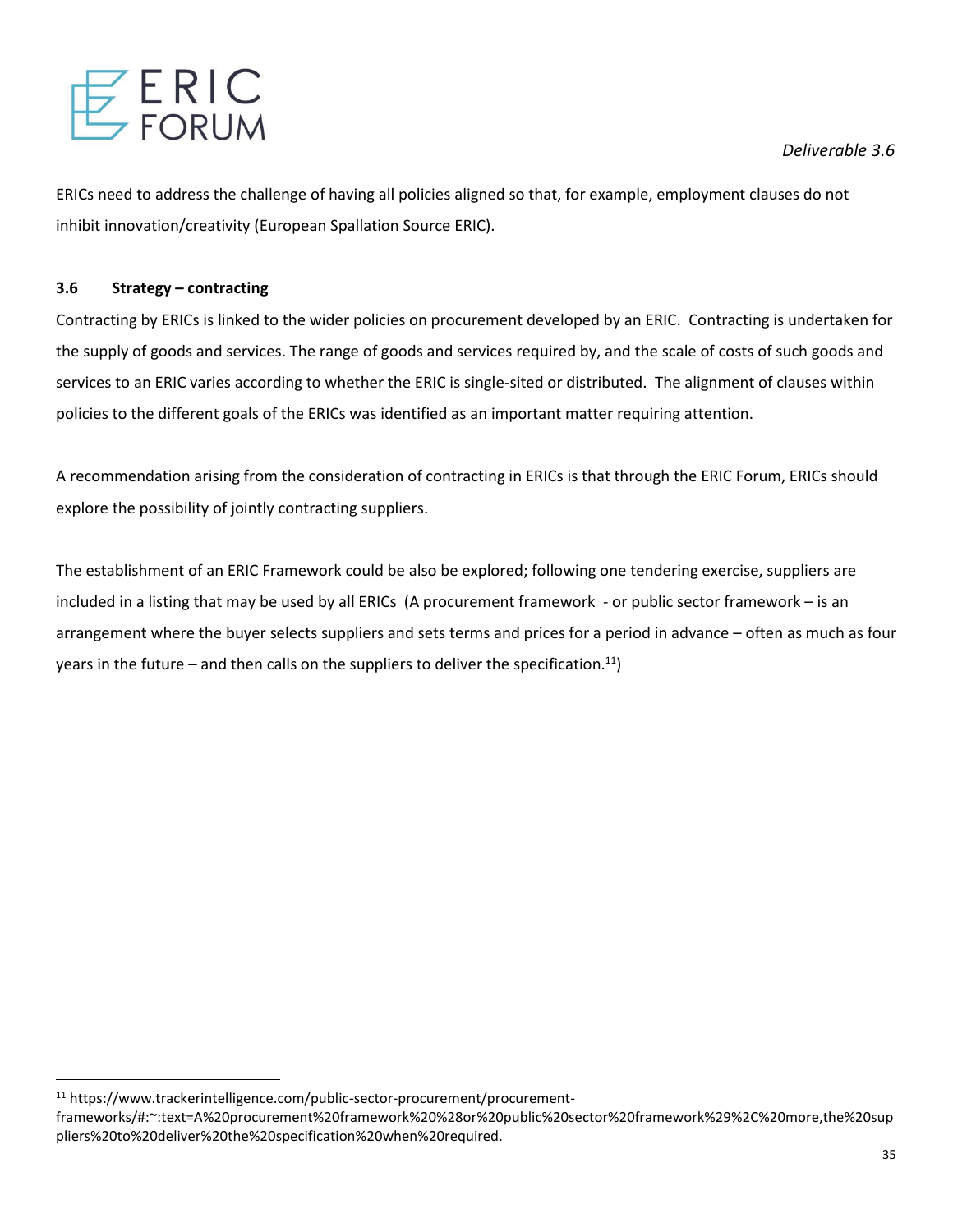

#### **Section 5 Conclusions and ERIC Forum Recommendations**

#### **Increasing the exchange of best practices (ERIC Forum Toolbox)**

- As part of the future ERIC Forum toolbox, Work Package 3 of the ERIC Forum project foresees the setting up of a repository of documents (statutes, policies, templates, etc.).
- Based on this deliverable's observations, a checklist of all aspects to be considered in relation to an assessment of IP and related rights; to risk assessment and related insurance requirements and for examples of Rules of Procedure, could be assembled and made available to the Forum via the Toolbox in 2022

#### **Lessons/Best Practice**

The main lessons arising that inform best practices in ERICs in relation to the three topics are summarized:

- $\circ$  Intellectual property: Intellectual property and related rights should be (explicitly) addressed as part of the management of an ERIC, based on its business model, and as soon as possible in the lifecycle of an ERIC.
- $\circ$  Insurance: insurance should be considered in relation to the diverse risks for ERICs. It is noted that the issue of insurance and liability of members is currently being considered by the Swedish Research Council representing Sweden in a number of ERICs. Its report is in preparation at time of writing and no doubt recommendations relating to the insurance of national representatives will be included.
- $\circ$  Contracting: address nature of the ERIC as a first step; contracts with users may be through Service Level Agreements. The need to ensure that policies are aligned so that, for example, employment clauses do not inhibit innovation/creativity, was identified as a particular theme.

# **Outstanding/open questions**

The main open questions – and possible solutions – are:

1. Are activities giving rise to intellectual property well defined in agreements with hosting institutions and nodes? Agreements with hosting institutions and nodes can be reviewed to ensure that matters relating to intellectual property are addressed clearly and with agreed definitions and procedures

2. How can the specific character of an ERIC be conveyed to insurance brokers in a manner that allows/enables the purchase of correct insurance for the ERIC?

The availability of a formal statement from, for example, the ERIC Forum may further clarify the nature and status of an ERIC.

3. Is the procurement rules for an ERIC clear, enabling internal auditors, to appreciate that the agreed ERIC procurement policy applies, not national rules?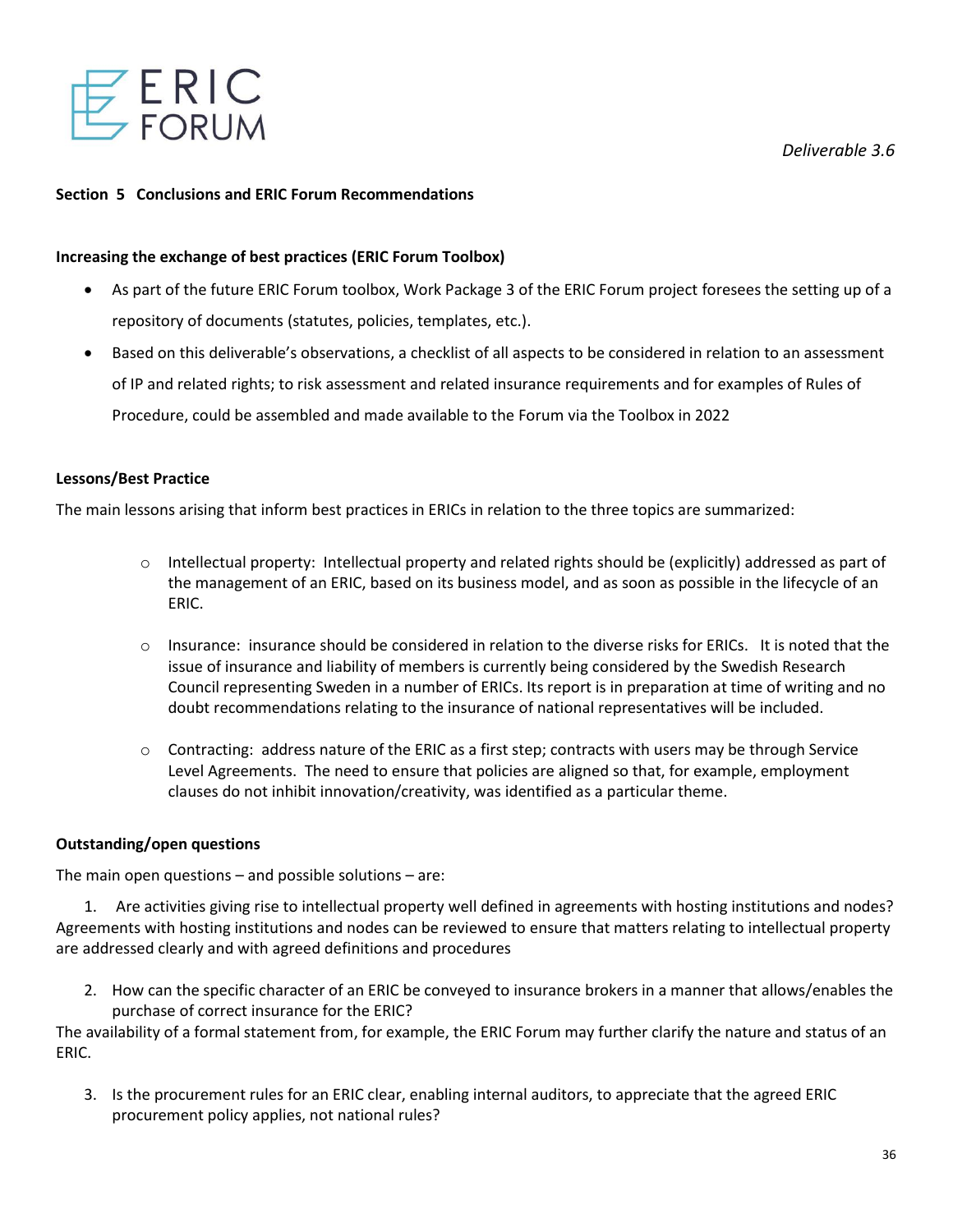

Including a clear statement about the precedence of the procurement rules agreed by the ERIC, as applied to the procurement of goods and services by the ERIC, may act as a corrective to any misunderstanding.

# **Recommendations**

Three recommendations arise:

- (1) In relation to contracting, in recognition that the costs of goods and supplies may be lowered where ERICs work together to purchase goods and services, the recommendation is that ERIC Forum further explores the possibility of jointly contracting a supplier. This may include consideration of the establishment of an ERIC procurement Framework.
- (2) In relation to insurance the recommendation is that the ERIC Forum consider the preparation of a statement for use by ERICs that clarifies the legal status of ERICs – i.e. entities performing a public service mission.
- (3) In relation to Intellectual Property, it is recommended that the ERICs ensure that the intellectual property generated by its activities is clearly defined, identified and protected, as appropriate, particularly in agreements between ERICs and hosting institutions.

Further elaboration of best practices will occur in Work Package 5 *Communication and Dissemination.*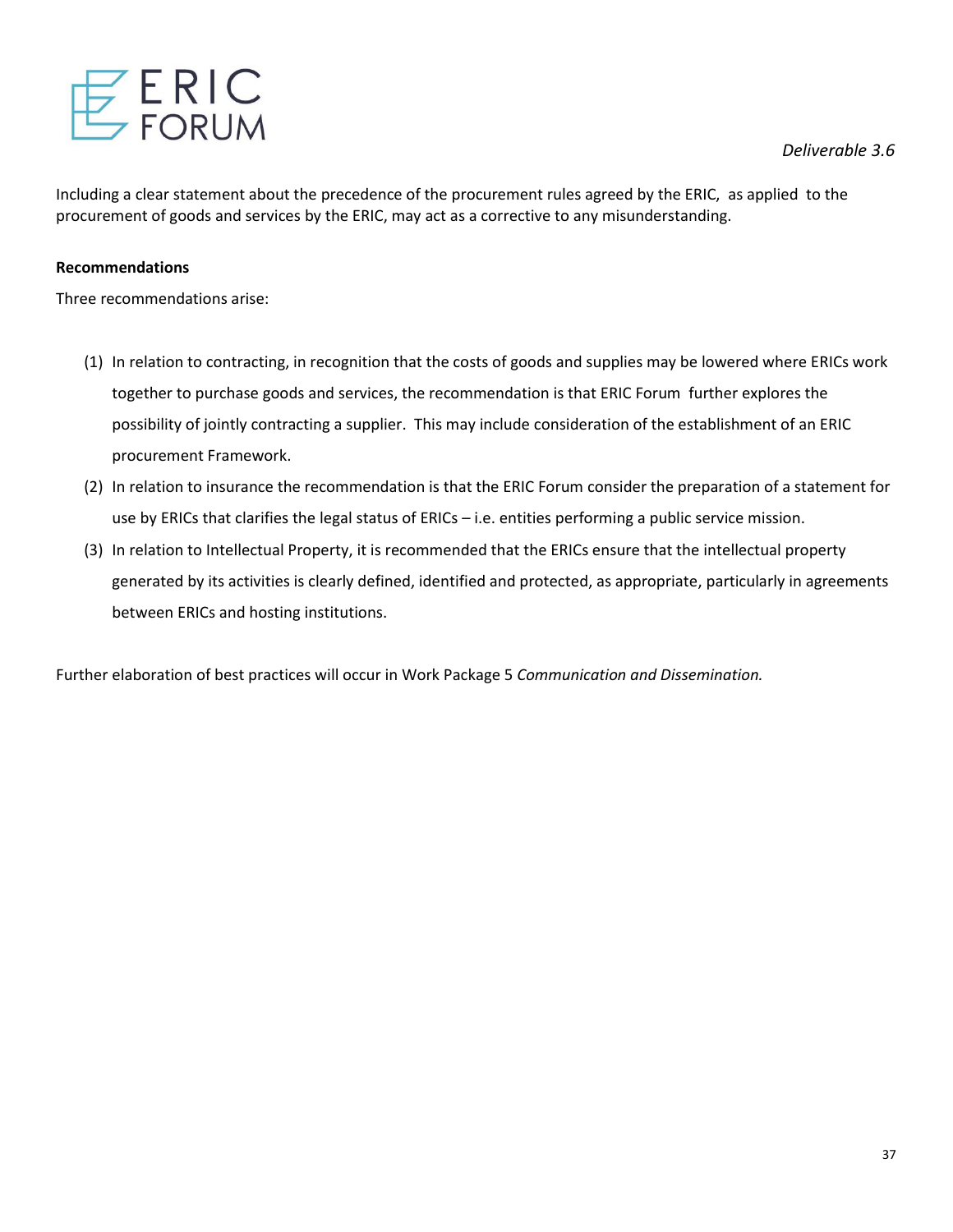

# *Annex 1 Indicative overview of ERICs with Rules of Procedure or Dedicated Policies – Intellectual Property Rights, Insurance and Contracting*

| <b>ERIC</b>   | Rules of Procedure and if publicly available<br>Or Procurement/Terms and Conditions                                                               | <b>Dedicated Policies</b>                                                                                                                                         |
|---------------|---------------------------------------------------------------------------------------------------------------------------------------------------|-------------------------------------------------------------------------------------------------------------------------------------------------------------------|
| <b>BBMRI</b>  | file:///C:/Users/sbbd209/Downloads/Annex%203-<br>%20Rules%20of%20Procedure.pdf                                                                    |                                                                                                                                                                   |
| <b>CERIC</b>  | https://www.ceric-eric.eu/project/ramiri-handbook/ramiri-<br>handbook-index/                                                                      |                                                                                                                                                                   |
| <b>CESSDA</b> | Rules include Procurement Rules (2019)<br>https://www.cessda.eu/About/Governance/Procurement-<br>rules (IP on page 5, exceptions)                 | https://www.cessda.eu/About/Branding-<br>guidelines<br>https://www.cessda.eu/content/download/<br>5813/62634/file/CESSDA%20Trademark%20<br>usage%20guidelines.pdf |
| <b>CLARIN</b> |                                                                                                                                                   | details on copyright law:<br>https://www.clarin.eu/content/clic-<br>overview-copyright-law                                                                        |
| <b>DARIAH</b> | https://www.dariah.eu/wp-content/uploads/2020/11/IRP-<br>Version-November-2020.pdf                                                                |                                                                                                                                                                   |
| <b>EATRIS</b> | https://eatris.eu/wp-<br>content/uploads/2016/04/20170420 EATRIS General-<br>Terms-and-Conditions-1.pdf                                           |                                                                                                                                                                   |
| <b>ECCSEL</b> |                                                                                                                                                   | How to apply for access:<br>https://eccsel.org/about-eccsel/how-to-<br>apply/                                                                                     |
| <b>ECRIN</b>  | <b>ECRIN- ERIC INTERNAL RULES OF PROCEDURE</b>                                                                                                    |                                                                                                                                                                   |
| ELI           | [States definition RoP, implementing rules: EUR-Lex -<br>32021Y0615(01) - EN - EUR-Lex (europa.eu)                                                |                                                                                                                                                                   |
| <b>EMBRC</b>  |                                                                                                                                                   | Access and benefit sharing:<br>https://embrc.eu/services/access-and-<br>benefit-sharing                                                                           |
| <b>EMSO</b>   | <b>Business Plan</b><br>http://www.emso-eu.org/site/old-<br>website/images/documents/business%20plan/EMSO%20BP<br>January%202014 CLEAN public.pdf |                                                                                                                                                                   |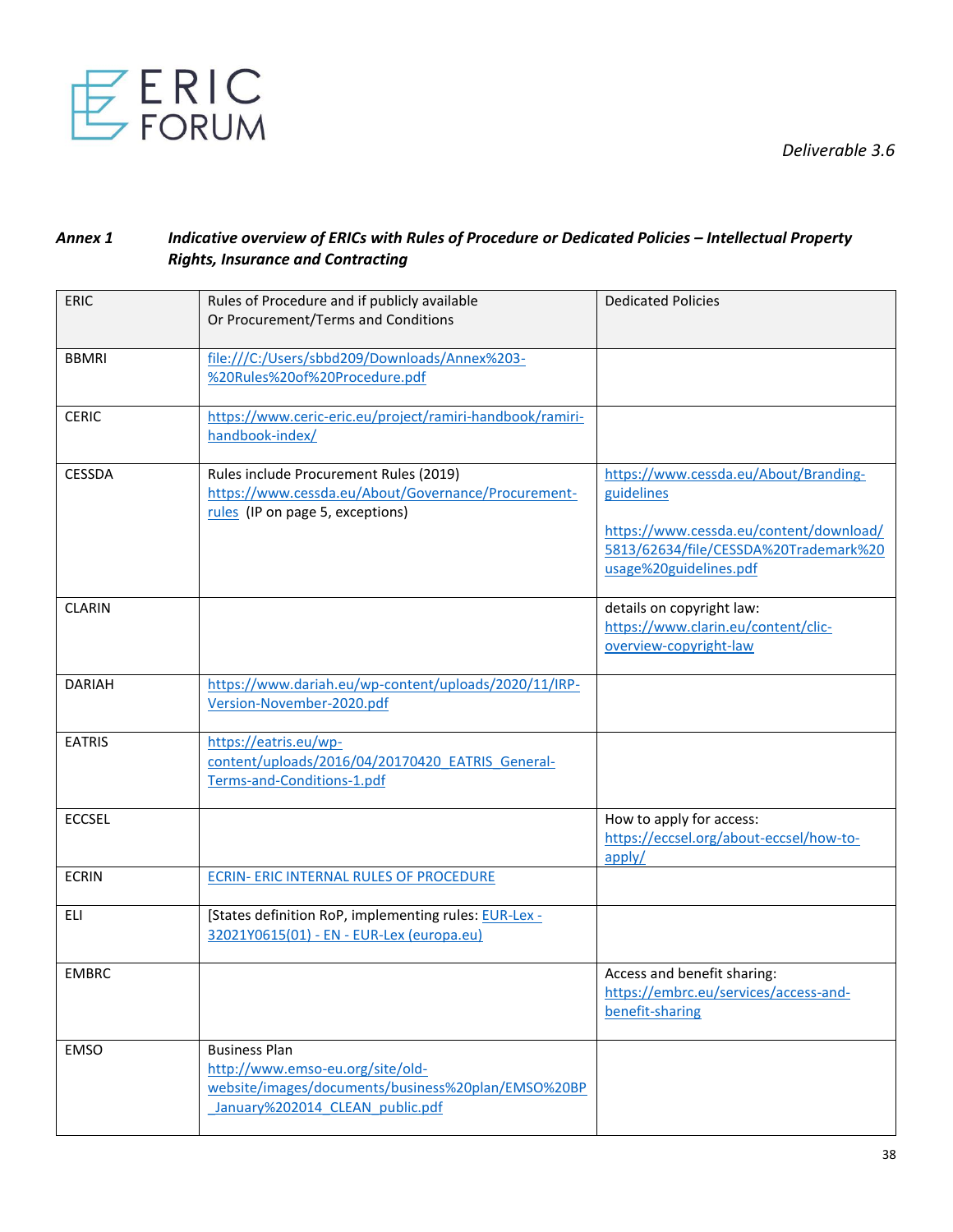

| <b>EPOS</b>              |                                                         | Data Policy                                  |
|--------------------------|---------------------------------------------------------|----------------------------------------------|
|                          |                                                         | https://www.epos-                            |
|                          |                                                         | eu.org/sites/default/files/2020-             |
|                          |                                                         |                                              |
|                          |                                                         | 12/EPOS%20DATA%20POLICY July2018.pdf         |
| <b>ESS ERIC (Social)</b> | Procurement: ESS ERIC conditions of purchase APRIL-     | No specific policies elaborated              |
|                          | 2021.pdf (europeansocialsurvey.org)                     |                                              |
|                          |                                                         |                                              |
|                          |                                                         |                                              |
| EU OPENSCREEN            |                                                         |                                              |
|                          | https://www.eu-                                         |                                              |
|                          | openscreen.eu/fileadmin/user_upload/newsroom_and_do     |                                              |
|                          | wnloads/EU-                                             |                                              |
|                          | OPENSCREEN Rules of Procedure 03 09 2020 2.pdf          |                                              |
|                          |                                                         |                                              |
|                          | (Art 9 Intellectual Property Rights)                    |                                              |
|                          |                                                         |                                              |
| EURO Argo*               |                                                         | Use of APIs                                  |
|                          |                                                         | <b>Argopy</b>                                |
|                          |                                                         |                                              |
| <b>Euro Biolmaging</b>   |                                                         | Collaborations                               |
|                          |                                                         | Terms of use:                                |
|                          |                                                         |                                              |
|                          |                                                         | https://www.eurobioimaging.eu/about-         |
|                          |                                                         | us/document-gallery                          |
|                          |                                                         |                                              |
| <b>ESS ERIC</b>          | Code of Conduct and policies:                           | ESS Intellectual Property Rights and         |
| (Spallation)             | https://europeanspallationsource.se/legal-ip#documents- | <b>Inventions Policy</b>                     |
|                          | policies                                                | https://europeanspallationsource.se/sites/d  |
|                          |                                                         |                                              |
|                          |                                                         | efault/files/downloads/2017/09/ESS%20IPR     |
|                          |                                                         | %20and%20Inventions%20Policy.pdf             |
| <b>ICOS</b>              |                                                         | Data Policy ICOS RI Data Policy.pdf          |
|                          |                                                         |                                              |
|                          |                                                         | See also Employment Policy                   |
| <b>INSTRUCT</b>          |                                                         | <b>Branding Guidelines</b>                   |
|                          |                                                         | Instruct IPR Policy 2013                     |
|                          |                                                         | InstructlPpolicy201113 JDoh (2).pdf          |
|                          |                                                         |                                              |
| JIV                      | Rules of Procedure (Not publicly available)             | Data access: https://www.evlbi.org/evn-      |
|                          |                                                         | data-access                                  |
|                          |                                                         |                                              |
| LIFEWATCH                | https://www.lifewatch.eu/wp-                            |                                              |
|                          | content/uploads/2021/03/LW-ERIC-GA RULES-OF-            |                                              |
|                          | PROCEDURE.pdf                                           |                                              |
|                          |                                                         |                                              |
| <b>SHARE ERIC</b>        |                                                         | http://www.share-project.org/data-           |
|                          |                                                         |                                              |
|                          |                                                         | access/share-conditions-of-use.html          |
|                          |                                                         |                                              |
|                          |                                                         | citation rules: The Survey of Health, Ageing |
|                          |                                                         | and Retirement in Europe (SHARE): Citation   |
|                          |                                                         | Requirements (share-project.org)             |
|                          |                                                         |                                              |
|                          |                                                         |                                              |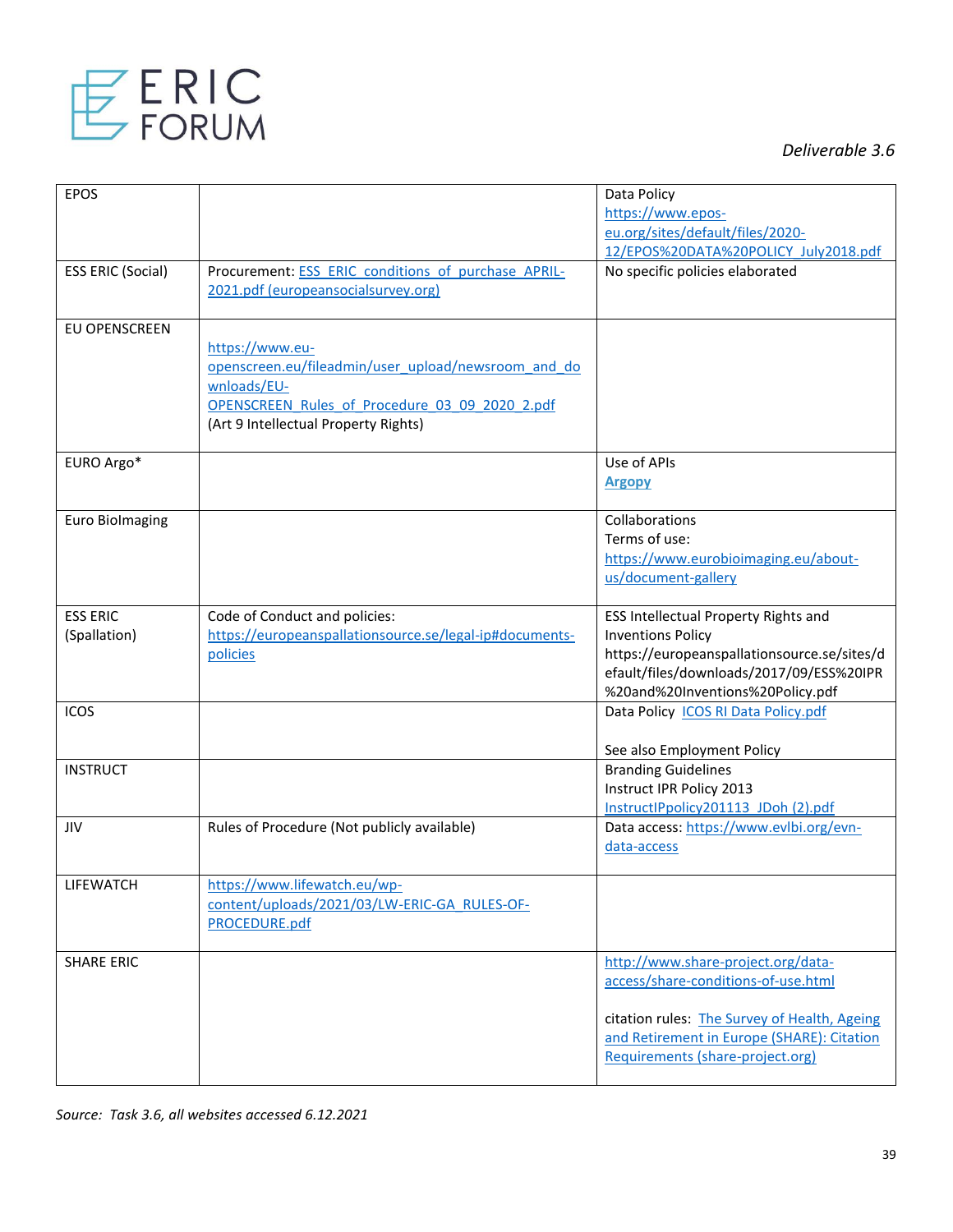

*Annex 2 Mapping IPRs – Overview of IPRs*

# IP rights in a nutshell

| <b>IPR</b>                   | What for?                                                                                                                                                     | <b>Duration of protection</b>                                                                                                                                                                                                                                                                                                                                                            | <b>Priority</b> | <b>Routes to registration</b>                                                  |  |  |
|------------------------------|---------------------------------------------------------------------------------------------------------------------------------------------------------------|------------------------------------------------------------------------------------------------------------------------------------------------------------------------------------------------------------------------------------------------------------------------------------------------------------------------------------------------------------------------------------------|-----------------|--------------------------------------------------------------------------------|--|--|
| <b>Trade marks</b>           | <b>Distinctive</b><br>signs                                                                                                                                   | Renewable indefinitely for<br>periods of 10 years                                                                                                                                                                                                                                                                                                                                        | 6 months        | National<br>EU trade mark (EU)<br><b>Madrid System</b>                         |  |  |
| <b>Industrial</b><br>designs | Appearance of<br>products                                                                                                                                     | RCD: renewable every 5<br>years up to 25 years<br>UCD: 3 years, not<br>renewable                                                                                                                                                                                                                                                                                                         | 6 months        | <b>National</b><br>Community design (EU)<br><b>Haque System</b>                |  |  |
| <b>Patents</b>               | <b>Inventions</b>                                                                                                                                             | 12 months<br>20 years                                                                                                                                                                                                                                                                                                                                                                    |                 | <b>National</b><br>European Patent (EPC)<br><b>PCT</b>                         |  |  |
| <b>Utility</b><br>models     | <b>Inventions</b>                                                                                                                                             | $7-10$ years                                                                                                                                                                                                                                                                                                                                                                             | 12 months       | <b>National</b>                                                                |  |  |
| Trade<br>secrets             | Confidential<br>business<br>information                                                                                                                       | <b>Unlimited</b>                                                                                                                                                                                                                                                                                                                                                                         | No              | None                                                                           |  |  |
| Copyright                    | Literary,<br>scientific and<br>artistic works<br>Neighbouring<br>rights (media<br>or related<br>rights)                                                       | Moral rights: no time limit<br>Economic rights: at least<br>the author's lifetime + 50<br>years (in the EU, 70 years<br>from the author's death)<br>Neighbouring rights: at<br>least 20 years from the<br>end of the year in which<br>the fixation was made<br>or the performance /<br>broadcast took place (in<br>the EU, 50 years instead<br>of 20 for phonograms and<br>performances) | <b>No</b>       | <b>None</b>                                                                    |  |  |
| <b>Databases</b>             | Collection of<br>independent<br>works, data<br>or other<br>materials<br>arranged in<br>a systematic<br>or methodical<br>wav and<br>individually<br>accessible | Copyrighted databases:<br>within the EU: life of the<br>author + 70 years<br>Sui generis databases: 15<br>years from the end of the<br>year in which the making of<br>the database was completed<br>or in which the database<br>was first made available to<br>the public                                                                                                                | No              | Copyrighted databases:<br>automatic<br>Sui generis databases: EU<br>right only |  |  |
| <b>Domain</b><br>names       | Internet<br>addresses                                                                                                                                         | Renewable indefinitely for<br>periods of a maximum of<br>10 years                                                                                                                                                                                                                                                                                                                        | <b>No</b>       | Worldwide protection when<br>registered at any accredited<br>registrar         |  |  |
| Geographical<br>indications  | Products<br>having a<br>specific<br>geographical<br>origin and<br>whose<br>qualities<br>and/or<br>reputation are<br>attributable to<br>that origin            | <b>Unlimited</b>                                                                                                                                                                                                                                                                                                                                                                         | No              | <b>National</b><br>ΕU<br><b>Lisbon System</b>                                  |  |  |

*Source: European IP Helpdesk (2019) Your Guide to IP in Europe. European Union: Luxembourg*